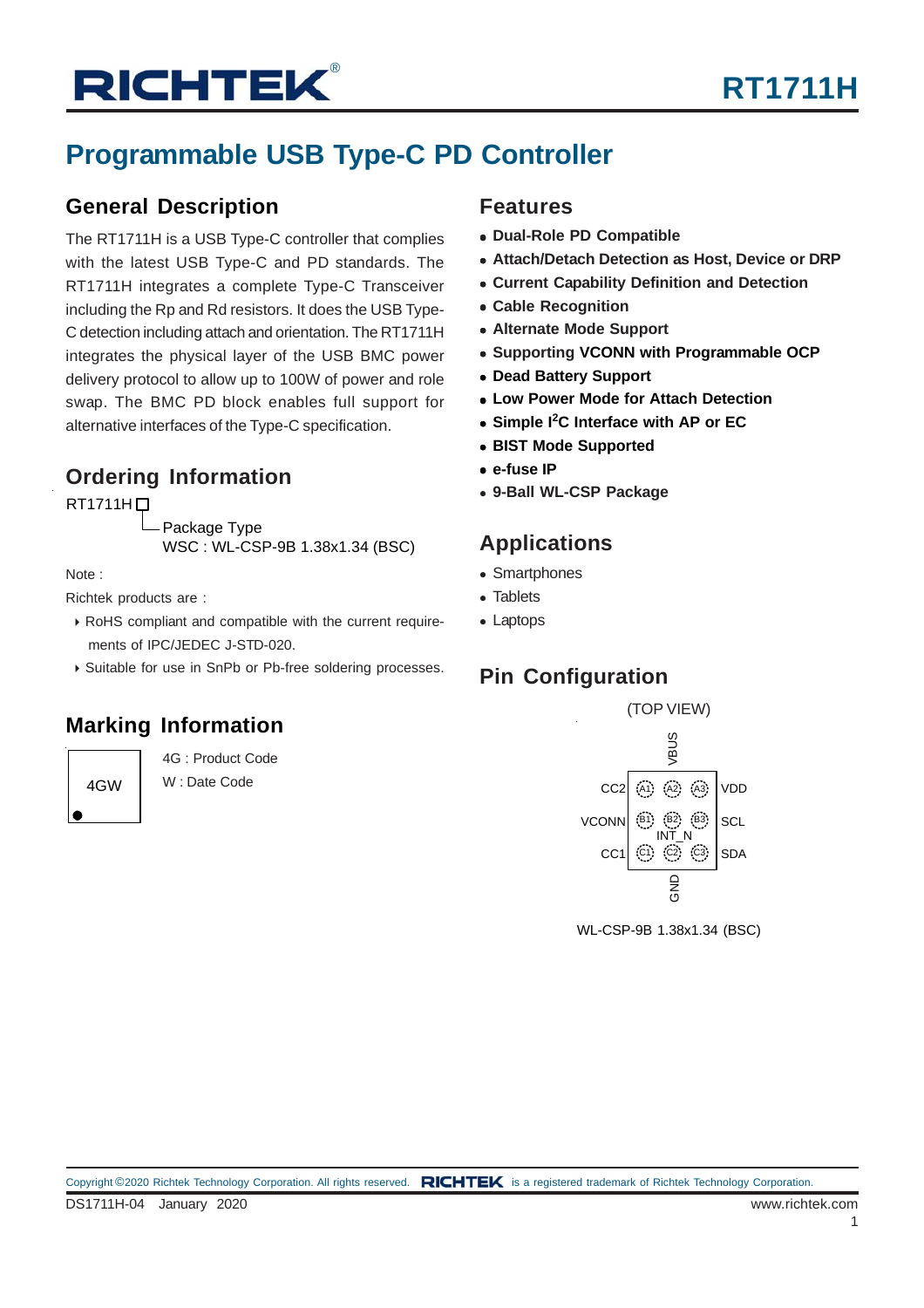

### **Functional Pin Description**

| Pin No.        | <b>Pin Name</b>                                                                                  | <b>Pin Function</b>                                                                                                                             |  |  |
|----------------|--------------------------------------------------------------------------------------------------|-------------------------------------------------------------------------------------------------------------------------------------------------|--|--|
| A <sub>1</sub> | CC <sub>2</sub>                                                                                  | Type-C Connector Configuration Channel (CC) pins. Initially used to determine<br>when an attach has occurred and what the orientation detected. |  |  |
| A2             | VBUS                                                                                             | VBUS input pin for attach and detach detection.                                                                                                 |  |  |
| A <sub>3</sub> | VDD                                                                                              | Input supply voltage.                                                                                                                           |  |  |
| <b>B1</b>      | <b>VCONN</b>                                                                                     | Regulated input pin to be switched to correct CC pin as VCONN to power<br>Type-C full-featured cables and other accessories.                    |  |  |
| <b>B2</b>      | Open drain type interrupt output used to prompt the processor to read the<br>INT N<br>registers. |                                                                                                                                                 |  |  |
| B <sub>3</sub> | SCL                                                                                              | $12C$ serial clock signal to be connected to the $12C$ master.                                                                                  |  |  |
| C <sub>1</sub> | CC <sub>1</sub>                                                                                  | Type-C Connector Configuration Channel (CC) Pins. Initially used to determine<br>when an attach has occurred and what the orientation detected. |  |  |
| C <sub>2</sub> | <b>GND</b>                                                                                       | Ground pin.                                                                                                                                     |  |  |
| C <sub>3</sub> | <b>SDA</b>                                                                                       | $12C$ serial data signal to be connected to the $12C$ master.                                                                                   |  |  |

### **Functional Block Diagram**



| Copyright ©2020 Richtek Technology Corporation. All rights reserved. RICHTEK is a registered trademark of Richtek Technology Corporation. |  |  |  |
|-------------------------------------------------------------------------------------------------------------------------------------------|--|--|--|
|-------------------------------------------------------------------------------------------------------------------------------------------|--|--|--|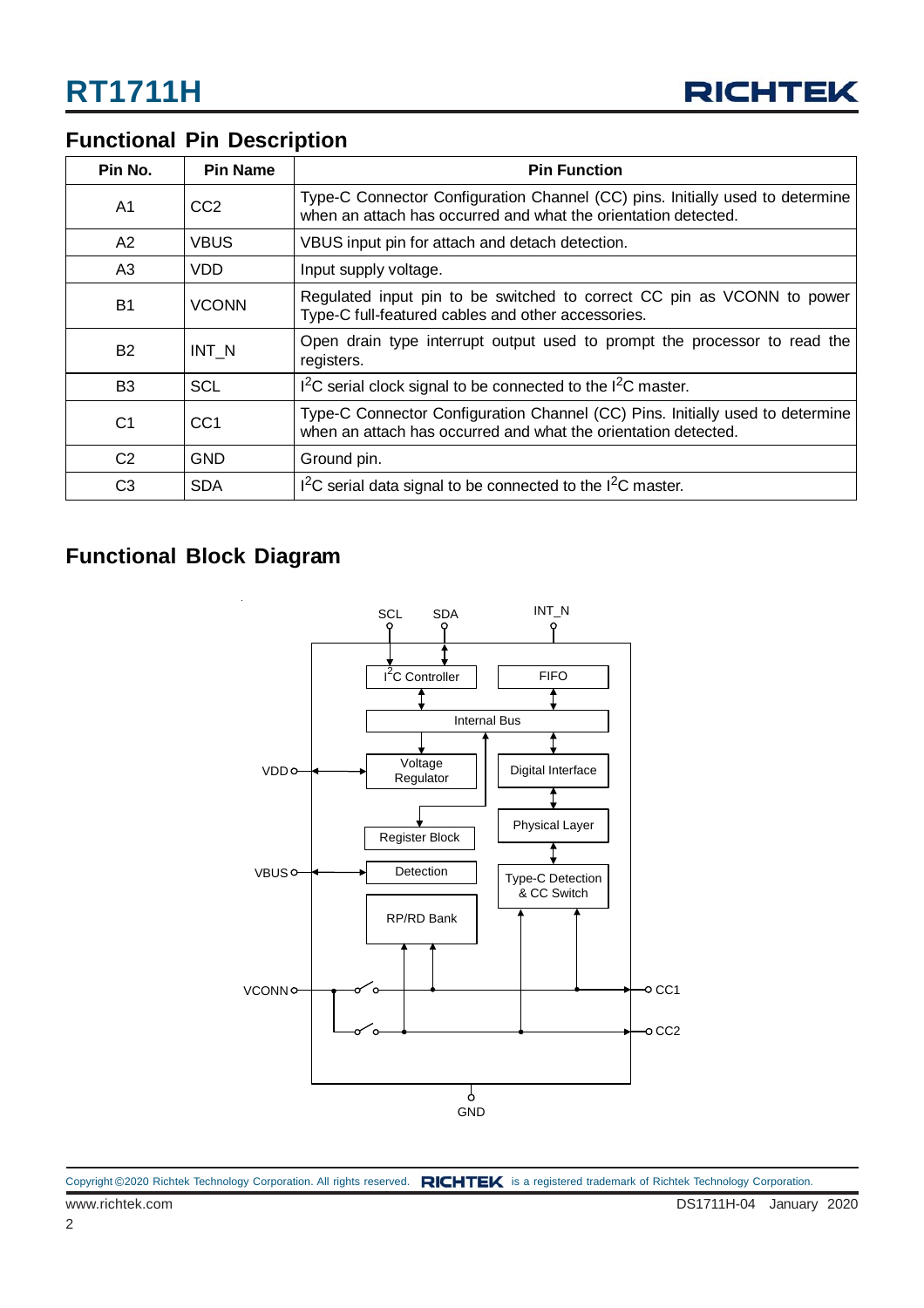### **Typical Application Circuit**



Note :

VDD can not be powered directly by VBAT or VSYS.

MCU\_GPIO-1/MCU\_GPIO-2 control DC-DC power IC EN pin for power on/off sequence and phone shutdown mode.

| Table 1. Recommended Components Information |
|---------------------------------------------|
|---------------------------------------------|

| Reference                                        | <b>Part Number</b> | <b>Description</b> | Package | <b>Manufacturer</b> |
|--------------------------------------------------|--------------------|--------------------|---------|---------------------|
| R <sub>1</sub> , R <sub>2</sub> , R <sub>3</sub> | WR04X1001FTL       | 1k $\Omega$ 1%     | 0402    | WALSIN              |
| R4                                               | CR-02FL6---4K7     | 4.7k $\Omega$ 1%   | 0402    | <b>VIKING</b>       |
| C <sub>1</sub> , C <sub>2</sub>                  | 0402B331J250       | 330pF/25V/X7R      | 0402    | <b>WALSIN</b>       |
| C <sub>3</sub> , C <sub>4</sub>                  | 0402B104K500CT     | 100nF/50V/X7R      | 0402    | <b>WALSIN</b>       |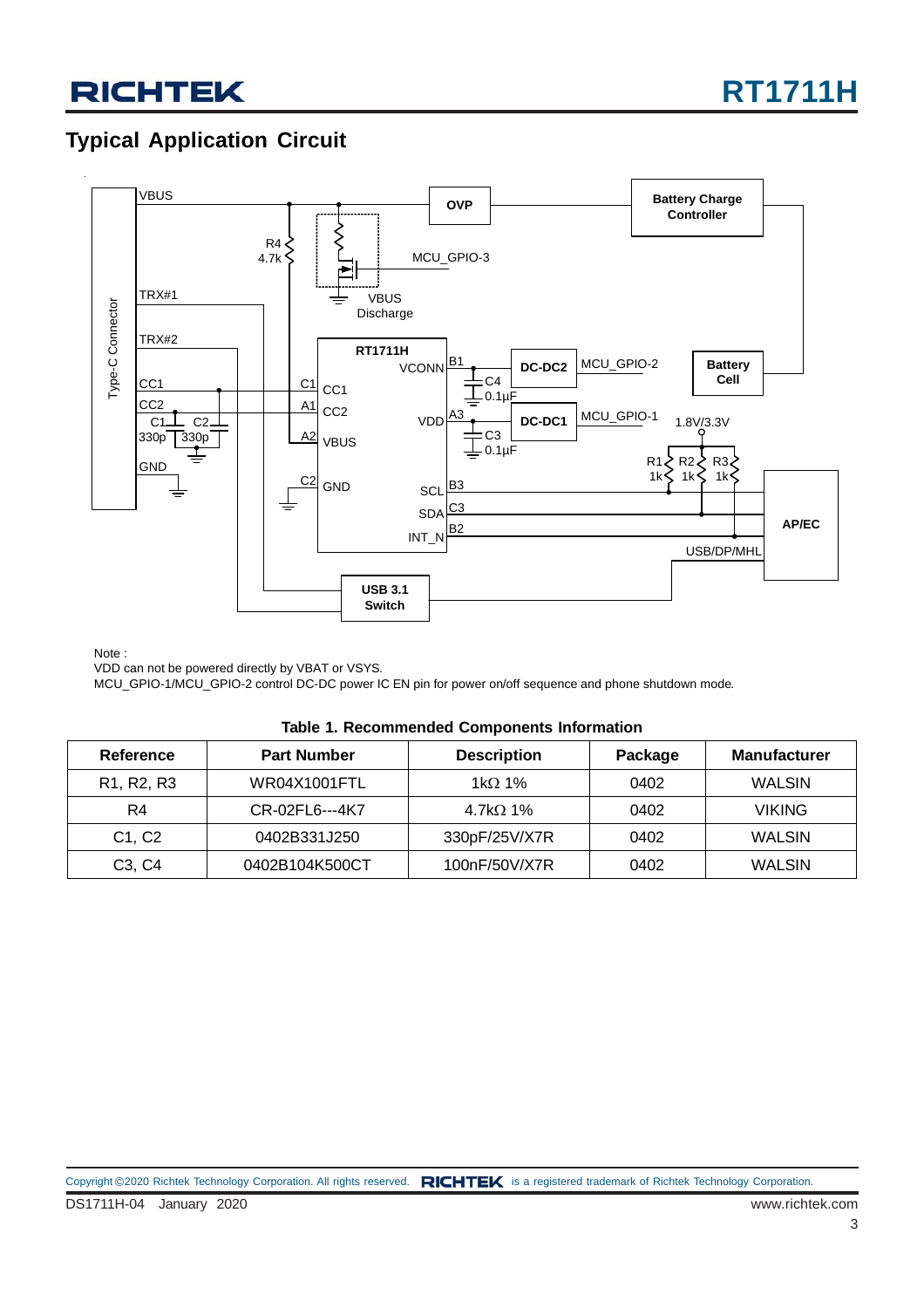

| <b>Function Portfolio</b> | <b>Pin Name</b> | <b>Pin Connection</b>                                                      |  |  |
|---------------------------|-----------------|----------------------------------------------------------------------------|--|--|
|                           | <b>VBUS</b>     | Short to connector VBUS<br>or<br>4.7k to connector VBUS (better for surge) |  |  |
|                           | CC <sub>1</sub> | Short to connector CC1                                                     |  |  |
|                           | CC <sub>2</sub> | Short to connector CC2                                                     |  |  |
| Use VCONN                 | <b>VCONN</b>    | Short to DC-DC2                                                            |  |  |
|                           | $INT_N$         | Pull-high to AP/EC                                                         |  |  |
|                           | <b>SDA</b>      | Pull-high to AP/EC                                                         |  |  |
|                           | <b>SCL</b>      | Pull-high to AP/EC                                                         |  |  |
|                           | <b>VDD</b>      | Short to DC-DC1                                                            |  |  |
|                           | <b>VBUS</b>     | Short to connector VBUS<br>or<br>4.7k to connector VBUS (better for surge) |  |  |
| Unused VCONN              | CC <sub>1</sub> | Short to connector CC1                                                     |  |  |
|                           | CC <sub>2</sub> | Short to connector CC2                                                     |  |  |
|                           | <b>VCONN</b>    | 1k to GND                                                                  |  |  |
|                           | $INT_N$         | Pull-high to AP/EC                                                         |  |  |
|                           | <b>SDA</b>      | Pull-high to AP/EC                                                         |  |  |
|                           | <b>SCL</b>      | Pull-high to AP/EC                                                         |  |  |
|                           | <b>VDD</b>      | Short to DC-DC1                                                            |  |  |

#### **Table 2. Funtion Portfolio Information**

Note : If VBUS is shorted between the OVP and Battery Charge Controller, it will occur USB compliance testing failures and application issues.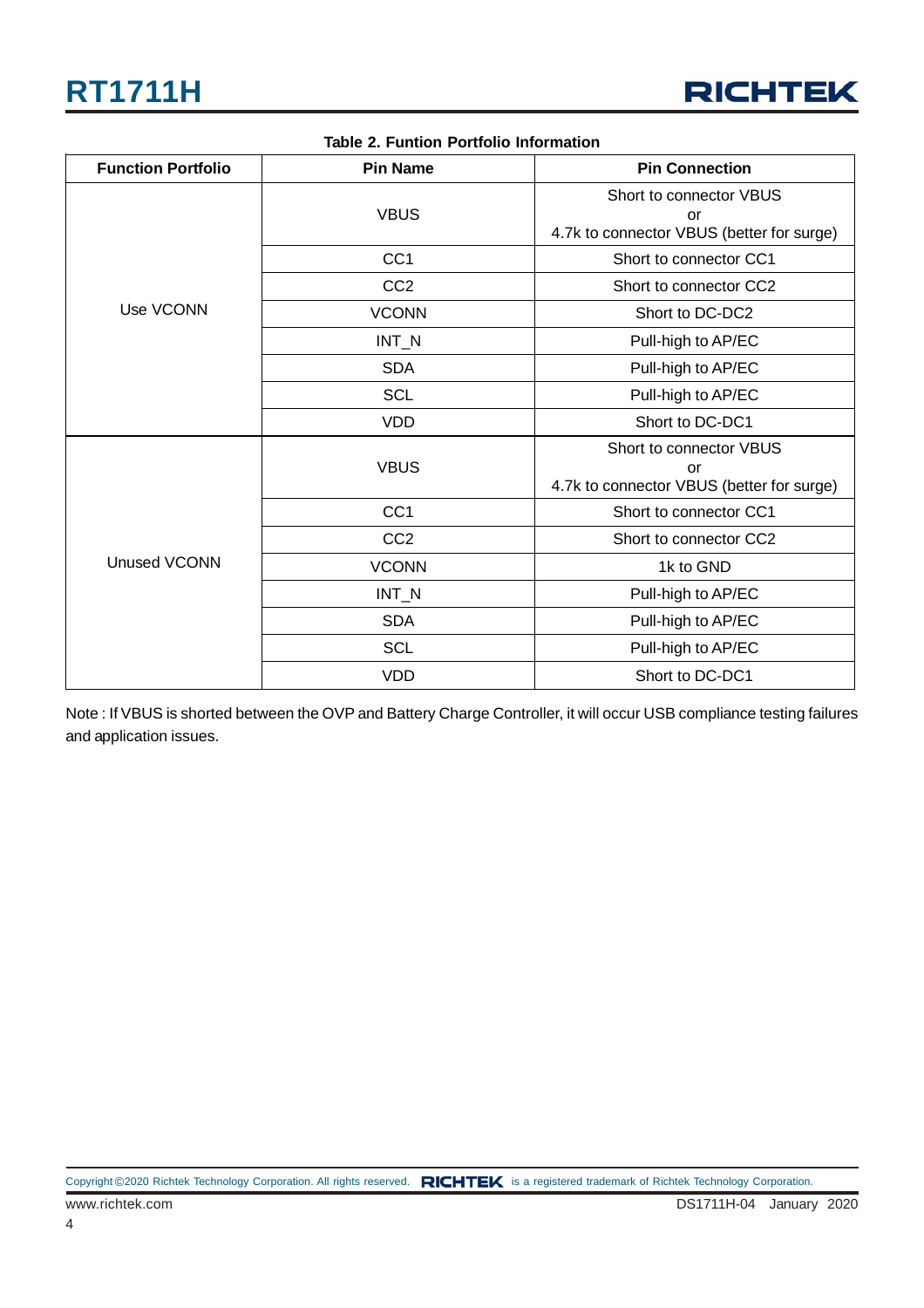

### **Operation**

#### **Power On/Off Sequence**

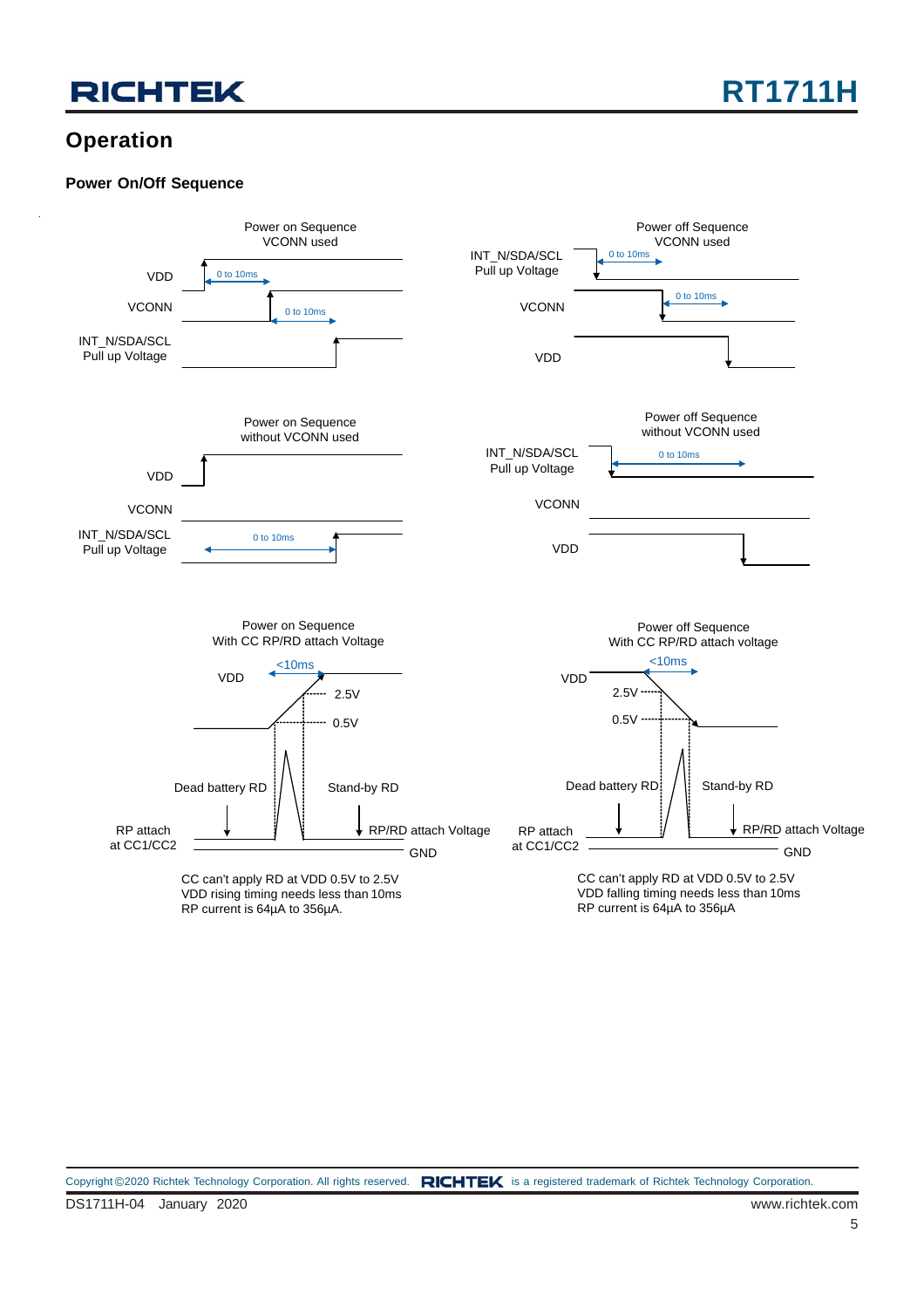

### **Absolute Maximum Ratings** (Note 1)

| • Power Dissipation, $P_D @ T_A = 25^{\circ}C$ |  |
|------------------------------------------------|--|
|                                                |  |
| • Package Thermal Resistance (Note 2)          |  |
|                                                |  |
|                                                |  |
|                                                |  |
|                                                |  |
| • ESD Susceptibility (Note 3)                  |  |
| HBM (Human Body Model) --                      |  |

### **Recommended Operating Conditions** (Note 4)

### **Electrical Characteristics**

 $(T_A = 25^{\circ}C$ , unless otherwise specified.)

| <b>Parameter</b>                                                                                                                    | Symbol                 | Min                   | <b>Typ</b> | <b>Max</b> | Unit |             |  |  |
|-------------------------------------------------------------------------------------------------------------------------------------|------------------------|-----------------------|------------|------------|------|-------------|--|--|
| <b>Common Normative Signaling Requirements</b>                                                                                      |                        |                       |            |            |      |             |  |  |
| <b>Bit Rate</b>                                                                                                                     | fBitRate               | $V_{DD} = 3V$ to 5.5V | 270        | 300        | 330  | <b>Kbps</b> |  |  |
| <b>Common Normative Signaling Requirements for Transmitter</b>                                                                      |                        |                       |            |            |      |             |  |  |
| Maximum difference<br>between the bit-rate during<br>the part of the packet<br>following the Preamble and<br>the reference bit-rate | <b>PBitRate</b>        | $V_{DD} = 3V$ to 5.5V |            |            | 0.25 | %           |  |  |
| Time from the end of last bit<br>of a Frame until the start of<br>the first bit of the next<br>Preamble                             | <b>t</b> InterFrameGap | $V_{DD} = 3V$ to 5.5V | 25         |            |      | μS          |  |  |
| Time before the start of the<br>first bit of the Preamble when<br>the transmitter shall start<br>driving the line                   | tStartDrive            | $VDD = 3V$ to 5.5V    | $-1$       |            | 1    | μS          |  |  |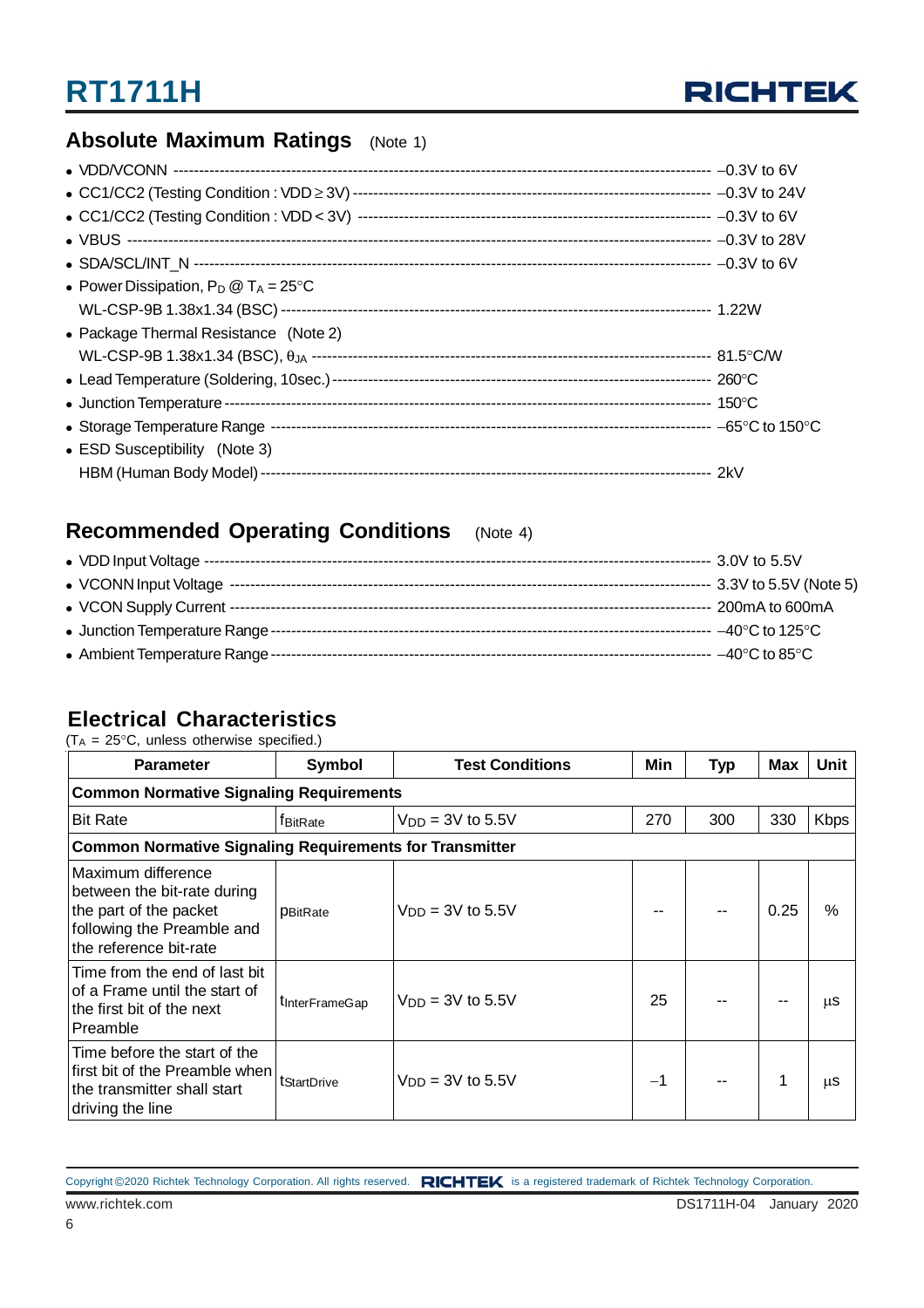## **RT1711H**

| <b>Parameter</b>                                                                | <b>Symbol</b>           | <b>Test Conditions</b>                                                                                                             |       | <b>Typ</b> | <b>Max</b>   | <b>Unit</b> |
|---------------------------------------------------------------------------------|-------------------------|------------------------------------------------------------------------------------------------------------------------------------|-------|------------|--------------|-------------|
| <b>BMC Common Normative Requirements</b>                                        |                         |                                                                                                                                    |       |            |              |             |
| Time to cease driving the line<br>after the end of the last bit of<br>the Frame | tEndDriveBMC            | $V_{DD} = 3V$ to 5.5V                                                                                                              |       | --         | 23           | $\mu$ S     |
| Fall Time                                                                       | t <sub>Fall</sub>       | $V_{DD} = 3V$ to 5.5V                                                                                                              | 300   | --         | --           | ns          |
| Time to cease driving the line<br>after the final high-to-low<br>transition     | t <sub>Hold</sub> owBMC | $VDD = 3V$ to 5.5V                                                                                                                 | 1     |            | --           | μS          |
| <b>Rise Time</b>                                                                | tRise                   | $VDD = 3V$ to 5.5V                                                                                                                 | 300   | --         | --           | ns          |
| <b>Voltage Swing</b>                                                            | VSwing                  | $V_{DD} = 3V$ to 5.5V                                                                                                              | 1.050 | 1.125      | 1.200        | V           |
| <b>Transmitter Output</b><br>Impedance                                          | ZDriver                 | $V_{DD} = 3V$ to 5.5V                                                                                                              | 33    |            | 75           | Ω           |
| <b>BMC Receiver Normative Requirements</b>                                      |                         |                                                                                                                                    |       |            |              |             |
| Time Window for Detecting<br>Non-Idle                                           | tTransitionWindow       | $VDD = 3V$ to 5.5V                                                                                                                 | 12    | --         | 20           | $\mu$ S     |
| Receiver Input Impedance                                                        | ZBmcRx                  | $V_{DD} = 3V$ to 5.5V                                                                                                              | 1     | ۰.         | --           | $M\Omega$   |
| <b>Power Consumption</b>                                                        |                         |                                                                                                                                    |       |            |              |             |
| Stand-by Current                                                                | ISB_Sink                | Sink current consumption in cable<br>attached<br>$V_{DD} = 3V$ to 5.5V<br>$V_{DD}$ (Typ.) = 3.8V                                   | 1.2   | 2.15       | 4.2          | mA          |
| Low Power Mode                                                                  | ILP_DRP                 | CC toggle at DRP mode when<br>port is unconnected and waiting<br>for connection<br>$V_{DD} = 3V$ to 5.5V<br>$V_{DD}$ (Typ.) = 3.8V | 10    | 25         | 85           | μA          |
| <b>VCONN</b> power                                                              | <b>I</b> VCONN          | VCONN current consumption<br>when VCONN without supply to<br><b>CC</b><br>$V_{CONN} = 3V$ to 5.5V<br>$V_{CONN}$ (Typ.) = $5V$      | 6     | 20         | 30           | μA          |
| <b>Type-C Port Control</b>                                                      |                         |                                                                                                                                    |       |            |              |             |
| Ron for VCONN Switch                                                            | RON                     | $V_{\text{CONN}} = 3V$ to 5.5V                                                                                                     | н.    | 0.7        | $\mathbf{1}$ | $\Omega$    |
| <b>VCONN OCP Setting Range</b>                                                  | <b>I</b> OCP            | $V_{DD} = 3V$ to 5.5V,<br>$V_{\text{CONN}} = 3.3V$ to 5.5V                                                                         | 200   | --         | 600          | mA          |
| VCONN OCP Range_200mA                                                           | lOCP_Range_<br>200mA    | $V_{DD} = 3.3V$ , $V_{COMN} = 5V$ ,<br>OCP setting $= 200 \text{mA}$                                                               | 135   | 205        | 275          | mA          |
| VCONN OCP Range_300mA                                                           | lOCP_Range_<br>300mA    | $V_{DD} = 3.3V$ , $V_{CONN} = 5V$ ,<br>OCP setting $=$ 300mA                                                                       | 240   | 310        | 380          | mA          |
| VCONN OCP Range_400mA                                                           | lOCP_Range_<br>400mA    | $V_{DD} = 3.3V$ , $V_{CONN} = 5V$ ,<br>OCP setting $=$ 400mA                                                                       | 345   | 415        | 485          | mA          |
| VCONN OCP Range_500mA                                                           | $locP_Range$<br>500mA   | $V_{DD} = 3.3V$ , $V_{CONN} = 5V$ ,<br>OCP setting $=$ 500mA                                                                       | 450   | 520        | 590          | mA          |

DS1711H-04 January 2020 www.richtek.com Copyright ©2020 Richtek Technology Corporation. All rights reserved. RICHTEK is a registered trademark of Richtek Technology Corporation.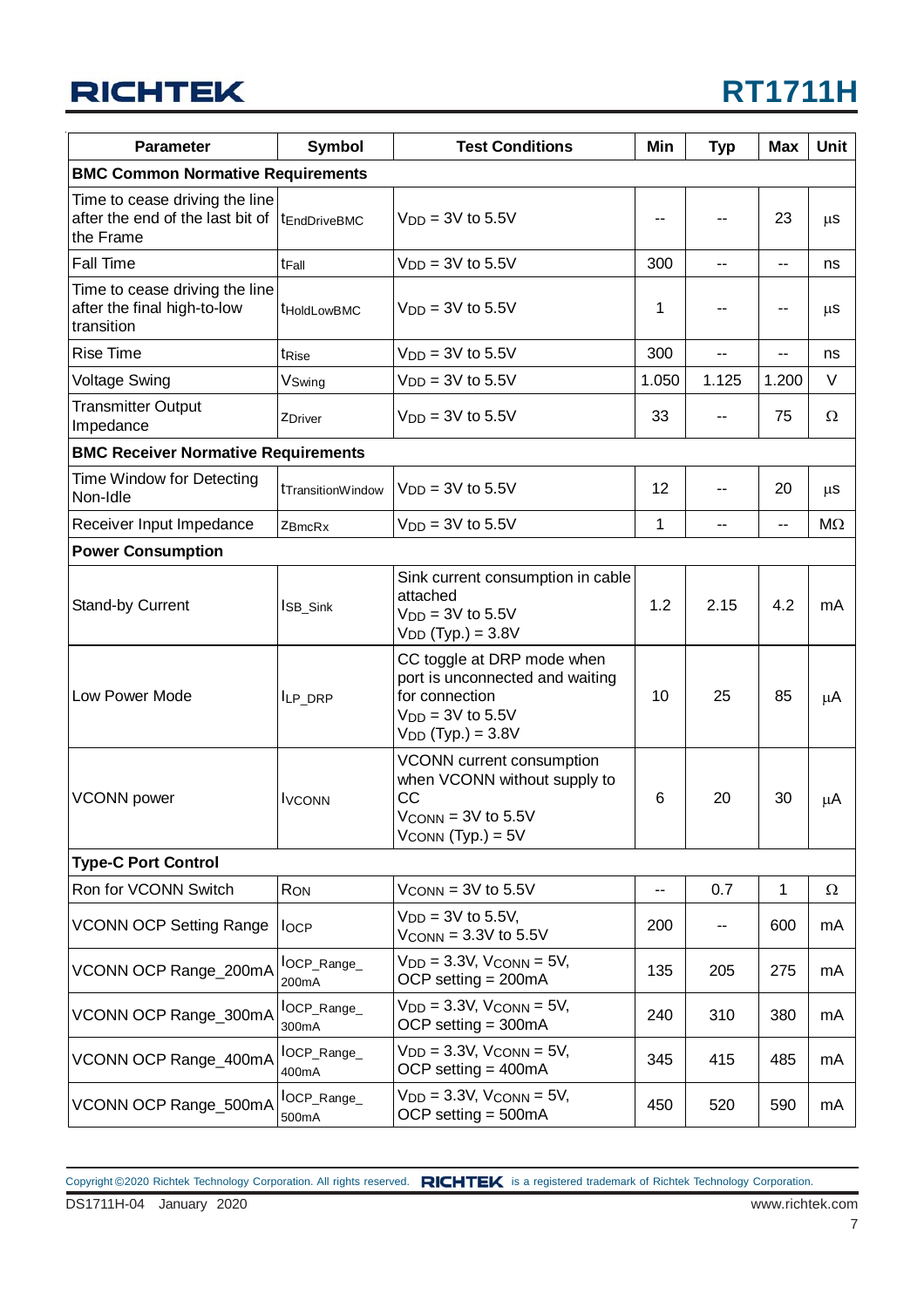

| <b>Parameter</b>                                                        | <b>Symbol</b>         | <b>Test Conditions</b>                                               | Min            | <b>Typ</b>     | <b>Max</b>     | <b>Unit</b> |
|-------------------------------------------------------------------------|-----------------------|----------------------------------------------------------------------|----------------|----------------|----------------|-------------|
| VCONN OCP Range_600mA                                                   | $locP_Range$<br>600mA | $V_{DD} = 3.3V$ , $V_{CONN} = 5V$ ,<br>OCP setting $= 600 \text{mA}$ | 555            | 625            | 695            | mA          |
| Time for VCONN Switch to<br>Turn-On State 3.3V                          | tSoft_VCCON_3.3V      | $VDD = 3.3V$ , $VCONN = 3.3V$                                        | 350            | 450            | 620            | $\mu$ s     |
| Time for VCONN Switch to<br>Turn-On State_5V                            | tSoft_VCCON_5V        | $V_{DD} = 3.3V$ , $V_{COMN} = 5V$                                    | 460            | 540            | 720            | μS          |
| DFP 80µA CC Current                                                     | $DFP_{80u}$           | $VDD = 3V$ to 5.5V                                                   | 64             | 80             | 96             | μA          |
| DFP 180µA CC Current                                                    | $DFP_{180\mu}$        | $VDD = 3V$ to 5.5V                                                   | 166            | 180            | 194            | μA          |
| DFP 330µA CC Current                                                    | $DFP_{330\mu}$        | $VDD = 3V$ to 5.5V                                                   | 304            | 330            | 356            | μA          |
| <b>UFP Rd</b>                                                           | Rd                    | $V_{DD} = 3V$ to 5.5V                                                | 4.59           | 5.10           | 5.61           | kΩ          |
| UFP Pull-Down Voltage in<br>Dead Battery Under DFP80µ<br>and DFP180µA   | <b>VDBL</b>           | $V_{DD} = 0V$                                                        | --             |                | 1.6            | $\vee$      |
| UFP Pull-Down Voltage in<br>Dead Battery Under<br>$DFP330\mu A$         | <b>VDBH</b>           | $V_{DD} = 0V$                                                        | $-$            |                | 2.6            | $\vee$      |
| <b>1<sup>2</sup>C Electrical Characteristics</b>                        |                       |                                                                      |                |                |                |             |
| <sup>2</sup> C Bus Supply Voltage                                       | $I^2C$ VDD            | $V_{DD} = 3V$ to 5.5V                                                | 1.5            | -−             | 3.6            | V           |
| LOW-Level Input Voltage                                                 | VIL                   | $VDD = 3V$ to 5.5V                                                   | $-$            | $\overline{a}$ | 0.4            | V           |
| <b>HIGH-Level Input Voltage</b>                                         | V <sub>IH</sub>       | $VDD = 3V$ to 5.5V                                                   | 1.3            | ۰.             | $\overline{a}$ | V           |
| LOW-Level Output Voltage                                                | VOL                   | $V_{DD} = 3V$ to 5.5V, Open-drain                                    | $\overline{a}$ | --             | 0.4            | V           |
| Input Current Each IO Pin                                               | II.                   | $V_{DD} = 3V$ to 5.5V,<br>$0.1V_{DD}$ < $V_I$ < $0.9V_{DDMAX}$       | $-10$          | --             | 10             | μA          |
| <b>SCL Clock Frequency</b>                                              | $f_{SCL}$             | $VDD = 3V$ to 5.5V                                                   | $\mathbf 0$    | --             | 3400           | kHz         |
| Pulse width of spikes that<br>must be suppressed by the<br>input filter | tsp                   | $VDD = 3V$ to 5.5V                                                   | $-$            | --             | 50             | ns          |
| Data Hold Time                                                          | t <sub>HD:DAT</sub>   | $V_{DD} = 3V$ to 5.5V                                                | 30             | --             | --             | ns          |
| Data Set-Up Time                                                        | t <sub>SU:DAT</sub>   | $V_{DD} = 3V$ to 5.5V                                                | 70             |                | --             | ns          |

- **Note 1.** Stresses beyond those listed under "Absolute Maximum Ratings" may cause permanent damage to the device. These are stress ratings only, and functional operation of the device at these or any other conditions beyond those indicated in the operational sections of the specifications is not implied. Exposure to absolute maximum rating conditions may affect device reliability.
- **Note 2.**  $\theta_{JA}$  is measured under natural convection (still air) at  $T_A = 25^\circ$ C with the component mounted on a high effectivethermal-conductivity four-layer test board on a JEDEC 51-7 thermal measurement standard.
- **Note 3.** Devices are ESD sensitive. Handling precaution is recommended.
- **Note 4.** The device is not guaranteed to function outside its operating conditions.
- **Note 5.** When VCONN doesn't use, VCONN short to GND.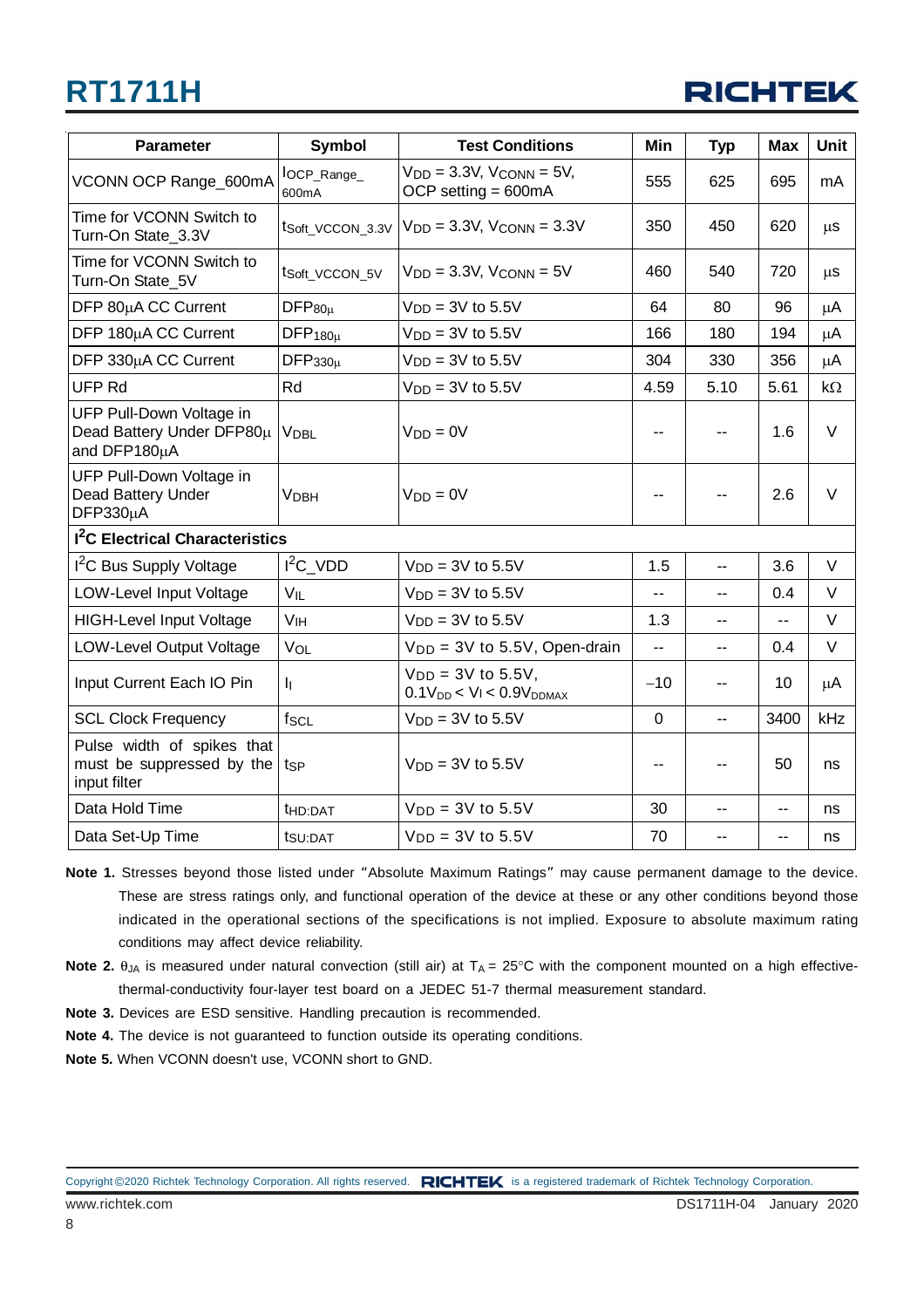### **Application Information**

**Abbreviations :**

| Term         | <b>Description</b>               |  |  |  |  |  |
|--------------|----------------------------------|--|--|--|--|--|
| <b>BMC</b>   | <b>Biphase Mark Coding</b>       |  |  |  |  |  |
| <b>TCPC</b>  | <b>Type-C Port Controller</b>    |  |  |  |  |  |
| <b>TCPCI</b> | Type-C Port Controller Interface |  |  |  |  |  |
| <b>TCPM</b>  | <b>Type-C Port Manager</b>       |  |  |  |  |  |

#### **Type-C Port Controller (TCPC) Interface :**



The Type-C Port Controller Interface, TCPCI, is the interface between a Type-C Port Manager and a Type-C Port Controller.

#### **The Controller Interface uses the I<sup>2</sup> C protocol :**

- $\bullet$  The TCPM is the only master on this I<sup>2</sup>C bus
- $\bullet$  The TCPC is a slave device on this I<sup>2</sup>C bus
- $\bullet$  Each Type-C port has its own unique I<sup>2</sup>C slave address. The TCPC shall have equal numbers of unique  $l^2C$  slave addresses and supported Type-C ports
- The TCPC supports Fast-mode bus speed
- The TCPC has an open drain output, active low INT\_N Pin. This pin is used to indicate change of state, where INT\_N pin is asserted when any Alert Bits are set
- The TCPCI supports an I/O nominal voltage range of 1.8V and 3.3V
- $\bullet$  The TCPC can auto-increment the I<sup>2</sup>C internal register address of the last byte transferred during a read independent of an ACK/NACK from the master
- $\bullet$  The default I<sup>2</sup>C address shows below

|            | u |  |  | w | <b>RW</b> |
|------------|---|--|--|---|-----------|
| <b>MSB</b> |   |  |  |   | ັ<br>-    |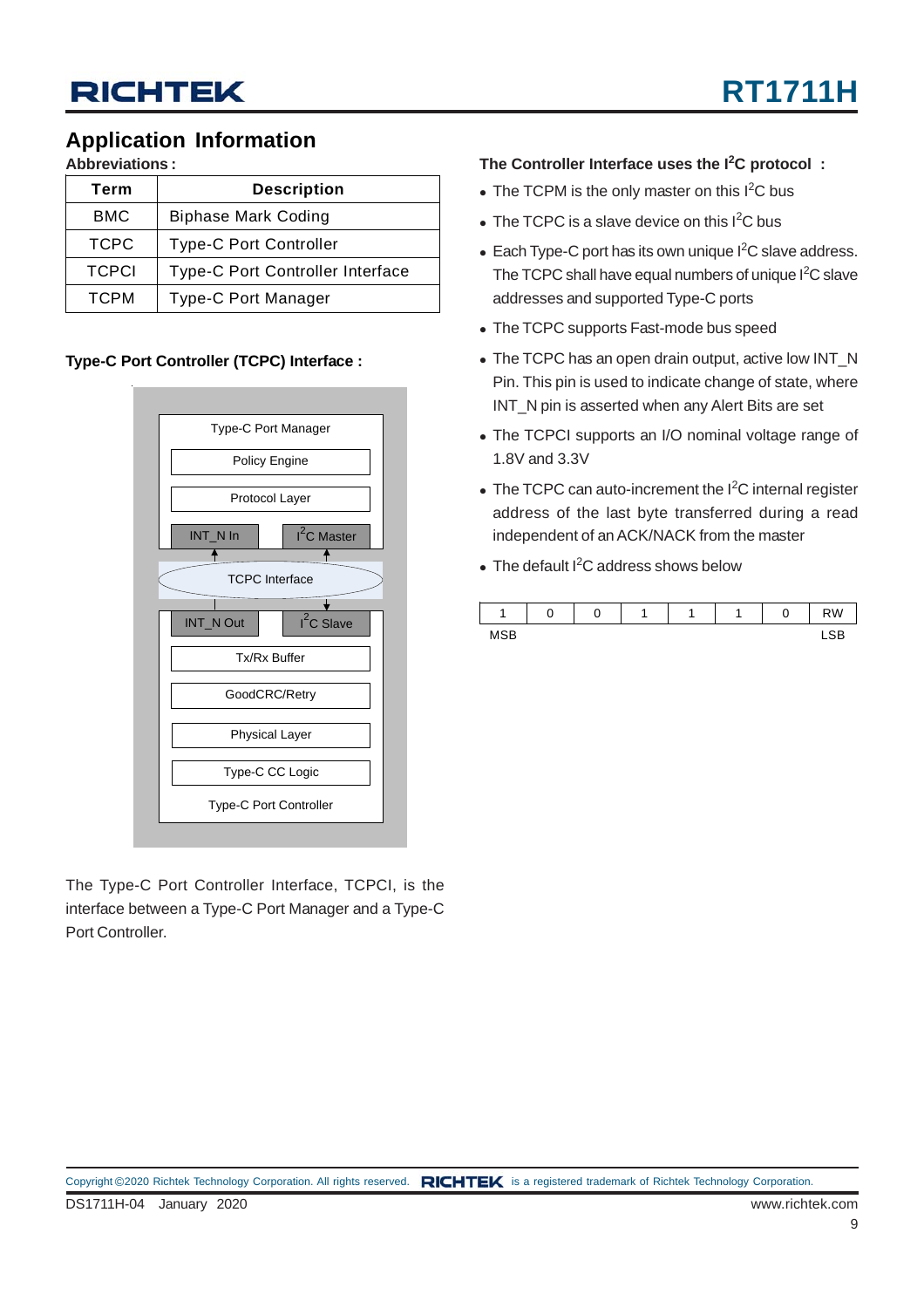

| <b>BMC TC Mask Definition, X Values</b> |                               |                        |     |            |            |              |  |  |  |
|-----------------------------------------|-------------------------------|------------------------|-----|------------|------------|--------------|--|--|--|
| <b>Parameter</b>                        | <b>Symbol</b>                 | <b>Test Conditions</b> | Min | <b>Typ</b> | <b>Max</b> | <b>Units</b> |  |  |  |
| Left Edge of Mask                       | X <sub>1</sub> T <sub>x</sub> |                        |     | 0.015      |            | UI           |  |  |  |
| X2Tx point                              | X <sub>2</sub> T <sub>x</sub> |                        |     | 0.07       |            | UI           |  |  |  |
| X3Tx point                              | X3Tx                          |                        |     | 0.15       |            | UI           |  |  |  |
| X4Tx point                              | X4Tx                          |                        |     | 0.25       |            | UI           |  |  |  |
| X5Tx point                              | X5Tx                          |                        |     | 0.35       |            | UI           |  |  |  |
| X6Tx point                              | X6Tx                          |                        |     | 0.43       |            | UI           |  |  |  |
| X7Tx point                              | X7Tx                          |                        |     | 0.485      |            | UI           |  |  |  |
| X8Tx point                              | X8Tx                          |                        |     | 0.515      |            | UI           |  |  |  |
| X9Tx point                              | X9Tx                          |                        |     | 0.57       |            | UI           |  |  |  |
| X10Tx point                             | X10Tx                         |                        |     | 0.65       |            | UI           |  |  |  |
| X11Tx point                             | X11Tx                         |                        |     | 0.75       |            | UI           |  |  |  |
| X12Tx point                             | X12Tx                         |                        |     | 0.85       |            | UI           |  |  |  |
| X13Tx point                             | X13Tx                         |                        |     | 0.93       |            | UI           |  |  |  |
| Right Edge of Mask                      | X14Tx                         |                        |     | 0.985      |            | UI           |  |  |  |

| <b>BMC TC Mask Definition, Y Values</b> |               |                        |     |            |            |              |  |  |  |  |
|-----------------------------------------|---------------|------------------------|-----|------------|------------|--------------|--|--|--|--|
| <b>Parameter</b>                        | <b>Symbol</b> | <b>Test Conditions</b> | Min | <b>Typ</b> | <b>Max</b> | <b>Units</b> |  |  |  |  |
| Lower bound of Outer mask               | Y1Tx          |                        |     | $-0.075$   |            | V            |  |  |  |  |
| Lower bound of inner mask               | YZTx          |                        |     | 0.075      |            | V            |  |  |  |  |
| Y3Tx point                              | Y3Tx          |                        |     | 0.15       |            | V            |  |  |  |  |
| Y4Tx point                              | Y4Tx          |                        |     | 0.325      |            | $\vee$       |  |  |  |  |
| Inner mask vertical midpoint            | Y5Tx          |                        |     | 0.5625     |            | V            |  |  |  |  |
| Y6Tx point                              | Y6Tx          |                        |     | 0.8        |            | V            |  |  |  |  |
| Y7Tx point                              | Y7Tx          |                        |     | 0.975      |            | V            |  |  |  |  |
| Y8Tx point                              | Y8Tx          |                        |     | 1.04       |            | $\vee$       |  |  |  |  |
| Upper Bound of Outer mask               | Y9Tx          |                        |     | 1.2        |            | V            |  |  |  |  |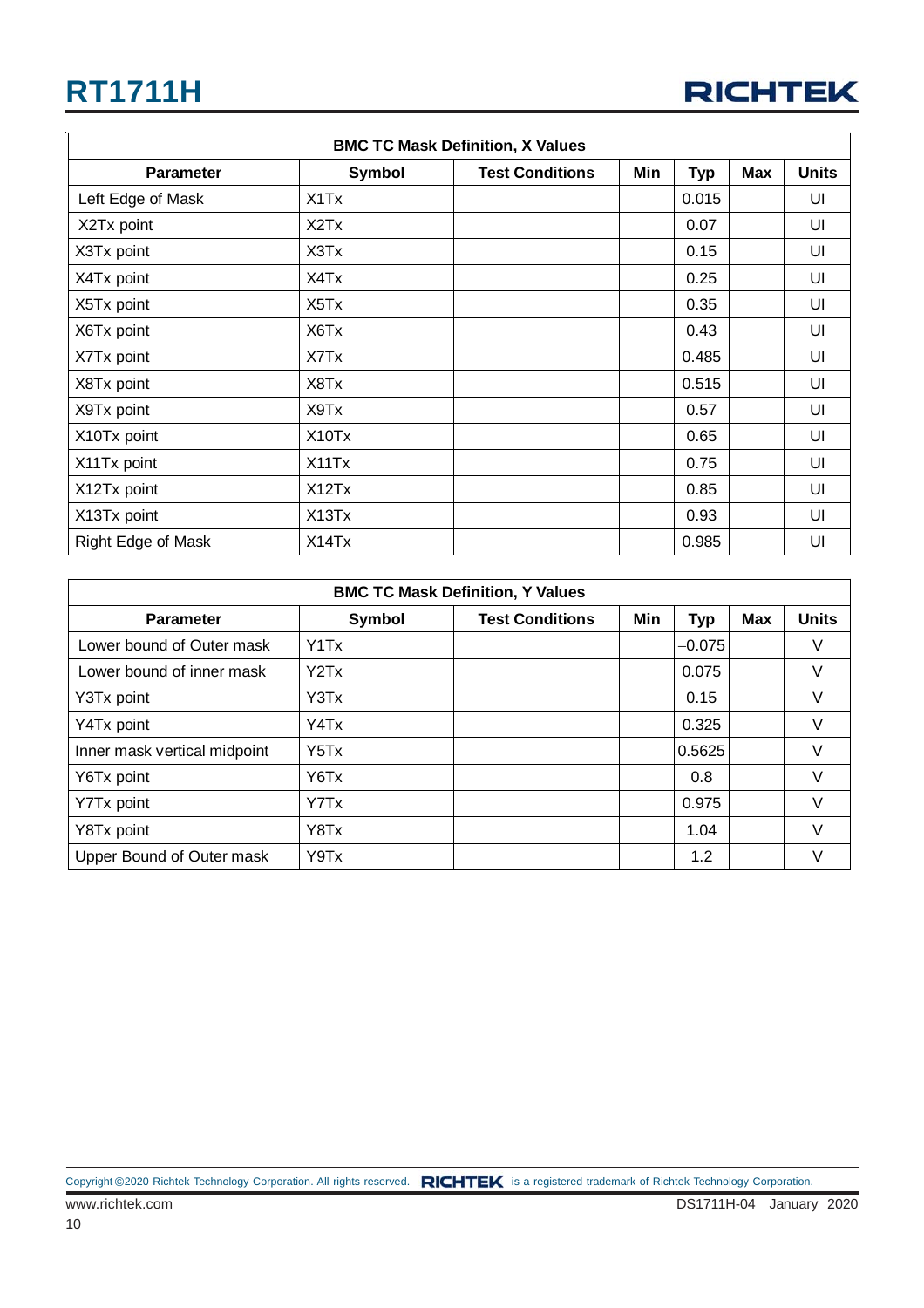

Figure 1. BMC  $Tx$  "ONE" Mask



Figure 2. BMC  $T_x$  "ZERO" Mask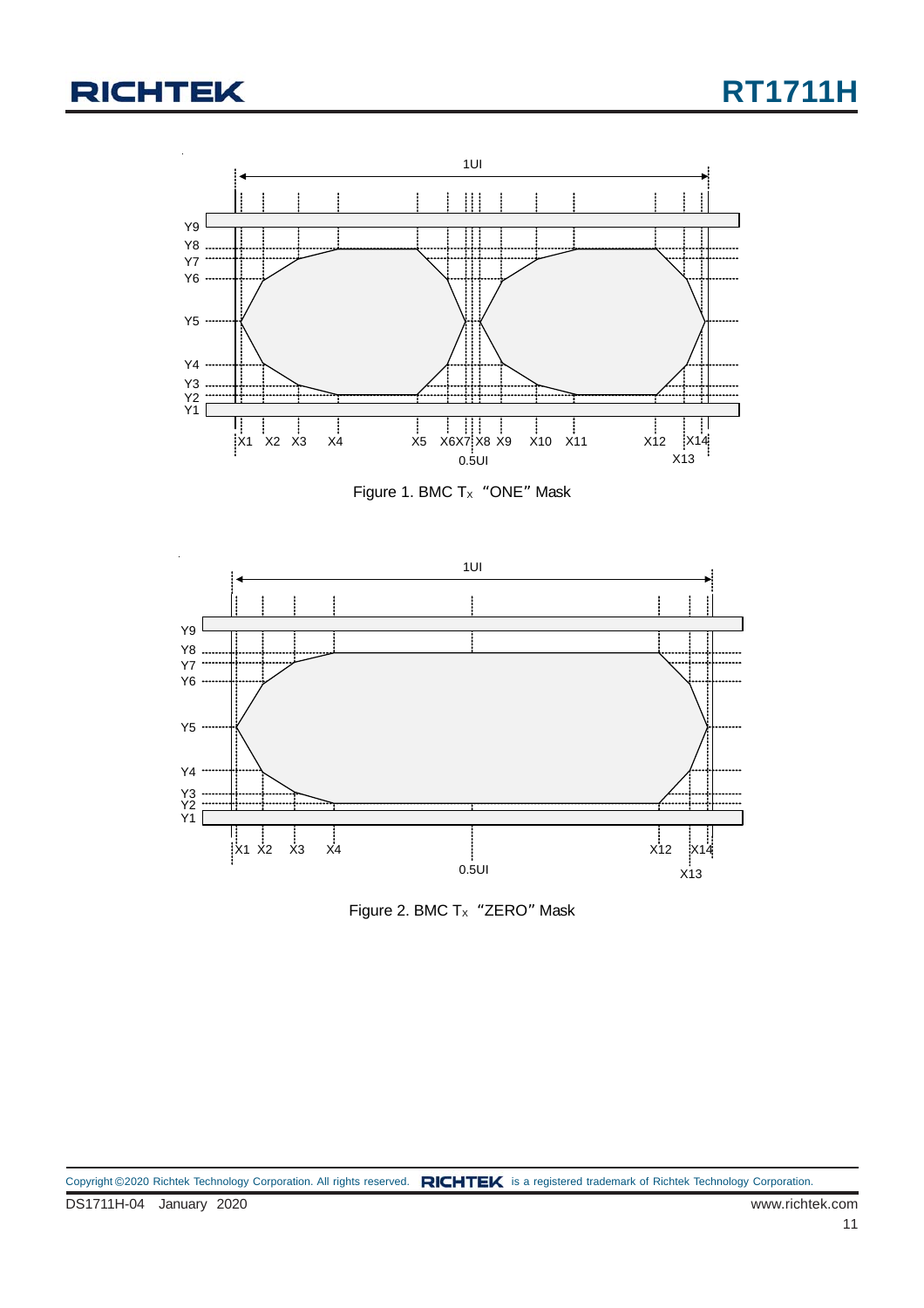











Figure 5. BMC Encoded Start of Preamble



Figure 6. Transmitting or Receiving BMC Encoded Frame Terminated

|                 | Copyright ©2020 Richtek Technology Corporation. All rights reserved. RICHTEK is a registered trademark of Richtek Technology Corporation. |
|-----------------|-------------------------------------------------------------------------------------------------------------------------------------------|
| www.richtek.com | DS1711H-04 January 2020                                                                                                                   |
| 12              |                                                                                                                                           |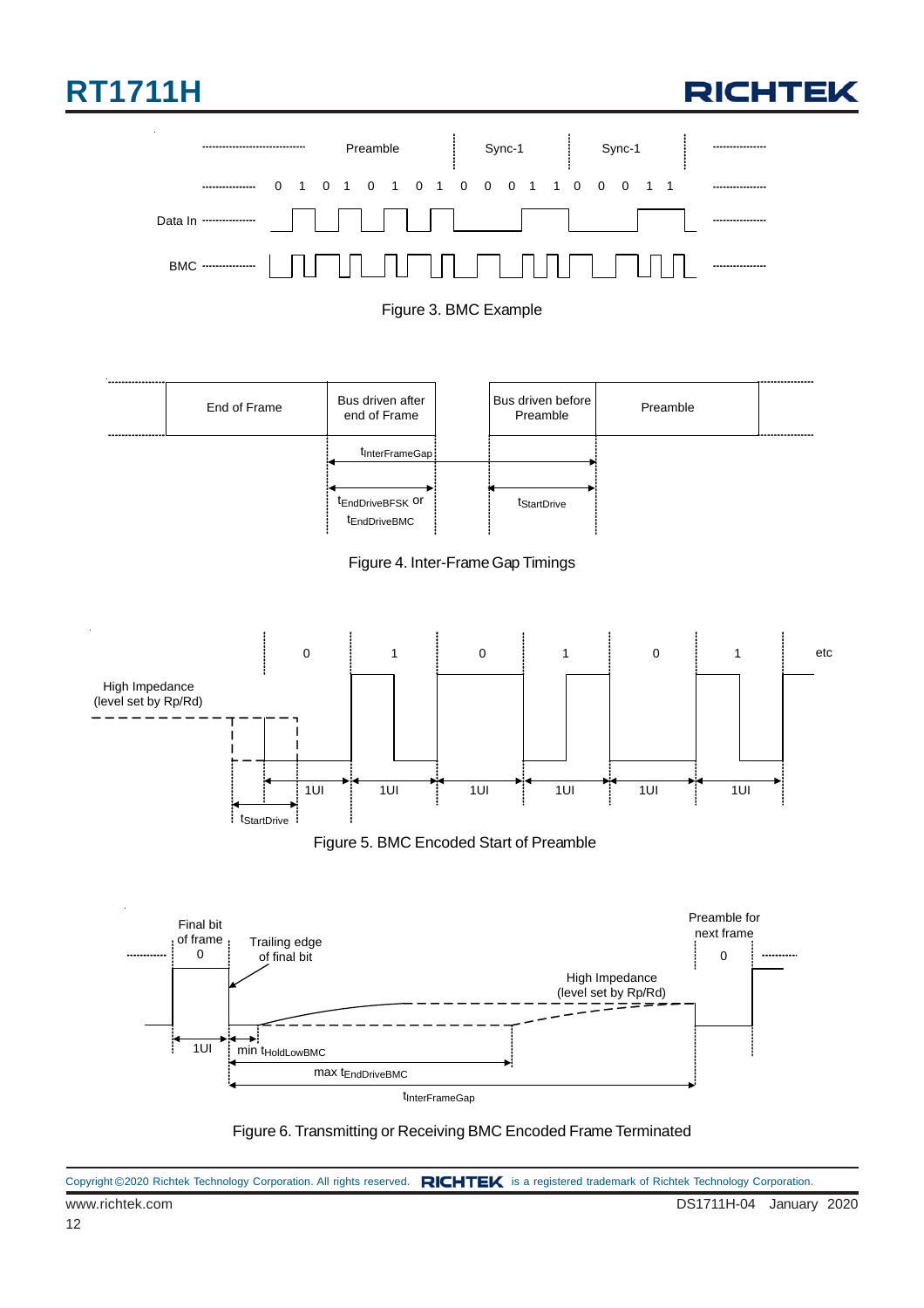#### **USB\_PD**

The PD function of the RT1711H complies with USB Power Delivery spec 2.0 and Type-C Port Controller Interface spec 1.0. Some "Not support" functions are listed in the register table.

#### **Type-C Detection**

The USB PD implements multiple comparators which can be used by software to determine the state of the CC1, CC2 pins. This status information provides the host processor all of the information required to determine attach and detach status of the cable.

The USB\_PD has three threshold comparators, which match the USB Type-C specification for the three charge current levels, which can be detected by a Type-C device. These comparators can automatically trigger interrupts to occur when there is a state change.

#### **Detection through Autonomous DRP Toggles**

The USB PD has the capability to do autonomous DRP toggles. In DRP toggles, the RT1711H implements DRP toggle between SRC (source) and SNK (sink). It can also present as a SRC or SNK only and monitor CC1, CC2 status.

#### **Dead Battery Mode**

RT1711H that supports being charged by USB whose VDD's DC-DC is off shall apply Rd to both CC1 and CC2 and follow all Sink rules. When it is connected to a Source, DRP or Sourcing Device, the system will receive the default VBUS. Circuitry to present Rd in this case only needs to guarantee the voltage on CC is pulled within the same range as the voltage clamp implementation of Rd in order for a Source to recognize the Sink and provide VBUS.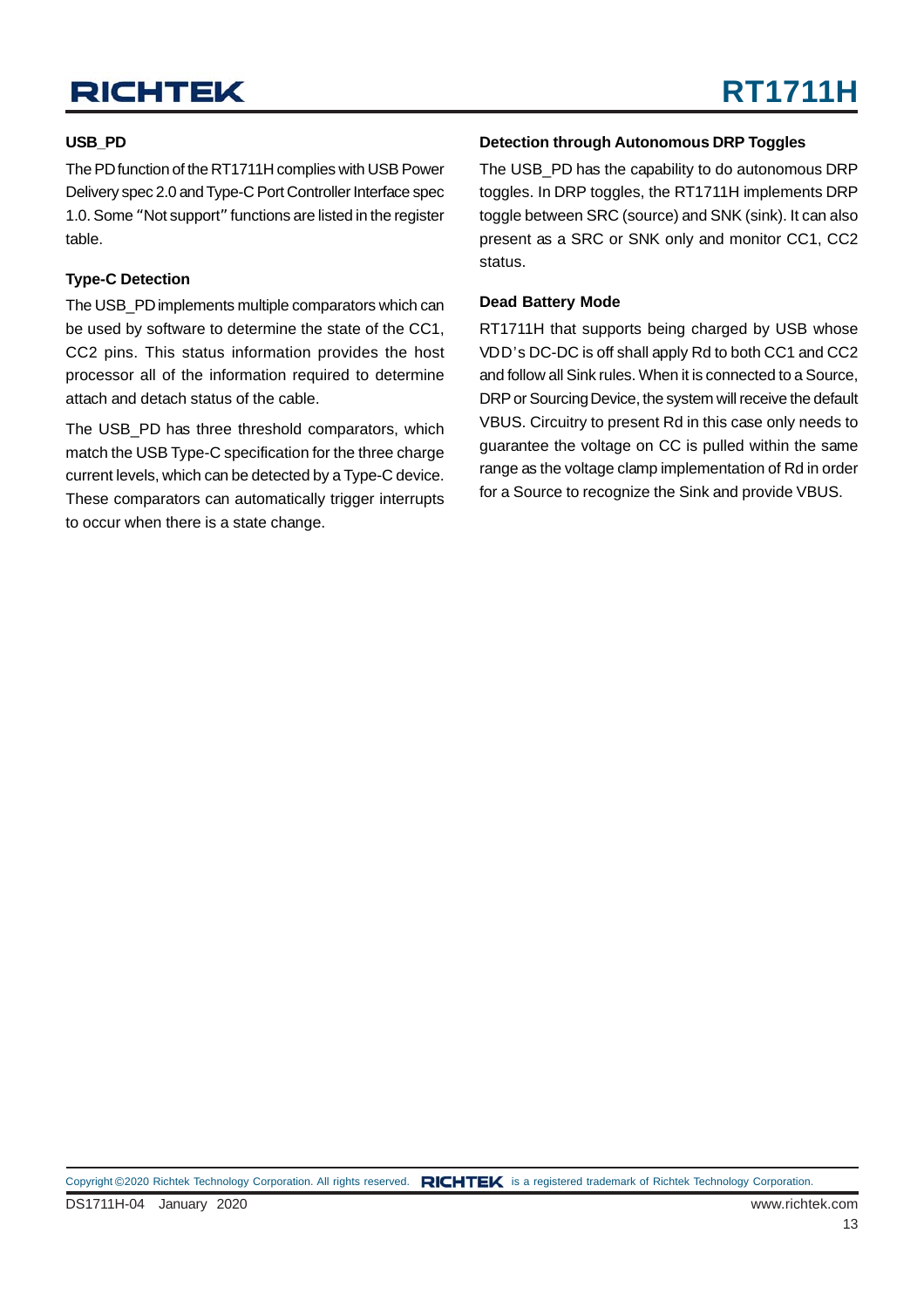#### **I 2 C Interface**

The following table shows the RT1711H unique address as below.

| RT1711H I <sup>2</sup> C Slave Address |  |     |       |  |  |  |  |  |
|----------------------------------------|--|-----|-------|--|--|--|--|--|
| <b>MSB</b><br>LSB<br>R/W bit<br>R/W    |  |     |       |  |  |  |  |  |
| 100111                                 |  | 1/C | 9D/9C |  |  |  |  |  |

The I<sup>2</sup>C interface bus must be connect a resistor 1kΩ to power node and independent connection to processor, individually. The  $I<sup>2</sup>C$  timing diagrams are listed below.

#### **Read and Write Function**

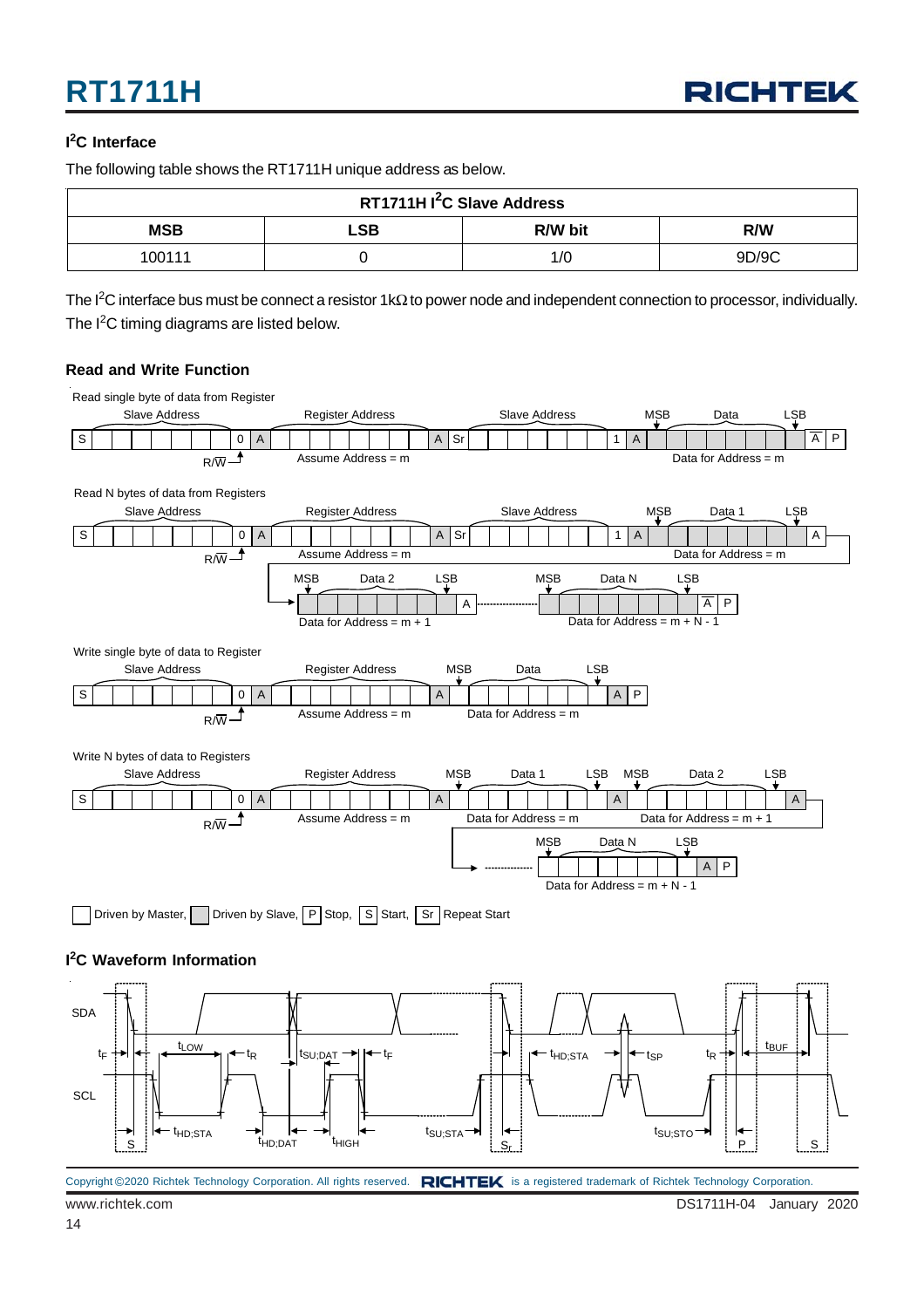#### **Register Map :**

| <b>Address</b> | Length | <b>Register</b><br><b>Name</b>        | <b>Bit</b> | <b>BitName</b>          | <b>Default</b> | <b>Type</b>  | <b>Description</b>                                                                                  |
|----------------|--------|---------------------------------------|------------|-------------------------|----------------|--------------|-----------------------------------------------------------------------------------------------------|
| 0x00           | 1      | <b>VENDOR</b><br>_ID                  | 7:0        | VID[7:0]                | 0xCF           | $\mathsf{R}$ | A unique 16-bit unsigned integer.<br>Assigned by the USB-IF to the Vendor.                          |
| 0x01           | 1      |                                       | 7:0        | VID[15:8]               | 0x29           | $\mathsf{R}$ |                                                                                                     |
| 0x02           | 1      | <b>PRODUC</b><br>T ID                 | 7:0        | PID[7:0]                | 0x11           | $\mathsf{R}$ | A unique 16-bit unsigned integer.<br>Assigned uniquely by the Vendor to<br>identify the TCPC.       |
| 0x03           | 1      |                                       | 7:0        | PID[15:8]               | 0X17           | R.           |                                                                                                     |
| 0x04           | 1      | <b>DEVICE</b><br>ID                   | 7:0        | DID[7:0]                | 0x71           | R.           | A unique 16-bit unsigned integer.<br>Assigned by the Vendor to identify the<br>version of the TCPC. |
| 0x05           | 1      |                                       | 7:0        | DID[15:8]               | 0x21           | R.           |                                                                                                     |
| 0x06           | 1      | <b>USBTYP</b><br>EC_REV               | 7:0        | USBTYPEC_<br><b>REV</b> | 0x11           | $\mathsf{R}$ | Byte 0 of a 16-bit USB Type-C<br>Revision. Revision 1.1                                             |
| 0x07           | 1      |                                       | 7:0        | Reserved                | 0              | R.           |                                                                                                     |
| 0x08           | 1      | <b>USBPD</b><br>REV<br><b>VER</b>     | 7:0        | <b>USBPD VER</b>        | 0x11           | $\mathsf{R}$ | Byte 0 of a 16-bit USB PD version.<br>Version 1.1.                                                  |
| 0x09           | 1      |                                       | 7:0        | <b>USBPD REV</b>        | 0x20           | $\mathsf{R}$ | Byte 1 of a 16-bit USB PD Revision.<br>Revision 2.0.                                                |
| 0x0A           | 1      | PD INTE<br><b>RFACE</b><br><b>REV</b> | 7:0        | PDIF_VER                | 0x10           | $\mathsf{R}$ | Byte 0 of a 16-bit PD Interface (TCPC)<br>Version, Version 1.0                                      |
| 0x0B           | 1      |                                       | 7:0        | PDIF_REV                | 0x10           | $\mathsf{R}$ | Byte 1 of a 16-bit PD Interface (TCPC)<br>Revision, Revision 1.0                                    |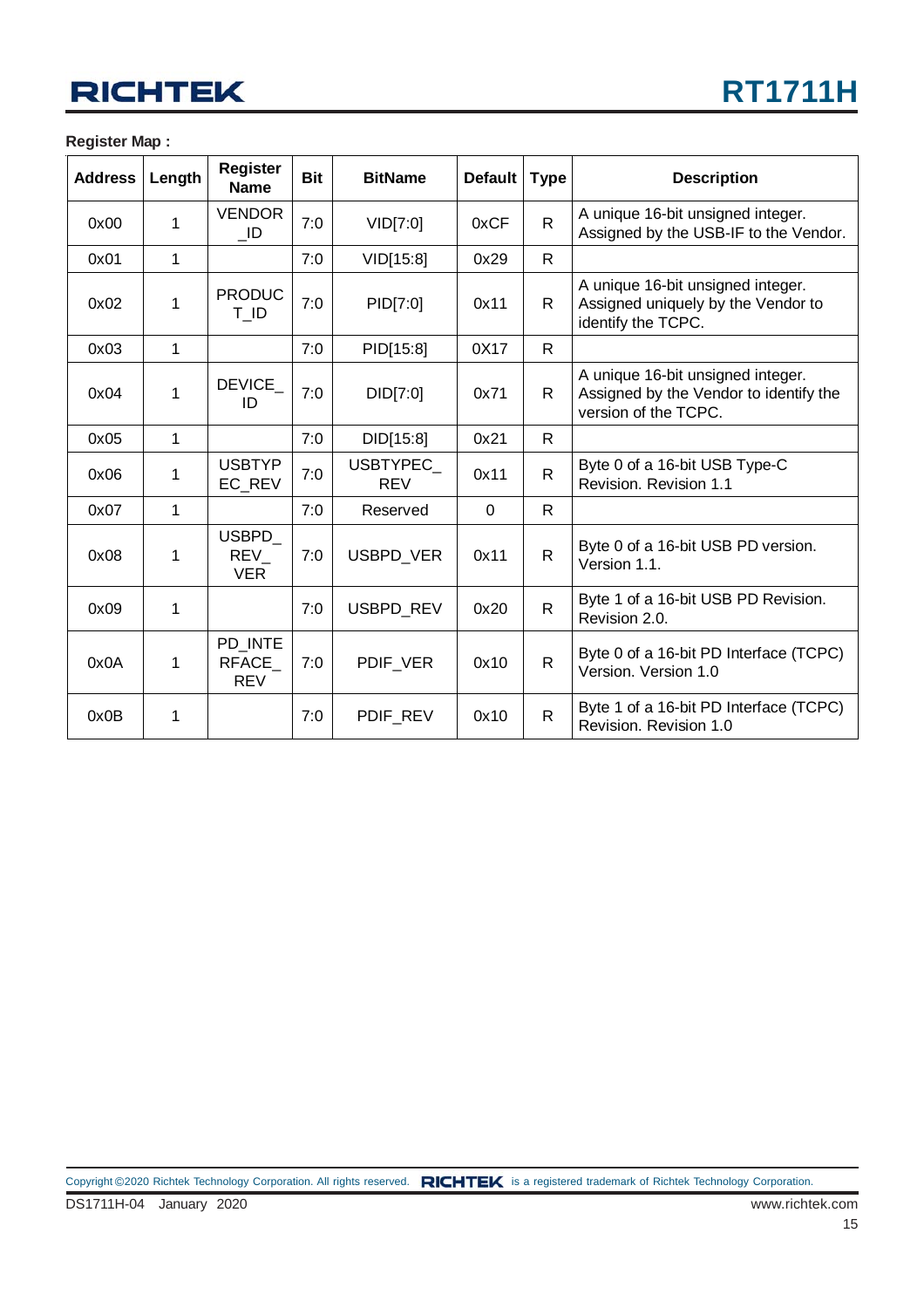

| <b>Address</b> | Length | <b>Register</b><br><b>Name</b> | <b>Bit</b>               | <b>BitName</b>                | <b>Default</b>                | <b>Type</b>  | <b>Description</b>                                                                                                                         |                                                                                                                  |
|----------------|--------|--------------------------------|--------------------------|-------------------------------|-------------------------------|--------------|--------------------------------------------------------------------------------------------------------------------------------------------|------------------------------------------------------------------------------------------------------------------|
|                |        |                                | $\overline{7}$           | ALARM_VBUS_<br>VOLTAGE_H      | 0                             | R.           | Not support.                                                                                                                               |                                                                                                                  |
|                |        |                                | 6                        | TX_SUCCESS                    | 0                             | <b>RW</b>    | 0b: Cleared (default)<br>1b: Reset or SOP* message<br>transmission successful.                                                             |                                                                                                                  |
|                |        | <b>ALERT</b>                   |                          | 5                             | TX_DISCARD                    | 0            | <b>RW</b>                                                                                                                                  | Ob: Cleared (default)<br>1b : Reset or SOP* message<br>transmission not sent due to incoming<br>receive message. |
| 0x10<br>1      |        |                                | 4                        | TX_FAIL                       | 0                             | <b>RW</b>    | 0b: Cleared (default)<br>1b: SOP* message transmission not<br>successful, no GoodCRC response<br>received on SOP* message<br>transmission. |                                                                                                                  |
|                |        |                                |                          | 3                             | RX_HARD_<br><b>RESET</b>      | 0            | <b>RW</b>                                                                                                                                  | 0b: Cleared (default)<br>1b: Received Hard Reset message                                                         |
|                |        |                                | $\overline{2}$           | RX_SOP_MSG<br>_STATUS         | 0                             | <b>RW</b>    | Ob: Cleared (default)<br>1b : Receive status register changed                                                                              |                                                                                                                  |
|                |        |                                |                          | 1                             | <b>POWER</b><br><b>STATUS</b> | 1            | <b>RW</b>                                                                                                                                  | 0b: Cleared<br>1b : Port status changed (default)                                                                |
|                |        |                                | 0                        | CC_STATUS                     | 0                             | <b>RW</b>    | Ob: Cleared (default)<br>1b: CC status changed                                                                                             |                                                                                                                  |
|                |        |                                | $\overline{7}$           | Reserved                      | 0                             | R            | Reserved                                                                                                                                   |                                                                                                                  |
|                |        |                                | 6                        | Reserved                      | 0                             | $\mathsf{R}$ | Reserved                                                                                                                                   |                                                                                                                  |
|                |        |                                | 5                        | Reserved                      | 0                             | R            | Reserved                                                                                                                                   |                                                                                                                  |
|                |        |                                | $\overline{4}$           | Reserved                      | 0                             | $\mathsf{R}$ | Reserved                                                                                                                                   |                                                                                                                  |
| 0x11<br>1      |        |                                | 3                        | VBUS_SINK_<br><b>DISCNT</b>   | 0                             | R            | Not support.                                                                                                                               |                                                                                                                  |
|                |        | <b>ALERT</b>                   | $\overline{2}$           | <b>RXBUF</b><br><b>OVFLOW</b> | 0                             | <b>RW</b>    | 0b: TCPC Rx buffer is functioning<br>properly. (default)<br>1b: TCPC Rx buffer has overflowed.                                             |                                                                                                                  |
|                |        |                                | 1                        | <b>FAULT</b>                  | 0                             | <b>RW</b>    | 0b: No Fault. (default)<br>1b: A Fault has occurred. Read the<br>FAULT_STATUS register.                                                    |                                                                                                                  |
|                |        | 0                              | ALARM_VBUS_<br>VOLTAGE_L | 0                             | R                             | Not support. |                                                                                                                                            |                                                                                                                  |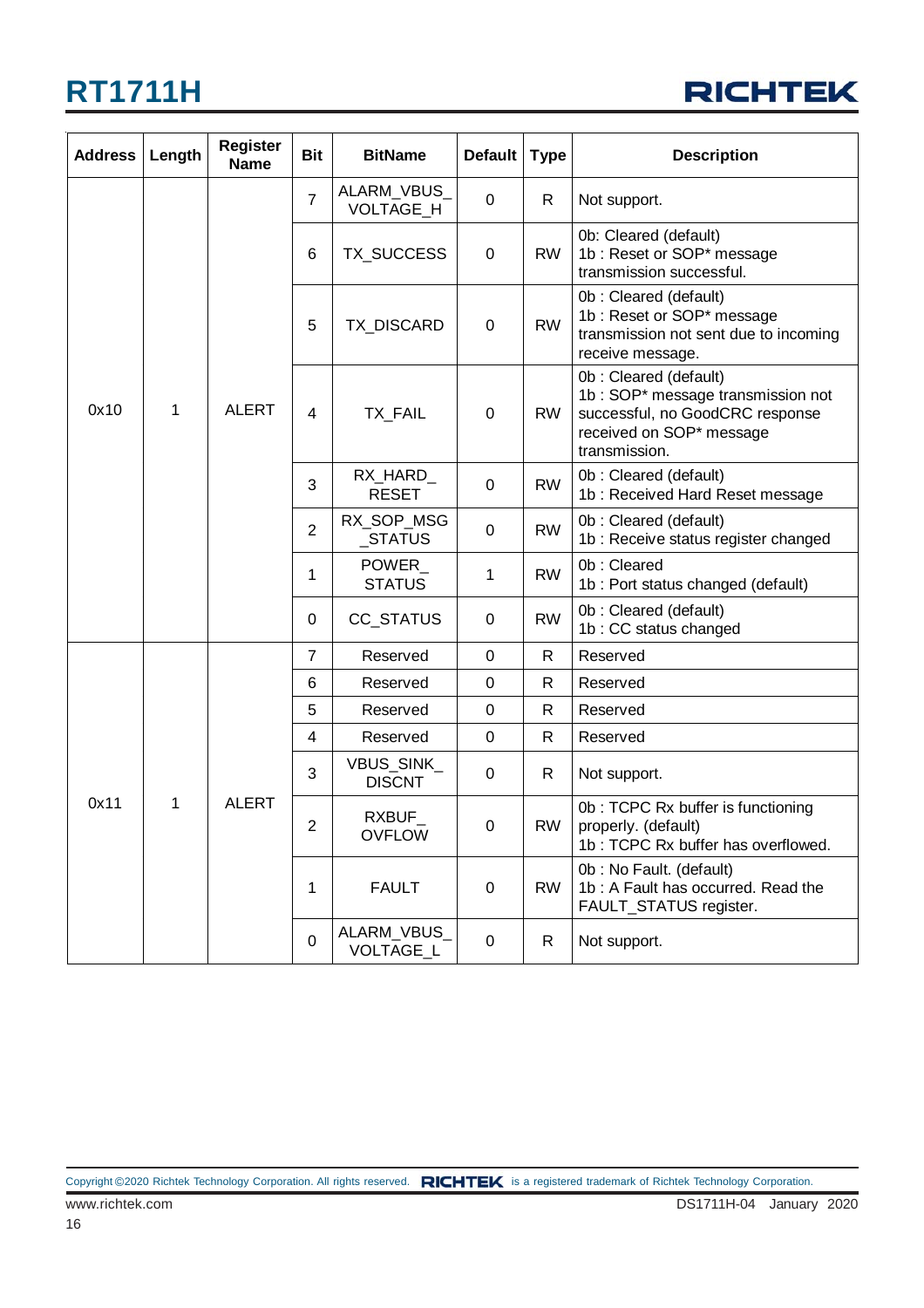### **RT1711H**

| <b>Address</b> | Length | <b>Register</b><br><b>Name</b>        | <b>Bit</b>     | <b>BitName</b>                 | <b>Default</b>            | <b>Type</b> | <b>Description</b>                                        |                                                           |          |  |                |                           |   |           |                                                           |  |  |  |  |  |  |  |   |                               |   |   |
|----------------|--------|---------------------------------------|----------------|--------------------------------|---------------------------|-------------|-----------------------------------------------------------|-----------------------------------------------------------|----------|--|----------------|---------------------------|---|-----------|-----------------------------------------------------------|--|--|--|--|--|--|--|---|-------------------------------|---|---|
|                |        |                                       | $\overline{7}$ | M_ALARM_<br>VBUS_<br>VOLTAGE_H | 1                         | R           | Not support.                                              |                                                           |          |  |                |                           |   |           |                                                           |  |  |  |  |  |  |  |   |                               |   |   |
|                |        |                                       | 6              | $M_T X$<br><b>SUCCESS</b>      | 1                         | <b>RW</b>   | 0b: Interrupt masked<br>1b : Interrupt unmasked (default) |                                                           |          |  |                |                           |   |           |                                                           |  |  |  |  |  |  |  |   |                               |   |   |
|                |        |                                       | 5              | $M_TX$<br><b>DISCARD</b>       | 1                         | <b>RW</b>   | 0b: Interrupt masked<br>1b : Interrupt unmasked (default) |                                                           |          |  |                |                           |   |           |                                                           |  |  |  |  |  |  |  |   |                               |   |   |
| 0x12           | 1      | ALERT                                 | 4              | M_TX_FAIL                      | 1                         | <b>RW</b>   | 0b: Interrupt masked<br>1b : Interrupt unmasked (default) |                                                           |          |  |                |                           |   |           |                                                           |  |  |  |  |  |  |  |   |                               |   |   |
|                |        | <b>MASK</b>                           | 3              | M_RX_HARD_<br><b>RESET</b>     | 1                         | <b>RW</b>   | 0b: Interrupt masked<br>1b : Interrupt unmasked (default) |                                                           |          |  |                |                           |   |           |                                                           |  |  |  |  |  |  |  |   |                               |   |   |
|                |        |                                       | $\overline{2}$ | M_RX_SOP_<br><b>MSG STATUS</b> | 1                         | <b>RW</b>   | 0b: Interrupt masked<br>1b : Interrupt unmasked (default) |                                                           |          |  |                |                           |   |           |                                                           |  |  |  |  |  |  |  |   |                               |   |   |
|                |        |                                       | 1              | M_POWER_<br><b>STATUS</b>      | 1                         | <b>RW</b>   | 0b: Interrupt masked<br>1b : Interrupt unmasked (default) |                                                           |          |  |                |                           |   |           |                                                           |  |  |  |  |  |  |  |   |                               |   |   |
|                |        |                                       | 0              | $M\_CC$<br><b>STATUS</b>       | 1                         | <b>RW</b>   | 0b: Interrupt masked<br>1b : Interrupt unmasked (default) |                                                           |          |  |                |                           |   |           |                                                           |  |  |  |  |  |  |  |   |                               |   |   |
|                |        | ALERT<br><b>MASK</b>                  |                |                                | $\overline{7}$            | Reserved    | 0                                                         | $\mathsf{R}$                                              | Reserved |  |                |                           |   |           |                                                           |  |  |  |  |  |  |  |   |                               |   |   |
|                |        |                                       | 6              | Reserved                       | $\pmb{0}$                 | R           | Reserved                                                  |                                                           |          |  |                |                           |   |           |                                                           |  |  |  |  |  |  |  |   |                               |   |   |
|                |        |                                       | 5              | Reserved                       | 0                         | R           | Reserved                                                  |                                                           |          |  |                |                           |   |           |                                                           |  |  |  |  |  |  |  |   |                               |   |   |
|                |        |                                       | 4              | Reserved                       | $\boldsymbol{0}$          | R           | Reserved                                                  |                                                           |          |  |                |                           |   |           |                                                           |  |  |  |  |  |  |  |   |                               |   |   |
|                |        |                                       |                | 3                              | M_VBUS_<br>SINK_DISCNT    | 1           | R                                                         | Not support.                                              |          |  |                |                           |   |           |                                                           |  |  |  |  |  |  |  |   |                               |   |   |
| 0x13           | 1      |                                       |                | $\overline{2}$                 | M_RXBUF_<br><b>OVFLOW</b> | 1           | <b>RW</b>                                                 | 0b: Interrupt masked<br>1b : Interrupt unmasked (default) |          |  |                |                           |   |           |                                                           |  |  |  |  |  |  |  |   |                               |   |   |
|                |        |                                       | 1              | M_FAULT                        | 1                         | <b>RW</b>   | 0b: Interrupt masked<br>1b : Interrupt unmasked (default) |                                                           |          |  |                |                           |   |           |                                                           |  |  |  |  |  |  |  |   |                               |   |   |
|                |        |                                       |                |                                |                           |             |                                                           |                                                           |          |  |                |                           |   |           |                                                           |  |  |  |  |  |  |  | 0 | M ALARM<br>VBUS_<br>VOLTAGE_L | 1 | R |
|                |        |                                       | $\overline{7}$ | Reserved                       | 1                         | R.          | Not support.                                              |                                                           |          |  |                |                           |   |           |                                                           |  |  |  |  |  |  |  |   |                               |   |   |
|                |        |                                       | 6              | M TCPC<br><b>INITIAL</b>       | 1                         | <b>RW</b>   | 0b: Interrupt masked<br>1b : Interrupt unmasked (default) |                                                           |          |  |                |                           |   |           |                                                           |  |  |  |  |  |  |  |   |                               |   |   |
|                |        |                                       | 5              | M_SRC_HV                       | 1                         | R           | Not support.                                              |                                                           |          |  |                |                           |   |           |                                                           |  |  |  |  |  |  |  |   |                               |   |   |
|                |        |                                       | 4              | M SRC VBUS                     | 1                         | R           | Not support.                                              |                                                           |          |  |                |                           |   |           |                                                           |  |  |  |  |  |  |  |   |                               |   |   |
| 0x14<br>1      |        | <b>POWER</b><br>STATUS<br><b>MASK</b> | 3              | M VBUS PRE<br>SENT_DETC        | 1                         | <b>RW</b>   | 0b: Interrupt masked<br>1b : Interrupt unmasked (default) |                                                           |          |  |                |                           |   |           |                                                           |  |  |  |  |  |  |  |   |                               |   |   |
|                |        |                                       |                |                                |                           |             |                                                           |                                                           |          |  | $\overline{2}$ | M_VBUS_<br><b>PRESENT</b> | 1 | <b>RW</b> | 0b: Interrupt masked<br>1b : Interrupt unmasked (default) |  |  |  |  |  |  |  |   |                               |   |   |
|                |        |                                       | 1              | M_VCONN_<br><b>PRESENT</b>     | 1                         | <b>RW</b>   | 0b: Interrupt masked<br>1b : Interrupt unmasked (default) |                                                           |          |  |                |                           |   |           |                                                           |  |  |  |  |  |  |  |   |                               |   |   |
|                |        |                                       | 0              | M_SINK_VBUS                    | 1                         | R           | Not support.                                              |                                                           |          |  |                |                           |   |           |                                                           |  |  |  |  |  |  |  |   |                               |   |   |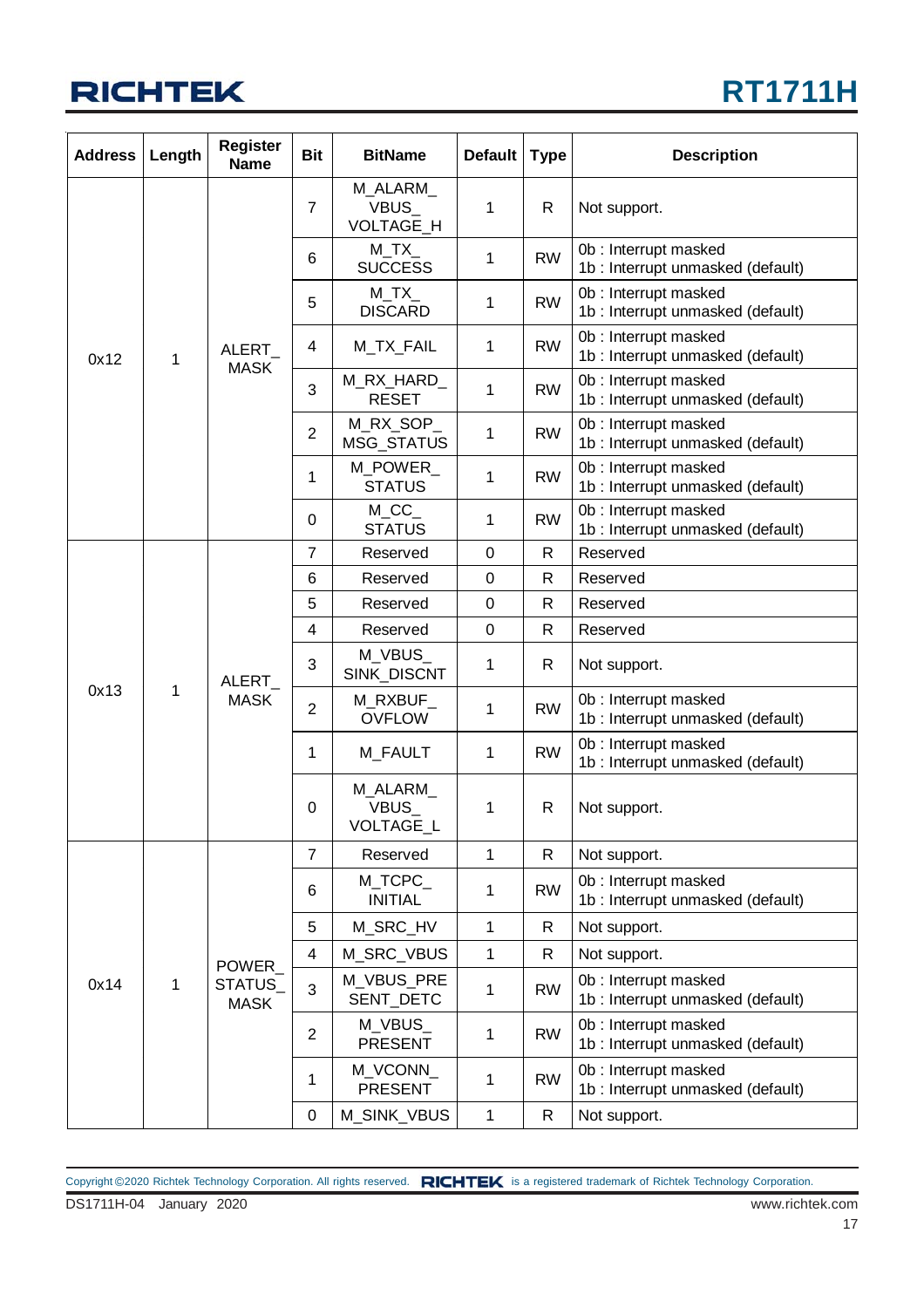| <b>RICHTEK</b> |  |
|----------------|--|
|----------------|--|

| <b>Address</b> | Length      | <b>Register</b><br><b>Name</b>           | <b>Bit</b>     | <b>BitName</b>                  | <b>Default</b> | <b>Type</b>  | <b>Description</b>                                        |
|----------------|-------------|------------------------------------------|----------------|---------------------------------|----------------|--------------|-----------------------------------------------------------|
|                |             |                                          | $\overline{7}$ | M_VCON_OV                       | 0              | <b>RW</b>    | 0b : Interrupt masked (default)<br>1b: Interrupt unmasked |
|                |             |                                          | 6              | M_FORCE_<br>OFF_VBUS            | 1              | <b>RW</b>    | 0b: Interrupt masked<br>1b : Interrupt unmasked (default) |
|                |             |                                          | 5              | M_AUTO_DISC<br><b>FAIL</b>      | 1              | <b>RW</b>    | 0b: Interrupt masked<br>1b: Interrupt unmasked (default)  |
| 0x15           | $\mathbf 1$ | <b>FAULT</b><br>STATUS_                  | 4              | M FORCE DIS<br>C FAIL           | 1              | <b>RW</b>    | 0b: Interrupt masked<br>1b : Interrupt unmasked (default) |
|                |             | <b>MASK</b>                              | 3              | M_VBUS_OC                       | 1              | <b>RW</b>    | 0b: Interrupt masked<br>1b : Interrupt unmasked (default) |
|                |             |                                          | $\overline{2}$ | M_VBUS_OV                       | 1              | <b>RW</b>    | 0b: Interrupt masked<br>1b: Interrupt unmasked (default)  |
|                |             |                                          | 1              | M_VCON_OC                       | 1              | <b>RW</b>    | 0b: Interrupt masked<br>1b: Interrupt unmasked (default)  |
|                |             |                                          | $\Omega$       | M_I2C_ERROR                     | $\mathbf{1}$   | <b>RW</b>    | 0b: Interrupt masked<br>1b : Interrupt unmasked (default) |
|                |             |                                          | $\overline{7}$ | H IMPEDENCE                     | $\mathbf 0$    | $\mathsf{R}$ | Not support.                                              |
|                |             |                                          | 6              | DBG ACC<br>CONNECT_O            | 0              | R.           | Not support.                                              |
|                |             |                                          | 5              | AUDIO_ACC_<br><b>CONNECT</b>    | 0              | R            | Not support.                                              |
| 0x18           | 1           | <b>CONFIG</b><br><b>STANDA</b><br>RD_OUT | 4              | <b>ACTIVE CABL</b><br>E CONNECT | 0              | R            | Not support.                                              |
|                |             | <b>PUT</b>                               | 3:2            | MUX_CTRL                        | 00             | $\mathsf{R}$ | Not support.                                              |
|                |             |                                          | 1              | CONNECT<br><b>PRESENT</b>       | 0              | R            | Not support.                                              |
|                |             |                                          | 0              | CONNECT<br><b>ORIENT</b>        | 0              | $\mathsf{R}$ | Not support.                                              |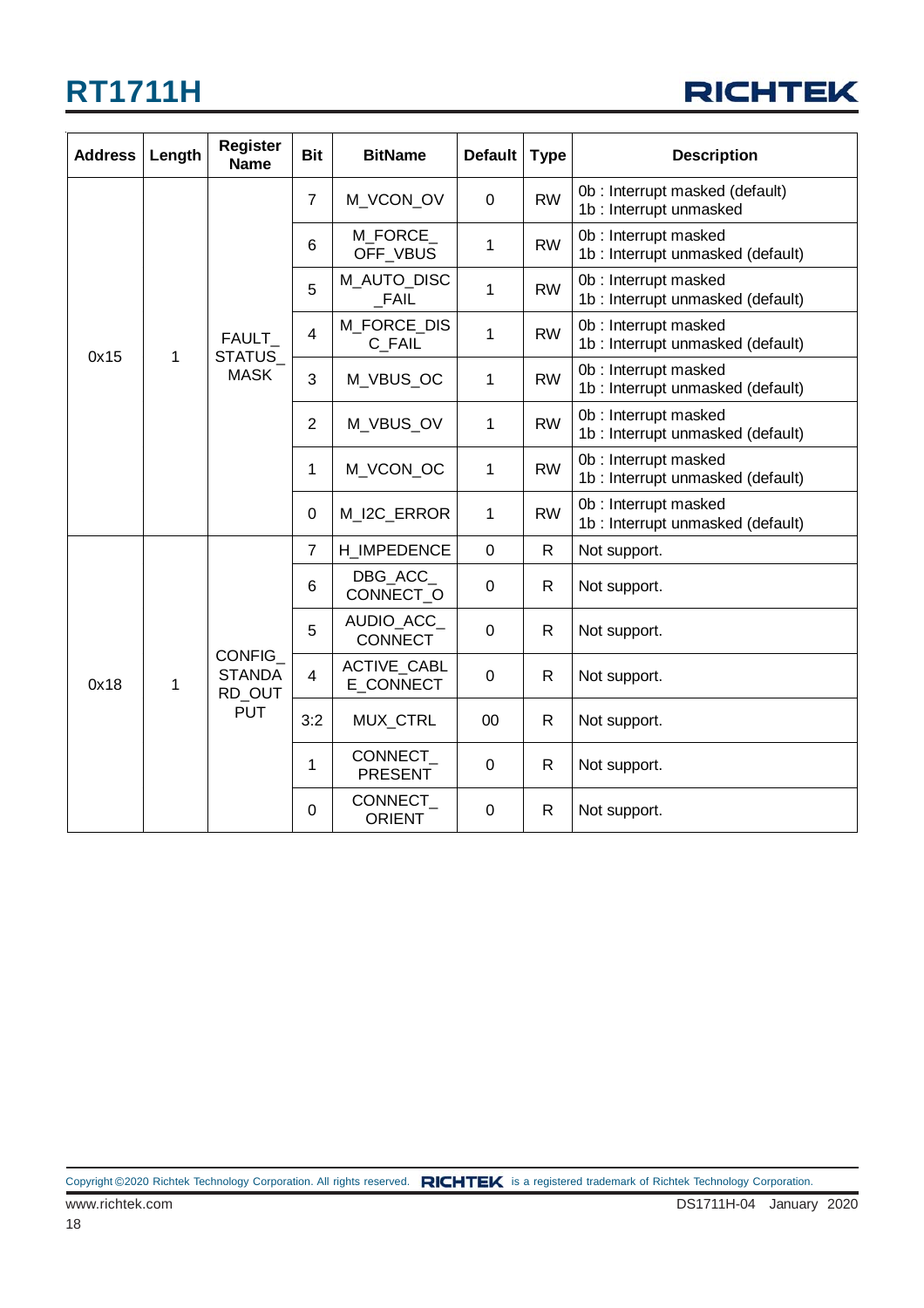### **RT1711H**

| <b>Address</b> | Length                  | <b>Register</b><br><b>Name</b> | <b>Bit</b>                | <b>BitName</b>            | Default   | <b>Type</b>                                                                                                                                                                                                                                                                                                                                                                                                                                                     | <b>Description</b>                                                                                                                                                                                                                                                                               |                                                                            |          |
|----------------|-------------------------|--------------------------------|---------------------------|---------------------------|-----------|-----------------------------------------------------------------------------------------------------------------------------------------------------------------------------------------------------------------------------------------------------------------------------------------------------------------------------------------------------------------------------------------------------------------------------------------------------------------|--------------------------------------------------------------------------------------------------------------------------------------------------------------------------------------------------------------------------------------------------------------------------------------------------|----------------------------------------------------------------------------|----------|
|                |                         |                                |                           |                           | 7:5       | Reserved                                                                                                                                                                                                                                                                                                                                                                                                                                                        | 000                                                                                                                                                                                                                                                                                              | $\mathsf{R}$                                                               | Reserved |
|                |                         |                                | $\overline{4}$            | Reserved                  | 0         | $\mathsf{R}$                                                                                                                                                                                                                                                                                                                                                                                                                                                    | Reserved                                                                                                                                                                                                                                                                                         |                                                                            |          |
|                |                         |                                | 3:2                       | $IC_CK$<br><b>STRETCH</b> | 00        | R.                                                                                                                                                                                                                                                                                                                                                                                                                                                              | Not support.                                                                                                                                                                                                                                                                                     |                                                                            |          |
| 0x19<br>1      | TCPC_C<br><b>ONTROL</b> | 1                              | BIST_TEST_<br><b>MODE</b> | 0                         | <b>RW</b> | 0b: Normal Operation. Incoming<br>messages enabled by<br>RECEIVE_DETECT passed to TCPM<br>via Alert. (default)<br>1b: BIST Test Mode. Incoming<br>messages enabled by<br>RECEIVE_DETECT result in<br>GoodCRC response but may not be<br>passed to the TCPM via Alert. TCPC<br>may temporarily store incoming<br>messages in the Receive Message<br>Buffer, but this may or may not result in<br>a Receive SOP* Message Status or a<br>Rx Buffer Overflow alert. |                                                                                                                                                                                                                                                                                                  |                                                                            |          |
|                |                         |                                | 0                         | PLUG_ORIENT               | 0         | <b>RW</b>                                                                                                                                                                                                                                                                                                                                                                                                                                                       | 0b: When VCONN is enabled, apply it<br>to the CC2 pin. Monitor the CC1 pin for<br>BMC communications if PD messaging<br>is enabled. (default)<br>1b: When VCONN is enabled, apply it<br>to the CC1 pin. Monitor the CC2 pin for<br>BMC communications if PD messaging<br>is enabled.<br>Required |                                                                            |          |
|                |                         |                                | 7                         | Reserved                  | 0         | $\mathsf{R}$                                                                                                                                                                                                                                                                                                                                                                                                                                                    | Reserved                                                                                                                                                                                                                                                                                         |                                                                            |          |
|                |                         |                                | 6                         | <b>DRP</b>                | 0         | <b>RW</b>                                                                                                                                                                                                                                                                                                                                                                                                                                                       | 0b: No DRP. Bits B30 determine<br>Rp/Rd/Ra settings (default)<br>1b: DRP                                                                                                                                                                                                                         |                                                                            |          |
| 0x1A<br>1      |                         | ROLE_C<br><b>ONTROL</b>        |                           | 5:4                       | RP_VALUE  | 00                                                                                                                                                                                                                                                                                                                                                                                                                                                              | <b>RW</b>                                                                                                                                                                                                                                                                                        | 00b: Rp default (default)<br>01b: Rp 1.5A<br>10b: Rp 3.0A<br>11b: Reserved |          |
|                |                         |                                | 3:2                       | CC <sub>2</sub>           | 10        | <b>RW</b>                                                                                                                                                                                                                                                                                                                                                                                                                                                       | 00b: Reserved<br>01b: Rp (Use Rp definition in B54)<br>10b: Rd (default)<br>11b: Open (Disconnect or don't care)<br>Set to 11b if enabling DRP in B76                                                                                                                                            |                                                                            |          |
|                |                         |                                | 1:0                       | CC <sub>1</sub>           | 10        | <b>RW</b>                                                                                                                                                                                                                                                                                                                                                                                                                                                       | 00b: Reserved<br>01b: Rp (Use Rp definition in B54)<br>10b: Rd (default)<br>11b: Open (Disconnect or don't care)<br>Set to 11b if enabling DRP in B76                                                                                                                                            |                                                                            |          |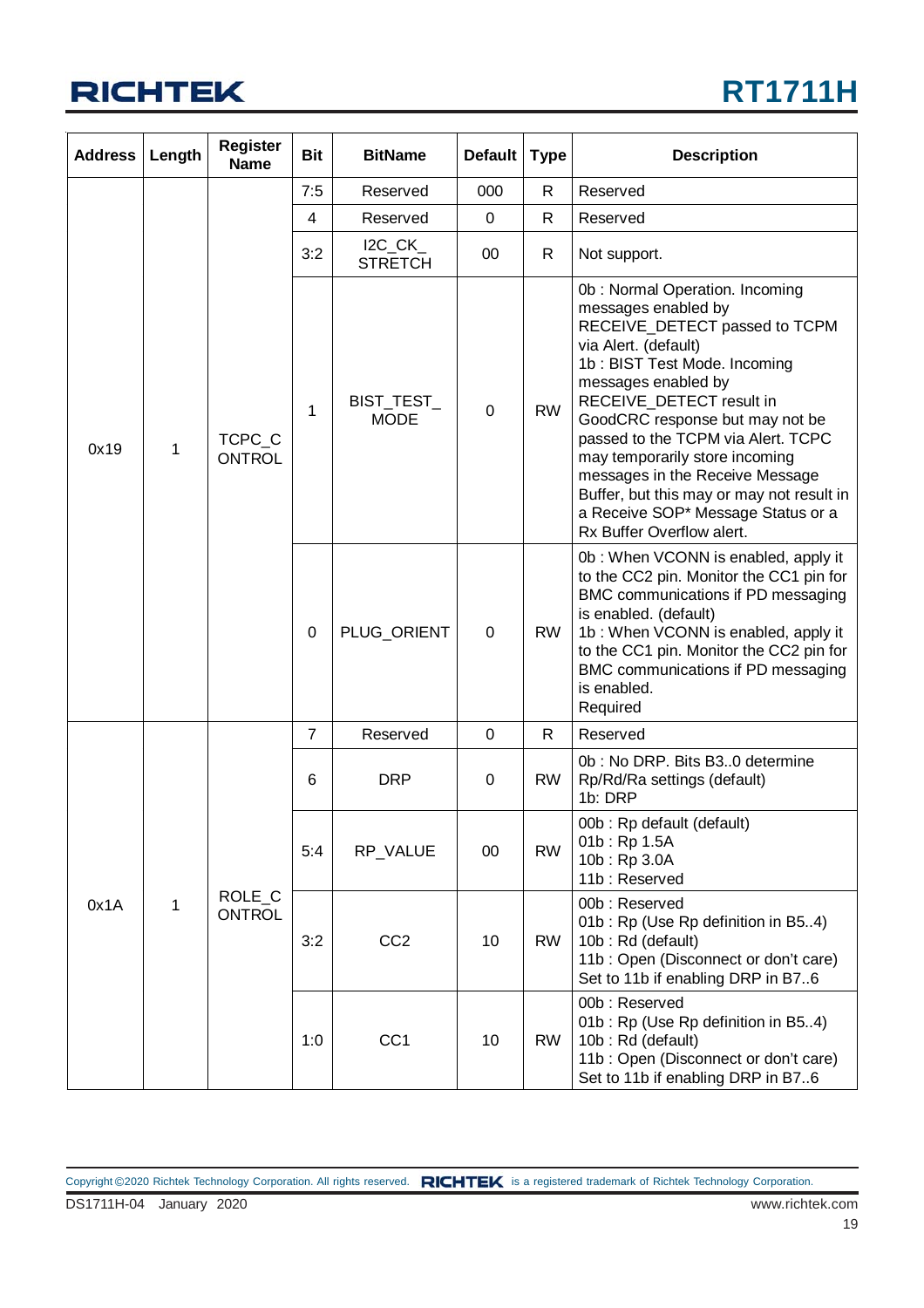

| <b>Address</b> | Length       | <b>Register</b><br><b>Name</b>  | <b>Bit</b>     | <b>BitName</b>                           | <b>Default</b>   | <b>Type</b>  | <b>Description</b>                                                                                                                                          |           |                                                                                           |              |
|----------------|--------------|---------------------------------|----------------|------------------------------------------|------------------|--------------|-------------------------------------------------------------------------------------------------------------------------------------------------------------|-----------|-------------------------------------------------------------------------------------------|--------------|
|                |              |                                 | 7              | DIS_VCON_OV                              | $\Omega$         | <b>RW</b>    | 0b: Fault detection circuit enabled<br>(default)<br>1b: Fault detection circuit disabled                                                                    |           |                                                                                           |              |
|                |              |                                 | 6:5            | Reserved                                 | 00               | $\mathsf{R}$ | Reserved                                                                                                                                                    |           |                                                                                           |              |
|                |              |                                 | 4              | DIS_FORCE_<br>OFF_VBUS                   | 0                | R.           | Not support.                                                                                                                                                |           |                                                                                           |              |
| 0x1B           | $\mathbf{1}$ | <b>FAULT C</b><br><b>ONTROL</b> | 3              | DIS_VBUS_DIS<br>C_FAULT_<br><b>TIMER</b> | 0                | R            | Not support.                                                                                                                                                |           |                                                                                           |              |
|                |              |                                 | $\overline{2}$ | DIS_VBUS_OC                              | $\boldsymbol{0}$ | $\mathsf{R}$ | Not support.                                                                                                                                                |           |                                                                                           |              |
|                |              |                                 | 1              | DIS_VBUS_OV                              | 0                | R            | Not support.                                                                                                                                                |           |                                                                                           |              |
|                |              |                                 |                |                                          | 0                | DIS_VCON_OC  | $\mathbf 0$                                                                                                                                                 | <b>RW</b> | 0b : Fault detection circuit enabled<br>(default)<br>1b: Fault detection circuit disabled |              |
|                |              |                                 | $\overline{7}$ | Reserved                                 | $\mathsf 0$      | $\mathsf{R}$ | Reserved                                                                                                                                                    |           |                                                                                           |              |
|                |              |                                 |                |                                          |                  | 6            | <b>VBUS VOL</b><br><b>MONITOR</b>                                                                                                                           | 0         | $\mathsf{R}$                                                                              | Not support. |
|                |              |                                 | 5              | DIS_VOL<br><b>ALARM</b>                  | 0                | $\mathsf{R}$ | Not support.                                                                                                                                                |           |                                                                                           |              |
|                |              |                                 | 4              | AUTO_DISC_<br><b>DISCNCT</b>             | 0                | $\mathsf{R}$ | Not support.                                                                                                                                                |           |                                                                                           |              |
|                |              | <b>POWER</b>                    | 3              | BLEED_DISC                               | $\mathbf 0$      | $\mathsf{R}$ | Not support.                                                                                                                                                |           |                                                                                           |              |
| 0x1C           | 1            | <b>CONTRO</b>                   | $\overline{2}$ | FORCE_DISC                               | $\mathbf 0$      | $\mathsf{R}$ | Not support.                                                                                                                                                |           |                                                                                           |              |
|                |              | L                               | 1              | VCONN<br>POWER_SPT                       | $\boldsymbol{0}$ | <b>RW</b>    | 0b: TCPC delivers at least 1W on<br>VCONN (default)<br>1b : TCPC delivers at least the power<br>indicated in<br>DEVICE CAPABILITIES.VCONNPowe<br>rSupported |           |                                                                                           |              |
|                |              |                                 | 0              | EN_VCONN                                 | 0                | <b>RW</b>    | 0b : Disable VCONN Source (default)<br>1b: Enable VCONN Source to CC<br>Required                                                                            |           |                                                                                           |              |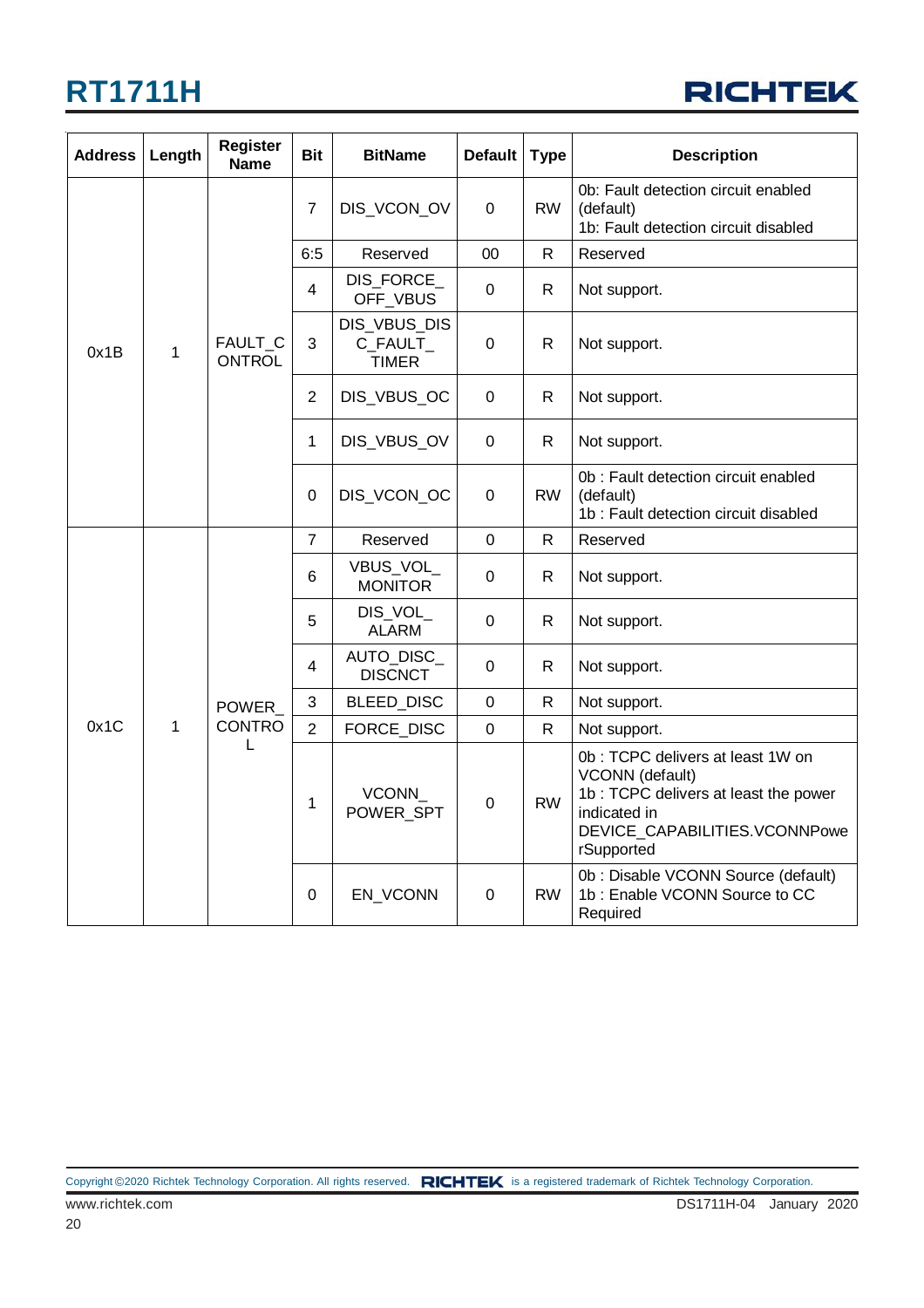

| <b>Address</b> | Length | Register<br>Name | Bit | <b>BitName</b>    | Default        | Type         | Description                                                                                                                                                                                                                                                                                                                                                                                                                                                                                                                                                                                                                                                                                                                                                                                                                                 |
|----------------|--------|------------------|-----|-------------------|----------------|--------------|---------------------------------------------------------------------------------------------------------------------------------------------------------------------------------------------------------------------------------------------------------------------------------------------------------------------------------------------------------------------------------------------------------------------------------------------------------------------------------------------------------------------------------------------------------------------------------------------------------------------------------------------------------------------------------------------------------------------------------------------------------------------------------------------------------------------------------------------|
|                |        |                  | 7:6 | Reserved          | $00\,$         | $\mathsf{R}$ | Reserved                                                                                                                                                                                                                                                                                                                                                                                                                                                                                                                                                                                                                                                                                                                                                                                                                                    |
|                |        |                  | 5   | <b>DRP_STATUS</b> | $\overline{0}$ | $\mathsf R$  | 0b : the TCPC has stopped toggling or<br>(ROLE_CONTROL.DRP = 00) (default)<br>1b : the TCPC is toggling                                                                                                                                                                                                                                                                                                                                                                                                                                                                                                                                                                                                                                                                                                                                     |
|                |        |                  | 4   | DRP_RESULT        | $\overline{0}$ | R            | 0b: the TCPC is presenting Rp<br>(default)<br>1b: the TCPC is presenting Rd                                                                                                                                                                                                                                                                                                                                                                                                                                                                                                                                                                                                                                                                                                                                                                 |
| Ox1D           |        | CC_STATUS        | 3:2 | CC2_STATUS        | $00\,$         | $\mathsf R$  | If $(ROLE\_CONTROL.CC2 = Rp)$<br>or<br>$(DrpResult = 0)$<br>00b: SRC.Open (Open, Rp) (default)<br>01b: SRC.Ra (below maximum vRa)<br>10b: SRC.Rd (within the vRd range)<br>11b: reserved<br>$(ROLE$ CONTROL.CC2 = Rd)<br>lf<br>orl<br>$(DrpResult = 1)$<br>00b: SNK.Open (Below maximum vRa)<br>(default)<br>01b: SNK.Default (Above minimum<br>vRd-Connect)<br>10b: SNK.Power1.5 (Above minimum vRd-<br>Connect) Detects Rp 1.5A<br>11b: SNK. Power3.0 (Above minimum vRd-<br>Connect) Detects Rp 3.0A<br>If ROLE_CONTROL.CC2 = Ra, this field is<br>set to 00b<br>If ROLE_CONTROL.CC2 = Open, this field<br>is set to 00b<br>This field always returns 00b if (DrpStatus<br>1)<br>or<br>=<br>(POWER CONTROL.EnableVCONN = 1<br>and POWER_CONTROL.PlugOrientation<br>= 0). Otherwise, the returned value<br>depends upon ROLE_CONTROL.CC2. |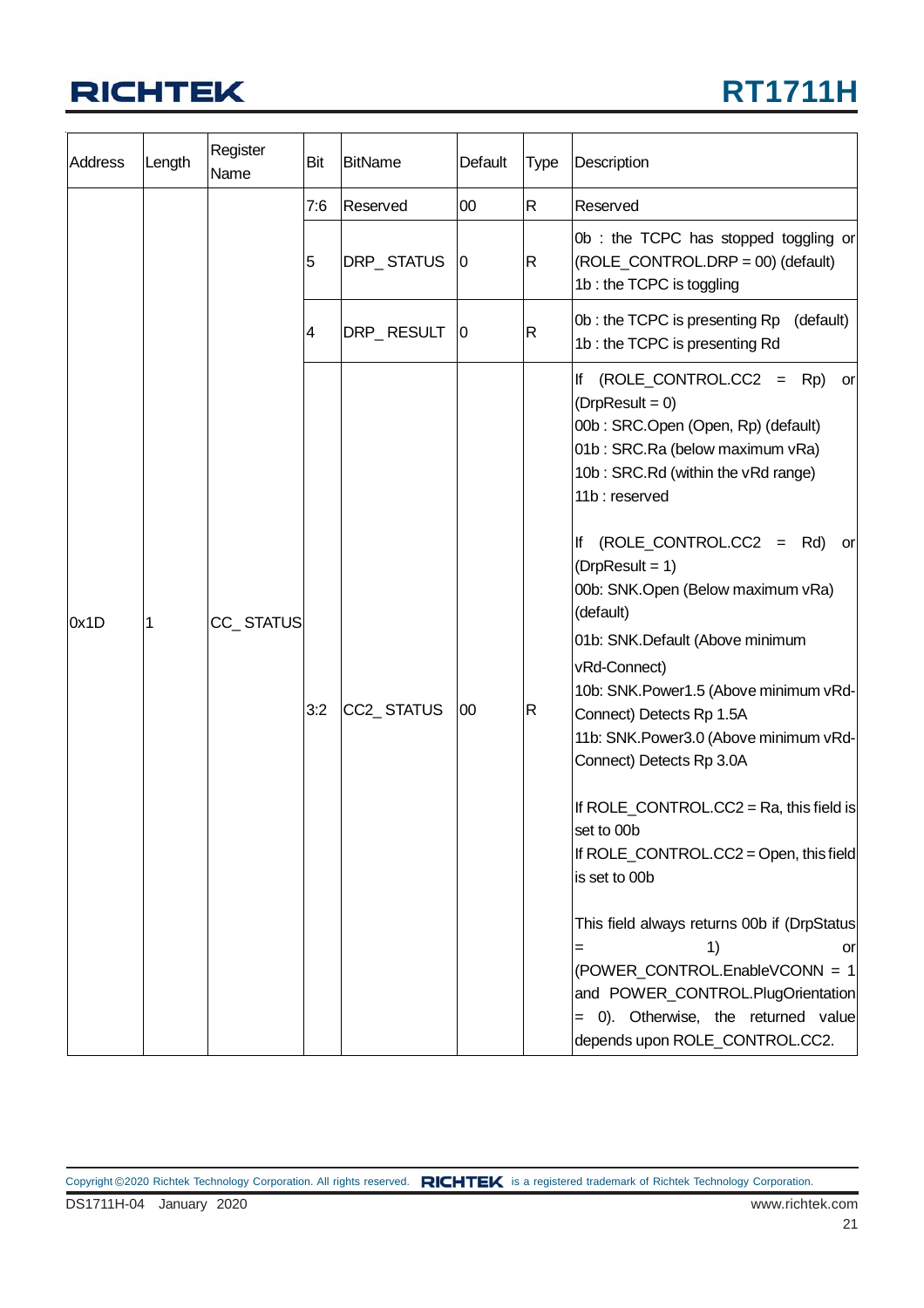

| <b>Address</b> | Length | <b>Register</b><br><b>Name</b> | <b>Bit</b> | <b>BitName</b> | <b>Default</b> | <b>Type</b> | <b>Description</b>                                                                                                                                                                                                                                                                                                                                                                                                                                                                                                                                                                                                                                                                                                                                                                                                                  |
|----------------|--------|--------------------------------|------------|----------------|----------------|-------------|-------------------------------------------------------------------------------------------------------------------------------------------------------------------------------------------------------------------------------------------------------------------------------------------------------------------------------------------------------------------------------------------------------------------------------------------------------------------------------------------------------------------------------------------------------------------------------------------------------------------------------------------------------------------------------------------------------------------------------------------------------------------------------------------------------------------------------------|
| 0x1D           | 1      | $CC_$<br><b>STATUS</b>         | 1:0        | CC1_STATUS     | 00             | R.          | If $(ROLE\_CONTROL.CC1 = Rp)$ or<br>$(DrpResult = 0)$<br>00b: SRC.Open (Open, Rp) (default)<br>01b: SRC.Ra (below maximum vRa)<br>10b: SRC.Rd (within the vRd range)<br>11b: reserved<br>If $(ROLE_CONTROL.CC1 = Rd)$ or<br>$DrpResult = 1)$<br>00b: SNK.Open (Below maximum<br>vRa)<br>(default)<br>01b: SNK.Default (Above minimum<br>vRd-Connect)<br>10b: SNK.Power1.5 (Above minimum<br>vRd-Connect) Detects Rp-1.5A<br>11b: SNK.Power3.0 (Above minimum<br>vRd-Connect) Detects Rp-3.0A<br>If $ROLE\_CONTROL.CC1 = Ra$ , this<br>field is set to 00b<br>If ROLE_CONTROL.CC1 = Open, this<br>field is set to 00b<br>This field always returns 00b if<br>$(DrpStatus = 1)$ or<br>(POWER_CONTROL.EnableVCONN =<br>1 and<br>POWER_CONTROL.PlugOrientation =<br>0). Otherwise, the returned value<br>depends upon ROLE_CONTROL.CC1. |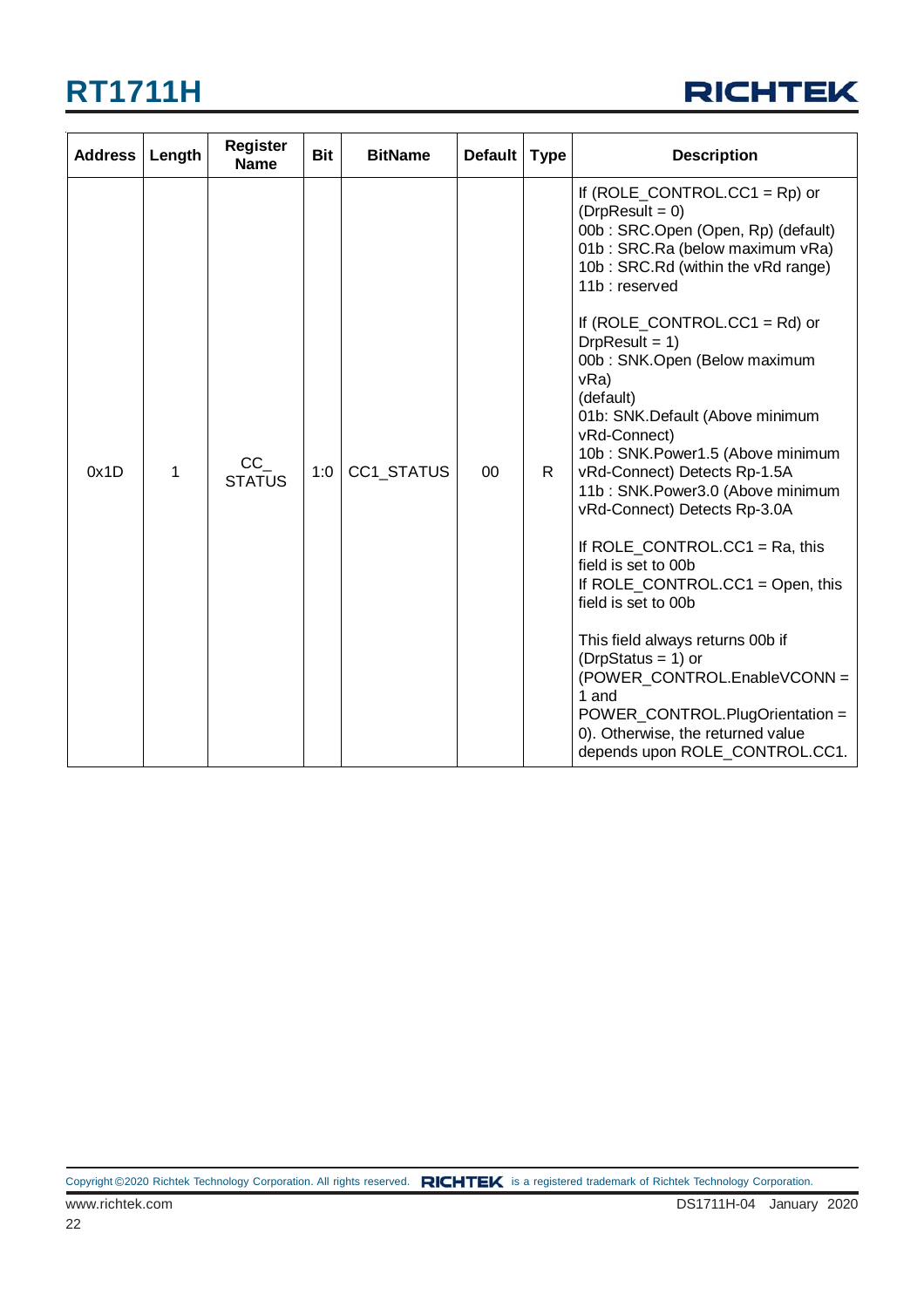

| <b>Address</b> | Length | <b>Register</b><br><b>Name</b> | <b>Bit</b>     | <b>BitName</b>                 | <b>Default</b> | <b>Type</b>  | <b>Description</b>                                                                                                                                                                                                                            |
|----------------|--------|--------------------------------|----------------|--------------------------------|----------------|--------------|-----------------------------------------------------------------------------------------------------------------------------------------------------------------------------------------------------------------------------------------------|
|                |        |                                | $\overline{7}$ | $DBG$ _ACC_<br><b>CONNECT</b>  | 0              | R            | Not support.                                                                                                                                                                                                                                  |
|                |        |                                | $\,6$          | TCPC_INITIAL                   | 0              | R.           | 0b: The TCPC has completed<br>initialization and all registers are valid<br>(default)<br>1b: The TCPC is still performing<br>internal initialization and the only<br>registers that are guaranteed to return<br>the correct values are 00h0Fh |
|                |        |                                | 5              | SRC_HV                         | $\mathbf 0$    | R            | Not support.                                                                                                                                                                                                                                  |
| 0x1E           | 1      | POWER_<br><b>STATUS</b>        | 4              | SRC_VBUS                       | $\mathbf 0$    | $\mathsf{R}$ | Not support.                                                                                                                                                                                                                                  |
|                |        |                                | 3              | <b>VBUS_PRESE</b><br>NT_DETC   | 1              | $\mathsf{R}$ | 0b: VBUS present detection disabled<br>1b: VBUS present detection enabled<br>(default)                                                                                                                                                        |
|                |        |                                | $\overline{2}$ | <b>VBUS_PRESE</b><br><b>NT</b> | $\mathbf 0$    | $\mathsf{R}$ | 0b: VBUS Disconnected (default)<br>1b: VBUS Connected                                                                                                                                                                                         |
|                |        |                                | $\mathbf 1$    | VCONN_PRE<br><b>SENT</b>       | $\mathbf 0$    | $\mathsf{R}$ | 0b: VCONN is not present (default)<br>1b: This bit is asserted when VCONN<br>present CC1 or CC2. Threshold is fixed<br>at 2.4V                                                                                                                |
|                |        |                                | $\pmb{0}$      | SINK_VBUS                      | $\mathbf 0$    | $\mathsf{R}$ | Not support.                                                                                                                                                                                                                                  |
|                |        |                                | $\overline{7}$ | VCON_OV                        | 0              | <b>RW</b>    | 0b : Not in an over-voltage protection<br>state (default)<br>1b : Over-voltage fault latched.                                                                                                                                                 |
|                |        |                                | 6              | FORCE_OFF_<br><b>VBUS</b>      | 0              | R.           | Not support.                                                                                                                                                                                                                                  |
|                |        |                                | 5              | AUTO_DISC_<br><b>FAIL</b>      | $\mathbf 0$    | R            | Not support.                                                                                                                                                                                                                                  |
| 0x1F           | 1      | FAULT_<br><b>STATUS</b>        | 4              | FORCE_DISC<br>$_F$ AIL         | 0              | R            | Not support.                                                                                                                                                                                                                                  |
|                |        |                                | 3              | VBUS_OC                        | $\pmb{0}$      | R            | Not support.                                                                                                                                                                                                                                  |
|                |        |                                | $\overline{2}$ | VBUS_OV                        | $\mathbf 0$    | R            | Not support.                                                                                                                                                                                                                                  |
|                |        |                                | 1              | VCON_OC                        | $\mathbf 0$    | <b>RW</b>    | 0b: No fault detected (default)<br>1b: Over-current VCONN fault latched                                                                                                                                                                       |
|                |        |                                | $\pmb{0}$      | I2C_ERROR                      | 0              | <b>RW</b>    | 0b: No Error (default)<br>1b : $I^2C$ error has occurred.                                                                                                                                                                                     |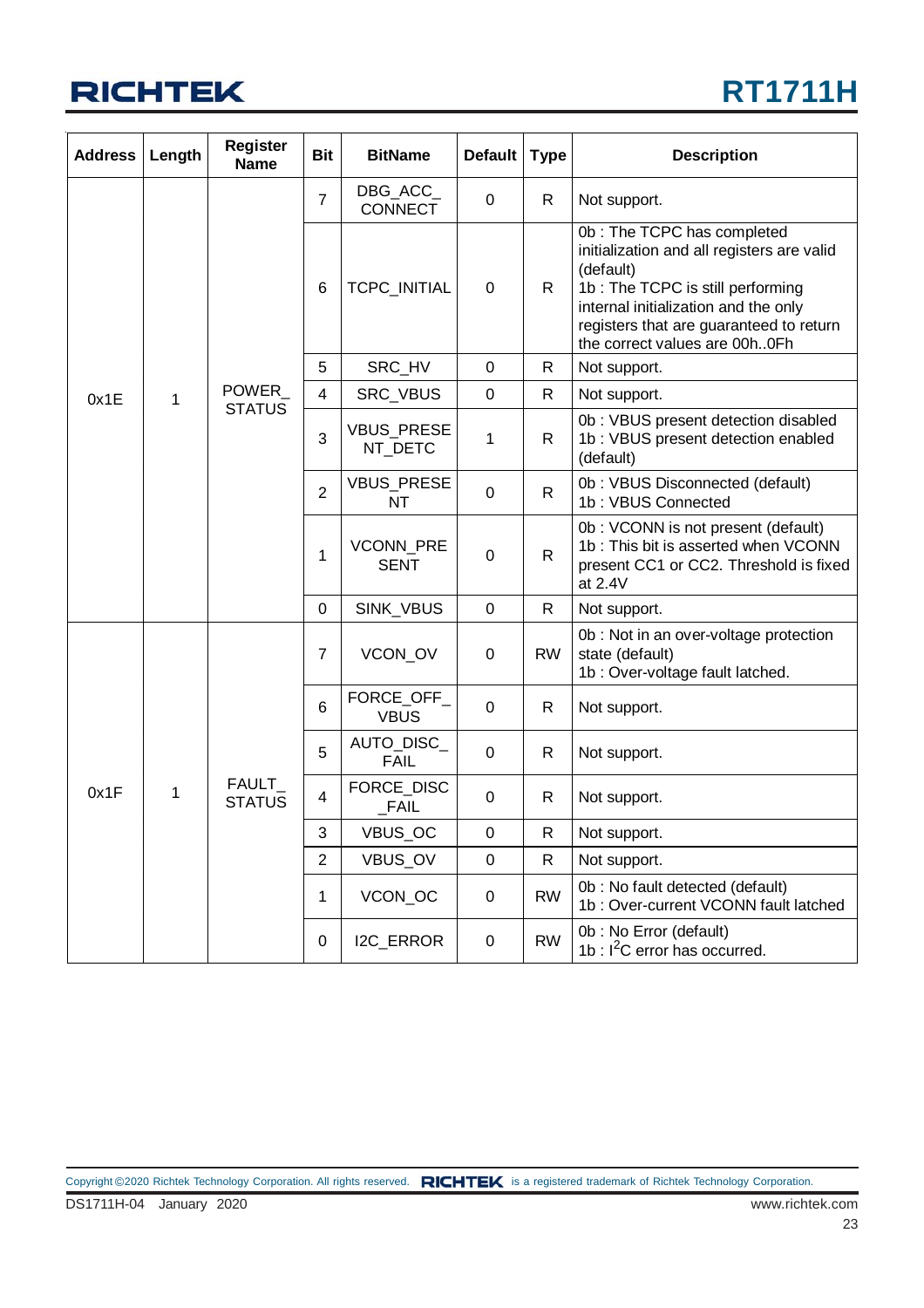

| <b>Address</b> | Length | <b>Register</b><br><b>Name</b>          | <b>Bit</b>  | <b>BitName</b>             | <b>Default</b> | <b>Type</b>  | <b>Description</b>                                                                                                                                                                                                                                                                                                                    |
|----------------|--------|-----------------------------------------|-------------|----------------------------|----------------|--------------|---------------------------------------------------------------------------------------------------------------------------------------------------------------------------------------------------------------------------------------------------------------------------------------------------------------------------------------|
| 0x23           | 1      | <b>COMMAND</b>                          | 7:0         | <b>COMMAND</b>             | 0x00           | <b>RW</b>    | 0010 0010b: DisableVbusDetect:<br>Disable Vbus present and vSafe0V<br>detection.<br>0011 0011b: EnableVbusDetect:<br>Enable Vbus present and vSafe0V<br>detection.<br>1001 1001b: Start DRP Toggling if<br>ROLE CONTROL.DRP = 1b. If<br>ROLE_CONTROL.CC1/CC2= 01b start<br>with Rp, if ROLE_CONTROL.CC1/CC2<br>$=10b$ start with Rd.  |
|                |        |                                         | 7:5         | ROLES_<br><b>SUPPORT</b>   | 110            | $\mathsf{R}$ | 000b: Type-C Port Manager can<br>configure the Port as Source only or<br>Sink only (not DRP)<br>001b: Source only<br>010b: Sink only<br>011b: Sink with accessory support<br>(optional)<br>100b: DRP only<br>101b: Adapter or Cable (Ra) only<br>110b: Source, Sink, DRP,<br>Adapter/Cable all supported (default)<br>111b: Not valid |
|                |        | DEVICE_<br><b>CAPABILITI</b><br>$ES_1L$ | 4           | ALL_SOP_<br><b>SUPPORT</b> | 1              | $\mathsf{R}$ | 0b: All SOP* except<br>SOP'_DBG/SOP"_DBG<br>1b : All SOP* messages are supported<br>(default)                                                                                                                                                                                                                                         |
| 0x24           | 1      |                                         | 3           | SOURCE_<br><b>VCONN</b>    | 1              | $\mathsf{R}$ | 0b: TCPC is not capable of switching<br><b>VCONN</b><br>1b: TCPC is capable of switching<br>VCONN (default)                                                                                                                                                                                                                           |
|                |        |                                         | 2           | CPB SINK<br><b>VBUS</b>    | 0              | R            | 0b: TCPC is not capable controlling<br>the sink path to the system load<br>(default)<br>1b: TCPC is capable of controlling the<br>sink path to the system load                                                                                                                                                                        |
|                |        |                                         | 1           | SOURCE_<br>HV_VBUS         | 0              | R.           | 0b: TCPC is not capable of controlling<br>the source high voltage path to VBUS<br>(default)<br>1b: TCPC is capable of controlling the<br>source high voltage path to VBUS                                                                                                                                                             |
|                |        |                                         | $\mathbf 0$ | SOURCE_<br><b>VBUS</b>     | 0              | $\mathsf{R}$ | 0b: TCPC is not capable of controlling<br>the source path to VBUS (default)<br>1b: TCPC is capable of controlling the<br>source path to VBUS                                                                                                                                                                                          |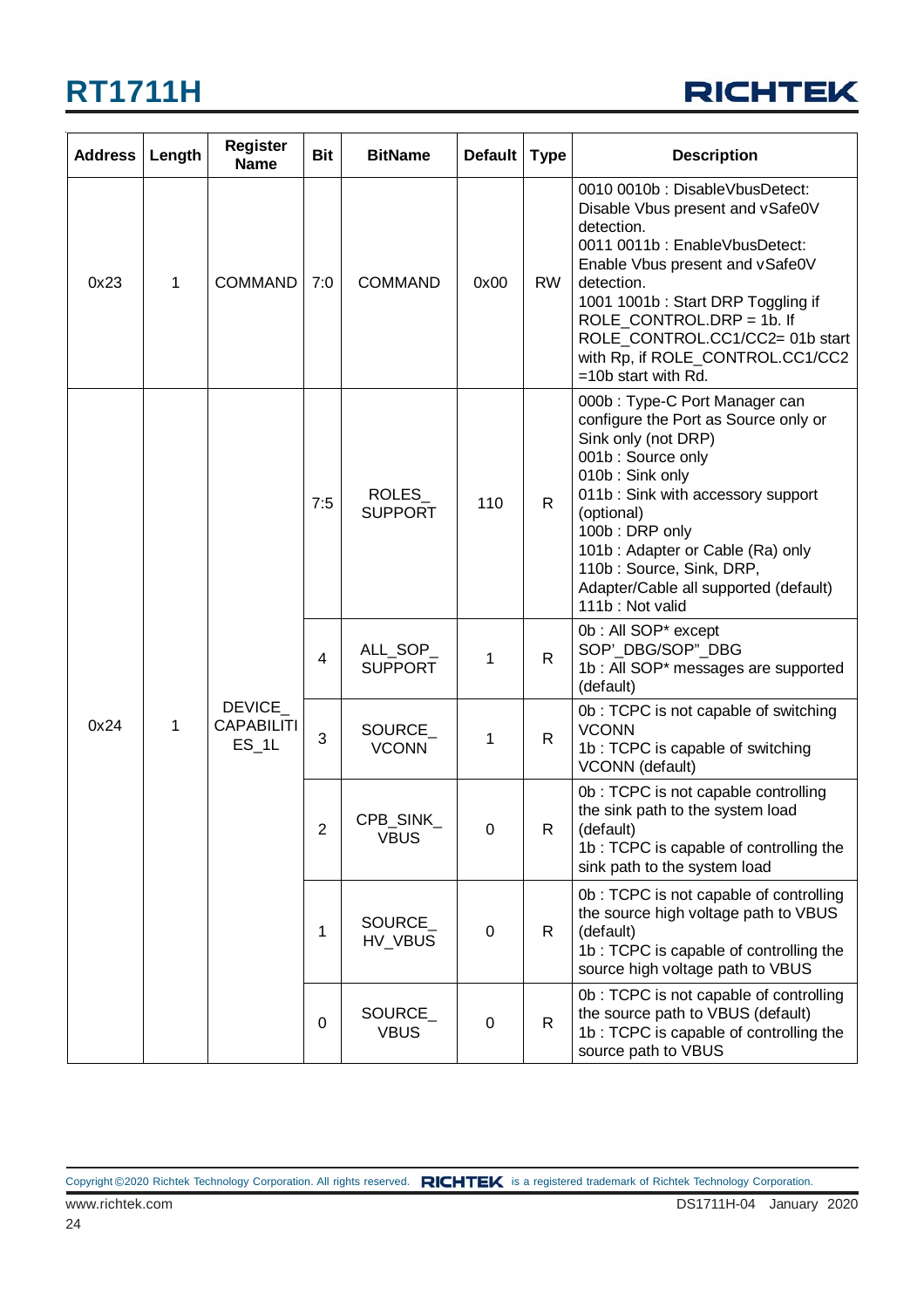

| <b>Address</b> | Length | <b>Register</b><br><b>Name</b>                | <b>Bit</b>     | <b>BitName</b>                       | <b>Default</b>              | <b>Type</b>            | <b>Description</b>                                                                                                     |                                                                                                                                                                                                        |                                                                                                         |
|----------------|--------|-----------------------------------------------|----------------|--------------------------------------|-----------------------------|------------------------|------------------------------------------------------------------------------------------------------------------------|--------------------------------------------------------------------------------------------------------------------------------------------------------------------------------------------------------|---------------------------------------------------------------------------------------------------------|
|                |        |                                               | $\overline{7}$ | Reserved                             | $\mathbf 0$                 | $\mathsf{R}$           | Reserved                                                                                                               |                                                                                                                                                                                                        |                                                                                                         |
|                |        |                                               | $6\phantom{1}$ | CPB_VBUS_<br>OС                      | $\mathbf{0}$                | $\mathsf{R}$           | 0b: VBUS OCP is not reported by the<br>TCPC (default)<br>1b: VBUS OCP is reported by the<br><b>TCPC</b>                |                                                                                                                                                                                                        |                                                                                                         |
|                |        |                                               |                |                                      | 5                           | CPB_VBUS_<br><b>OV</b> | $\mathbf 0$                                                                                                            | $\mathsf{R}$                                                                                                                                                                                           | 0b: VBUS OVP is not reported by the<br>TCPC (default)<br>1b: VBUS OVP is reported by the<br><b>TCPC</b> |
|                |        |                                               | $\overline{4}$ | CPB_BLEED_<br><b>DISC</b>            | $\Omega$                    | $\mathsf{R}$           | 0b: No Bleed Discharge implemented<br>in TCPC (default)<br>1b: Bleed Discharge is implemented in<br>the TCPC           |                                                                                                                                                                                                        |                                                                                                         |
| 0x25           | 1      | <b>DEVICE</b><br><b>CAPABILITI</b><br>$ES_1H$ | 3              | CPB_FORCE<br><b>DISC</b>             | $\Omega$                    | $\mathsf{R}$           | 0b: No Force Discharge implemented<br>in TCPC (default)<br>1b: Force Discharge is implemented in<br>the TCPC           |                                                                                                                                                                                                        |                                                                                                         |
|                |        |                                               | $\overline{2}$ | <b>VBUS_MEAS</b><br><b>URE ALARM</b> | $\mathbf 0$                 | $\mathsf{R}$           | 0b: No VBUS voltage measurement<br>nor VBUS Alarms (default)<br>1b: VBUS voltage measurement and<br><b>VBUS Alarms</b> |                                                                                                                                                                                                        |                                                                                                         |
|                |        |                                               |                | 1:0                                  | SOURCE_RP<br><b>SUPPORT</b> | 10                     | $\mathsf{R}$                                                                                                           | 00b: Rp default only<br>01b: Rp 1.5A and default<br>10b: Rp 3.0A, 1.5A, and default<br>(default)<br>11b: Reserved<br>Rp values which may be configured by<br>the TCPM via the ROLE_CONTROL<br>register |                                                                                                         |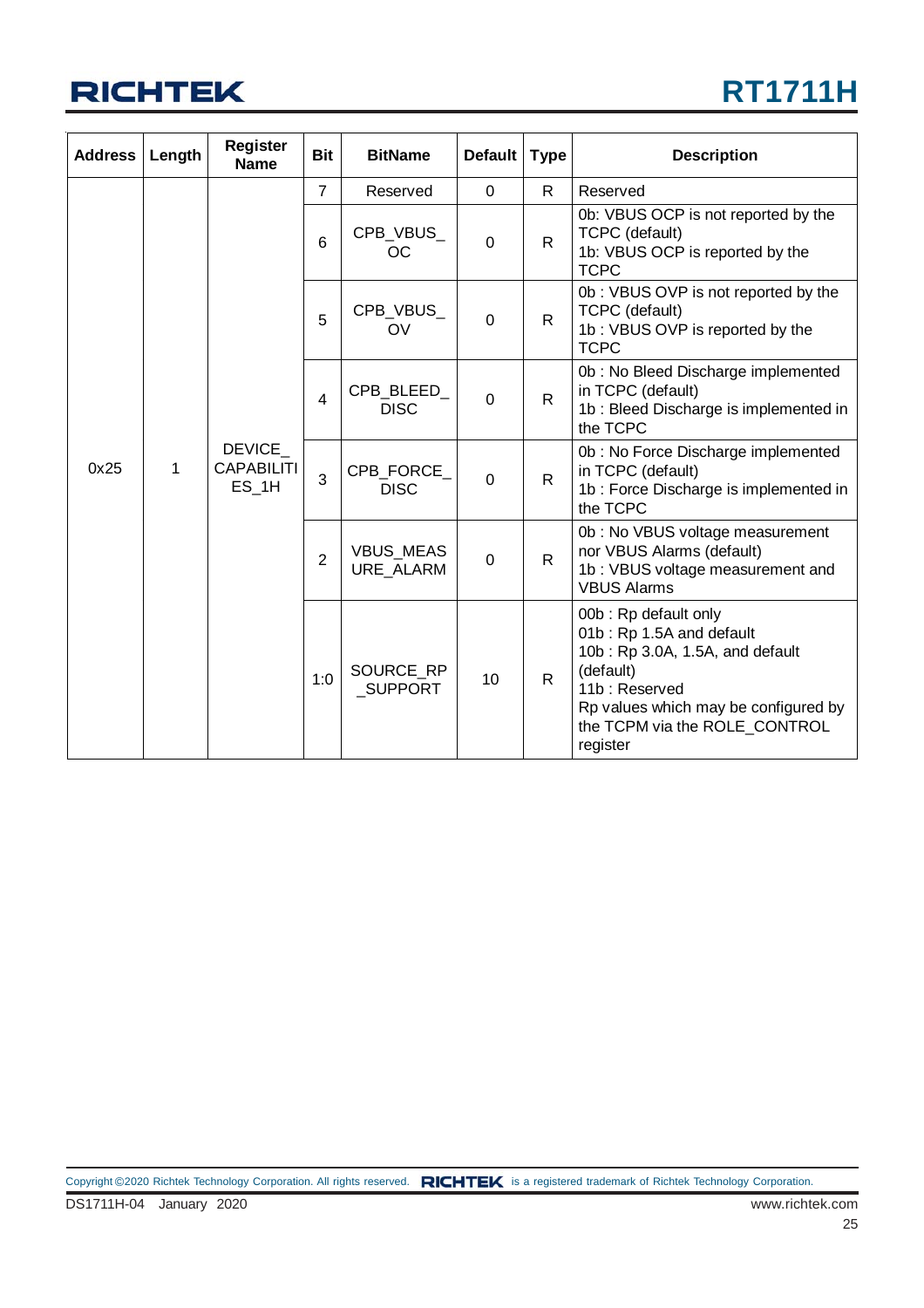

| <b>Address</b> | Length | <b>Register</b><br><b>Name</b>          | <b>Bit</b>     | <b>BitName</b>                 | <b>Default</b>  | <b>Type</b>       | <b>Description</b>                                                                                                                                                                                                                                                                                                                                                                                                                                                                                                                             |              |
|----------------|--------|-----------------------------------------|----------------|--------------------------------|-----------------|-------------------|------------------------------------------------------------------------------------------------------------------------------------------------------------------------------------------------------------------------------------------------------------------------------------------------------------------------------------------------------------------------------------------------------------------------------------------------------------------------------------------------------------------------------------------------|--------------|
|                |        |                                         | $\overline{7}$ | <b>SINK DISCO</b><br>NNECT_DET | 0               | $\mathsf{R}$      | $0b$ :<br>VBUS_SINK_DISCONNECT_THRESH<br>OLD not implemented (default: Use<br>POWER_STATUS.VbusPresent = 0b<br>to indicate a Sink disconnect) (default)<br>1b:<br>VBUS_SINK_DISCONNECT_THRESH<br>OLD implemented                                                                                                                                                                                                                                                                                                                               |              |
|                |        |                                         |                |                                | $6\phantom{1}6$ | STOP_DISC_<br>THD | $\Omega$                                                                                                                                                                                                                                                                                                                                                                                                                                                                                                                                       | $\mathsf{R}$ |
| 0x26           | 1      | DEVICE_<br><b>CAPABILITI</b><br>$ES_2L$ | 5:4            | VBUS_VOL<br>ALARM_LSB          | 11              | $\mathsf{R}$      | 00b: TCPC has 25mV LSB for its<br>voltage alarm and uses all 10 bits in<br>VBUS VOLTAGE ALARM HI CFG<br>and<br>VBUS_VOLTAGE_ALARM_LO_CFG.<br>01b: TCPC has 50mV LSB for its<br>voltage alarm and uses only 9 bits.<br>VBUS_VOLTAGE_ALARM_HI_CFG[0]<br>and<br>VBUS_VOLTAGE_ALARM_LO_CFG[0<br>] are ignored by TCPC.<br>10b: TCPC has 100mV LSB for its<br>voltage alarm and uses only 8 bits.<br>VBUS_VOLTAGE_ALARM_HI_CFG[1:<br>0] and<br>VBUS_VOLTAGE_ALARM_LO_CFG[1<br>:0] are ignored by TCPC.<br>11b: Not support this function. (default) |              |
|                |        |                                         | 3:1            | VCONN<br><b>POWER</b>          | 010             | R.                | 000b: 1.0W<br>001b: 1.5W<br>010b: 2.0W (default)<br>011b:3W<br>100b: 4W<br>101b: 5W<br>110b: 6W<br>111b: External                                                                                                                                                                                                                                                                                                                                                                                                                              |              |
|                |        |                                         | $\mathbf 0$    | VCONN_OCF                      | 1               | R.                | 0b: TCPC is not capable of detecting a<br><b>VCONN</b> fault<br>1b: TCPC is capable of detecting a<br><b>VCONN</b> fault (default)                                                                                                                                                                                                                                                                                                                                                                                                             |              |
| 0x27           | 1      | DEVICE_<br><b>CAPABILITI</b><br>$ES_2H$ | 7:0            | Reserved                       | 0x00            | R                 | Reserved                                                                                                                                                                                                                                                                                                                                                                                                                                                                                                                                       |              |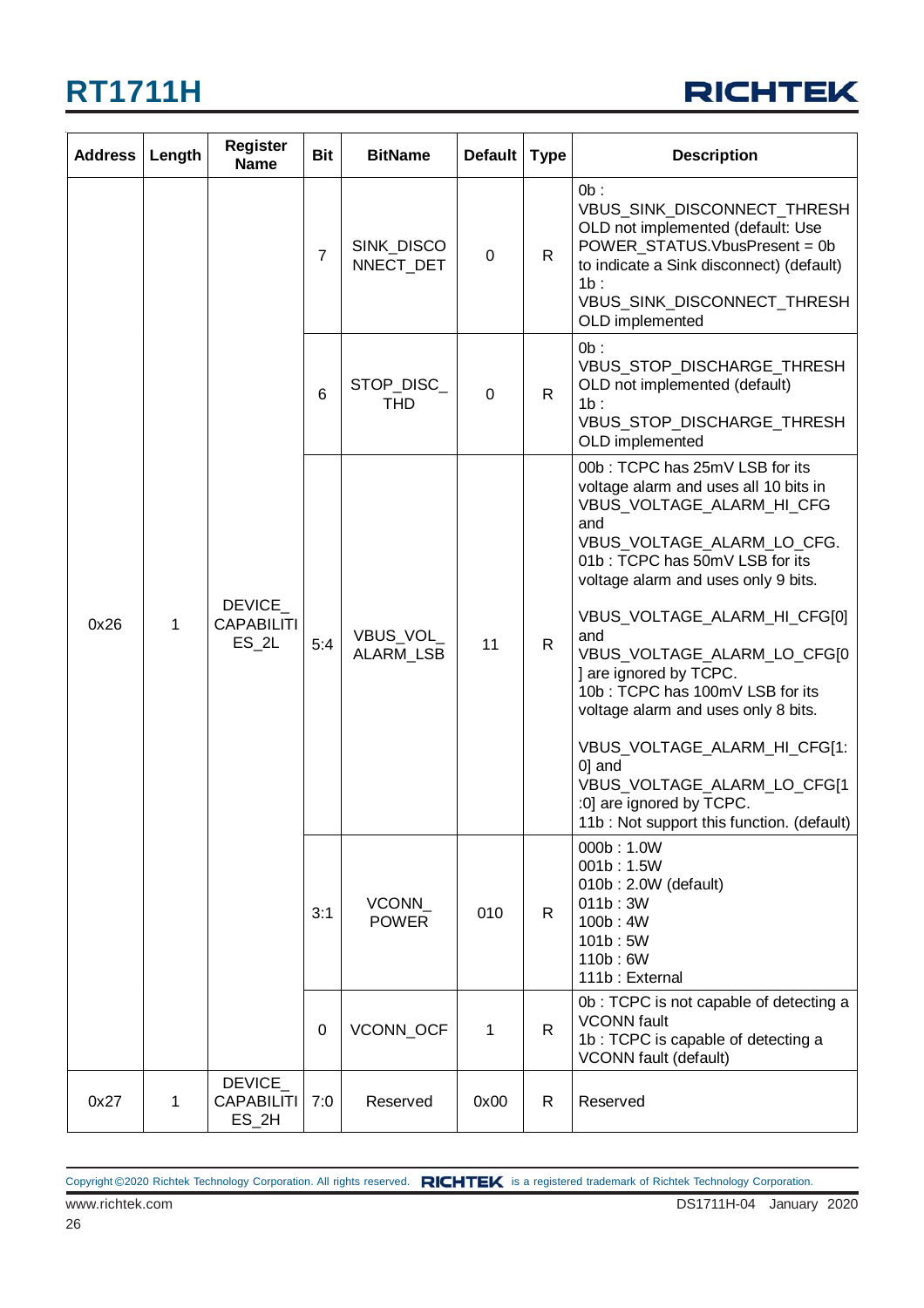### **RT1711H**

| <b>Address</b> | Length | <b>Register</b><br><b>Name</b>                | <b>Bit</b>     | <b>BitName</b>                      | <b>Default</b> | <b>Type</b>  | <b>Description</b>                                                                                            |
|----------------|--------|-----------------------------------------------|----------------|-------------------------------------|----------------|--------------|---------------------------------------------------------------------------------------------------------------|
|                |        |                                               | 7:3            | Reserved                            | 00000          | $\mathsf{R}$ | Reserved                                                                                                      |
|                |        | <b>STANDAR</b>                                | $\overline{2}$ | VBUS_EXT_<br><b>OVF</b>             | $\mathbf 0$    | $\mathsf{R}$ | 0b: Not present in TCPC (default)<br>1b: Present in TCPC                                                      |
| 0x28           | 1      | D_INPUT_<br><b>CAPABILITI</b><br>ES           | $\mathbf{1}$   | VBUS_EXT_<br><b>OCF</b>             | 0              | $\mathsf{R}$ | 0b: Not present in TCPC (default)<br>1b: Present in TCPC                                                      |
|                |        |                                               | $\overline{0}$ | FORCE_OFF_<br>VBUS_IN               | 0              | $\mathsf{R}$ | 0b: Not present in TCPC (default)<br>1b: Present in TCPC                                                      |
|                |        |                                               | $\overline{7}$ | Reserved                            | 0              | $\mathsf{R}$ | Reserved                                                                                                      |
|                |        |                                               | 6              | CPB_DBG_<br>ACC_IND                 | 0              | $\mathsf{R}$ | 0b: Not present in TCPC (default)<br>1b: Present in TCPC                                                      |
|                |        |                                               | 5              | CPB_VBUS_<br>PRESENT<br><b>MNT</b>  | 0              | $\mathsf{R}$ | 0b: Not present in TCPC (default)<br>1b: Present in TCPC                                                      |
| 0x29           | 1      | <b>STANDAR</b><br>D_OUTPUT<br><b>CAPABILI</b> | $\overline{4}$ | CPB_AUDIO_<br>ADT ACC<br><b>IND</b> | 0              | $\mathsf{R}$ | 0b: Not present in TCPC (default)<br>1b: Present in TCPC                                                      |
|                |        | <b>TIES</b>                                   | 3              | CPB_ACTIVE<br>_CABLE_IND            | 0              | $\mathsf{R}$ | 0b: Not present in TCPC (default)<br>1b: Present in TCPC                                                      |
|                |        |                                               | $\overline{2}$ | CPB_MUX_CF<br>G_CTRL                | 0              | R            | 0b: Not present in TCPC (default)<br>1b: Present in TCPC                                                      |
|                |        |                                               | 1              | CPB_CONNE<br>CT PRESENT             | 0              | $\mathsf{R}$ | 0b: Not present in TCPC (default)<br>1b: Present in TCPC                                                      |
|                |        |                                               | 0              | CPB_CONNE<br>CT_ORIENT              | 0              | $\mathsf{R}$ | 0b: Not present in TCPC (default)<br>1b: Present in TCPC                                                      |
|                |        |                                               | 7:5            | Reserved                            | 000            | $\mathsf{R}$ | Reserved                                                                                                      |
| 0x2E<br>1      |        |                                               | 4              | CABLE_PLUG                          | 0              | <b>RW</b>    | 0b: Message originated from Source,<br>Sink, or DRP (default)<br>1b : Message originated from a Cable<br>Plug |
|                |        | <b>MESSAGE</b><br>_HEADER                     | 3              | DATA_ROLE                           | 0              | <b>RW</b>    | 0b: Sink (default)<br>1b: Source                                                                              |
|                |        | <b>INFO</b>                                   | 2:1            | USBPD_<br><b>SPECREV</b>            | 01             | <b>RW</b>    | 00b: Revision 1.0<br>01b: Revision 2.0 (default)<br>10b: Revision 3.0<br>11b: Reserved                        |
|                |        |                                               | 0              | POWER<br><b>ROLE</b>                | 0              | <b>RW</b>    | 0b: Sink (default)<br>1b: Source                                                                              |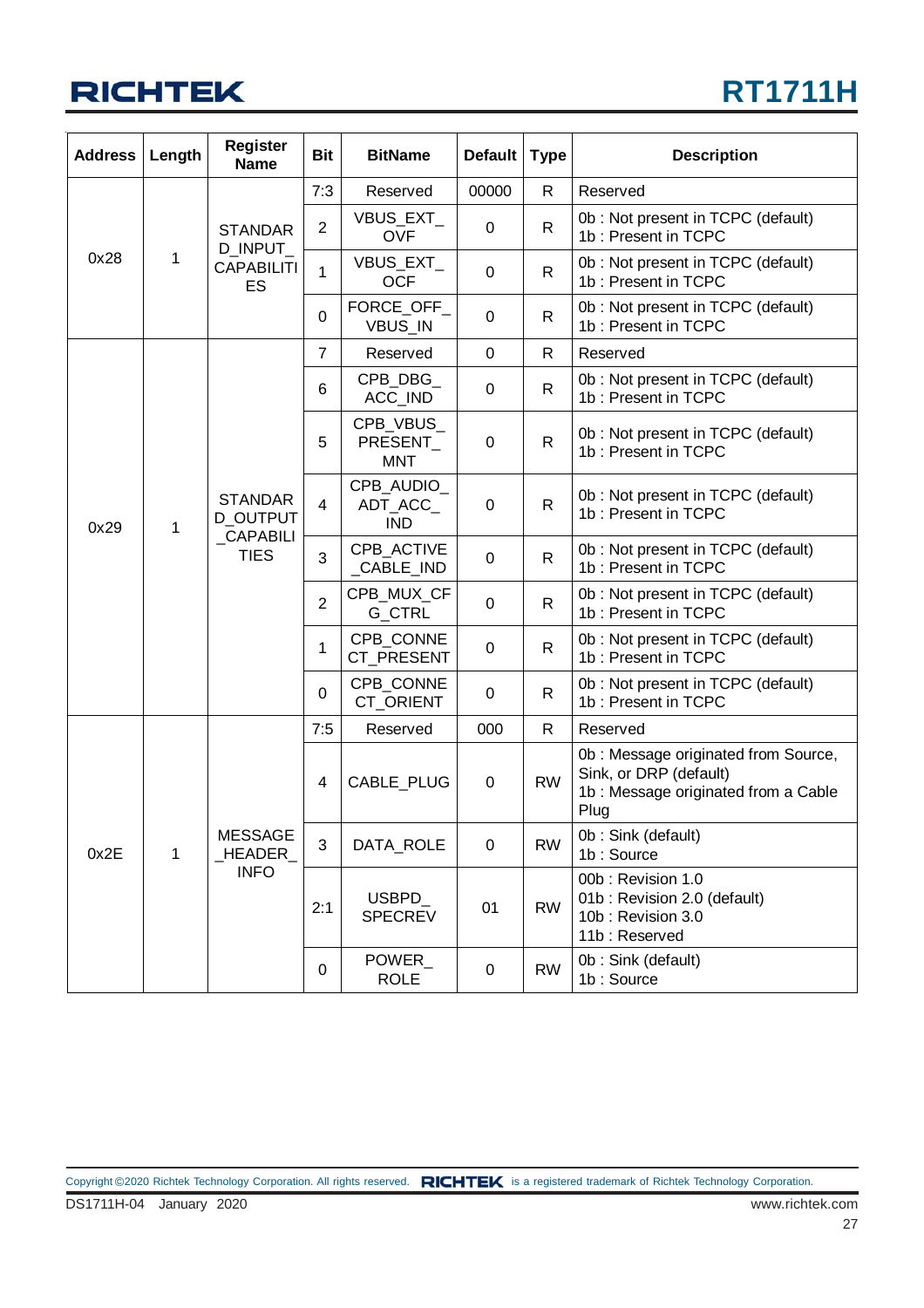### **RICHTEK**

| <b>Address</b> | Length | <b>Register</b><br><b>Name</b>  | <b>Bit</b>      | <b>BitName</b>           | <b>Default</b> | <b>Type</b>  | <b>Description</b>                                                                                                                                                                                                   |
|----------------|--------|---------------------------------|-----------------|--------------------------|----------------|--------------|----------------------------------------------------------------------------------------------------------------------------------------------------------------------------------------------------------------------|
|                |        |                                 | $\overline{7}$  | Reserved                 | 0              | R.           | Reserved                                                                                                                                                                                                             |
|                |        |                                 | $6\phantom{1}6$ | EN_CABLE_<br><b>RST</b>  | $\mathbf 0$    | <b>RW</b>    | 0b: TCPC does not detect Cable Reset<br>signaling (default)<br>1b: TCPC detects Cable Reset<br>signaling                                                                                                             |
|                |        |                                 | 5               | EN_HARD_<br><b>RST</b>   | $\mathbf 0$    | <b>RW</b>    | 0b: TCPC does not detect Hard Reset<br>signaling (default)<br>1b: TCPC detects Hard Reset signaling                                                                                                                  |
|                |        | RECEIVE                         | $\overline{4}$  | EN_SOP2DB                | $\mathbf 0$    | <b>RW</b>    | 0b: TCPC does not detect SOP_DBG"<br>message (default)<br>1b: TCPC detects SOP_DBG" message                                                                                                                          |
| 0x2F           | 1      | <b>DETECT</b>                   | 3               | EN_SOP1DB                | $\mathbf 0$    | <b>RW</b>    | 0b: TCPC does not detect SOP_DBG'<br>message (default)<br>1b: TCPC detects SOP_DBG' message                                                                                                                          |
|                |        |                                 | $\overline{2}$  | EN SOP2                  | $\mathbf 0$    | <b>RW</b>    | 0b: TCPC does not detect SOP"<br>message (default)<br>1b: TCPC detects SOP" message                                                                                                                                  |
|                |        |                                 | 1               | EN_SOP1                  | $\mathbf 0$    | <b>RW</b>    | 0b: TCPC does not detect SOP'<br>message (default)<br>1b: TCPC detects SOP' message                                                                                                                                  |
|                |        |                                 | 0               | EN_SOP                   | $\mathbf 0$    | <b>RW</b>    | 0b: TCPC does not detect SOP<br>message (default)<br>1b: TCPC detects SOP message                                                                                                                                    |
| 0x30           | 1      | RX_BYTE_<br><b>COUNT</b>        | 7:0             | RX_BYTE_<br><b>COUNT</b> | 0x00           | <b>RW</b>    | Indicates number of bytes in this register<br>that are not stale. The TCPM should<br>read the first RECEIVE_BYTE_COUNT<br>bytes in this register.                                                                    |
|                |        |                                 | 7:3             | Reserved                 | 0000           | R.           | Reserved                                                                                                                                                                                                             |
| 0x31           | 1      | RX BUF<br>FRAME_<br><b>TYPE</b> | 2:0             | RX_FRAME_<br><b>TYPE</b> | 000            | $\mathsf{R}$ | Type of received frame<br>000b: Received SOP (default)<br>001b: Received SOP'<br>010b: Received SOP"<br>011b: Received SOP_DBG'<br>100b: Received SOP_DBG"<br>110b: Received Cable Reset<br>All others are reserved. |
| 0x32           | 1      | RX_BUF_<br>HEADER_<br>BYTE_0    | 7:0             | RX_HEAD_0                | 0x00           | R            | Byte 0 (bits 70) of message header                                                                                                                                                                                   |
| 0x33           | 1      | RX_BUF_<br>HEADER_<br>BYTE_1    | 7:0             | RX_HEAD_1                | 0x00           | R            | Byte 1 (bits 15.8) of message header                                                                                                                                                                                 |
| 0x34           | 1      | RX_BUF_<br>OBJ1<br>BYTE_0       | 7:0             | RX_OBJ1_0                | 0x00           | $\mathsf{R}$ | Byte 0 (bits 70) of 1st data object                                                                                                                                                                                  |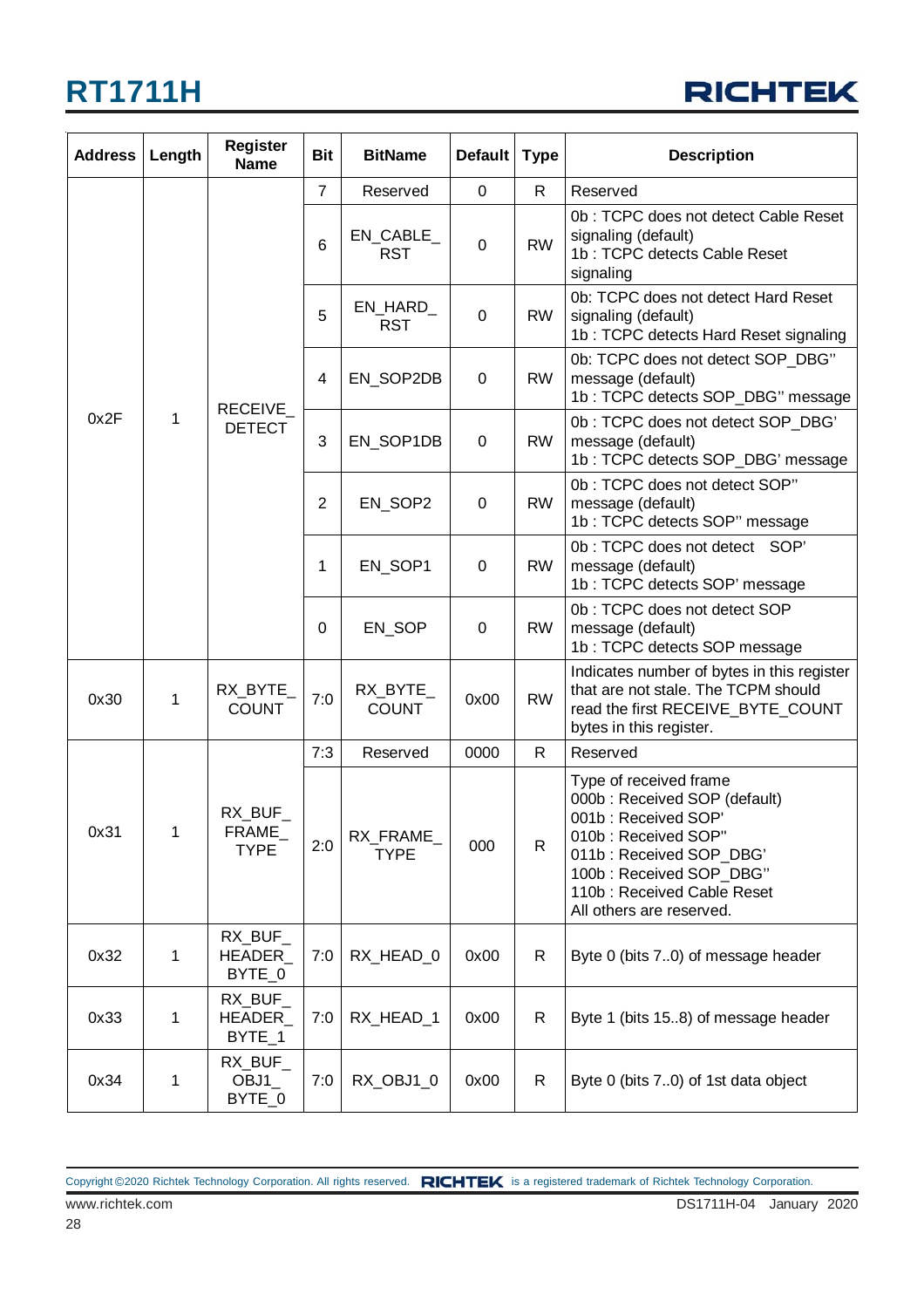## **RT1711H**

| <b>Address</b> | Length | Register<br><b>Name</b>    | <b>Bit</b> | <b>BitName</b> | <b>Default</b> | <b>Type</b> | <b>Description</b>                    |
|----------------|--------|----------------------------|------------|----------------|----------------|-------------|---------------------------------------|
| 0x35           | 1      | RX BUF<br>OBJ1<br>BYTE_1   | 7:0        | RX_OBJ1_1      | 0x00           | R           | Byte 1 (bits 15.8) of 1st data object |
| 0x36           | 1      | RX_BUF_<br>OBJ1<br>BYTE_2  | 7:0        | RX_OBJ1_2      | 0x00           | R           | Byte 2 (bits 2316) of 1st data object |
| 0x37           | 1      | RX_BUF_<br>OBJ1<br>BYTE 3  | 7:0        | RX_OBJ1_3      | 0x00           | R.          | Byte 3 (bits 3124) of 1st data object |
| 0x38           | 1      | RX_BUF_<br>OBJ2<br>BYTE_0  | 7:0        | RX_OBJ2_0      | 0x00           | R           | Byte 0 (bits 7.0) of 2st data object  |
| 0x39           | 1      | RX_BUF_<br>OBJ2_<br>BYTE_1 | 7:0        | RX_OBJ2_1      | 0x00           | R           | Byte 1 (bits 15.8) of 2st data object |
| 0x3A           | 1      | RX_BUF_<br>OBJ2<br>BYTE_2  | 7:0        | RX_OBJ2_2      | 0x00           | R           | Byte 2 (bits 2316) of 2st data object |
| 0x3B           | 1      | RX_BUF_<br>OBJ2_<br>BYTE_3 | 7:0        | RX_OBJ2_3      | 0x00           | R           | Byte 3 (bits 3124) of 2st data object |
| 0x3C           | 1      | RX BUF<br>OBJ3<br>BYTE_0   | 7:0        | RX_OBJ3_0      | 0x00           | R           | Byte 0 (bits 7.0) of 3st data object  |
| 0x3D           | 1      | RX_BUF_<br>OBJ3_<br>BYTE_1 | 7:0        | RX_OBJ3_1      | 0x00           | R           | Byte 1 (bits 15.8) of 3st data object |
| 0x3E           | 1      | RX_BUF_<br>OBJ3<br>BYTE_2  | 7:0        | RX_OBJ3_2      | 0x00           | R.          | Byte 2 (bits 2316) of 3st data object |
| 0x3F           | 1      | RX_BUF_<br>OBJ3_<br>BYTE 3 | 7:0        | RX_OBJ3_3      | 0x00           | R           | Byte 3 (bits 3124) of 3st data object |
| 0x40           | 1      | RX_BUF_<br>OBJ4<br>BYTE_0  | 7:0        | RX_OBJ4_0      | 0x00           | R           | Byte 0 (bits 70) of 4st data object   |
| 0x41           | 1      | RX_BUF_<br>OBJ4_<br>BYTE_1 | 7:0        | RX OBJ4 1      | 0x00           | R           | Byte 1 (bits 15.8) of 4st data object |
| 0x42           | 1      | RX_BUF_<br>OBJ4_<br>BYTE_2 | 7:0        | RX_OBJ4_2      | 0x00           | R           | Byte 2 (bits 2316) of 4st data object |
| 0x43           | 1      | RX_BUF_<br>OBJ4_<br>BYTE_3 | 7:0        | RX_OBJ4_3      | 0x00           | R           | Byte 3 (bits 3124) of 4st data object |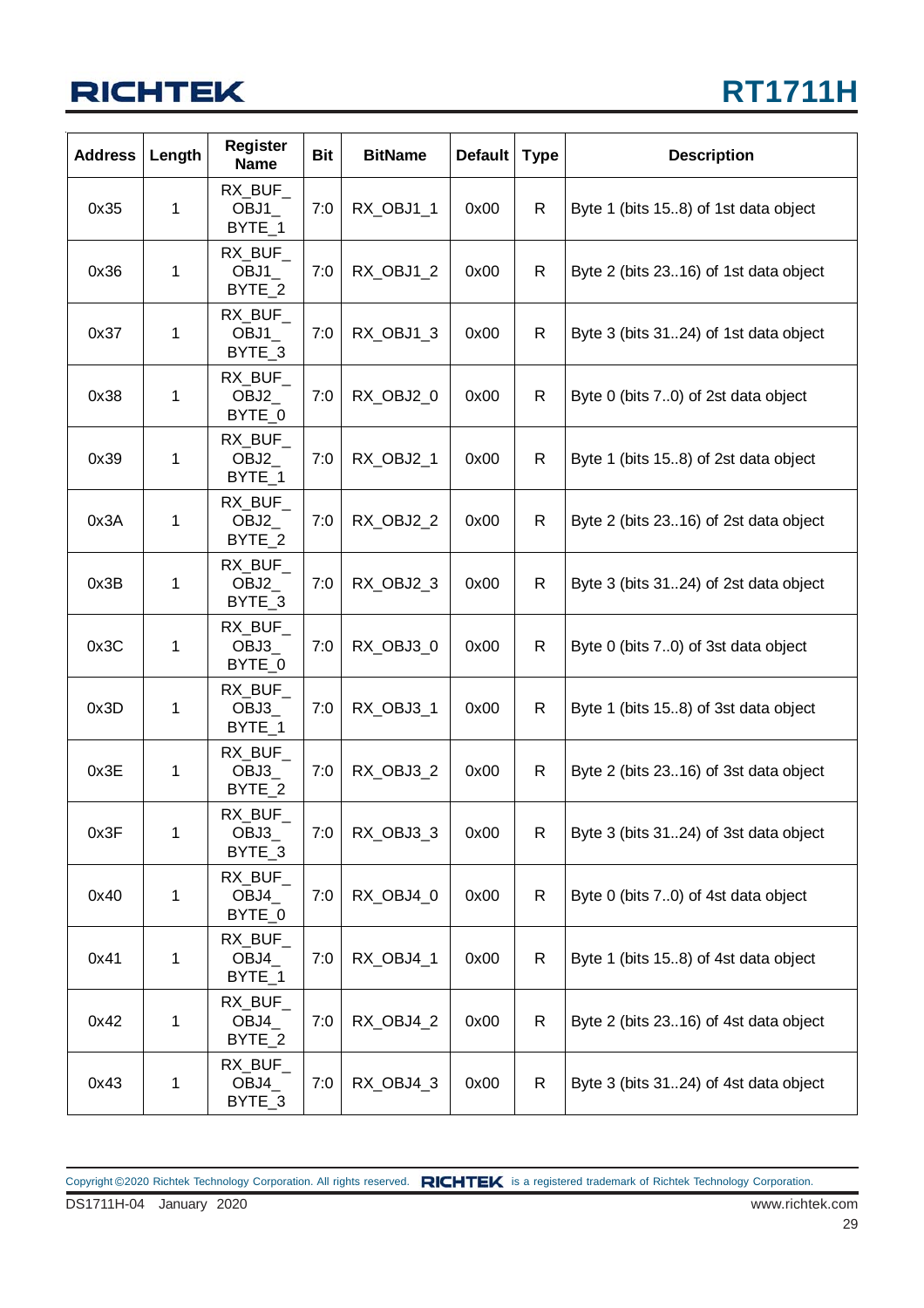

| <b>Address</b> | Length | <b>Register</b><br><b>Name</b>        | <b>Bit</b> | <b>BitName</b> | <b>Default</b> | <b>Type</b>  | <b>Description</b>                    |
|----------------|--------|---------------------------------------|------------|----------------|----------------|--------------|---------------------------------------|
| 0x44           | 1      | RX_BUF_<br>OBJ5<br>BYTE_0             | 7:0        | RX OBJ5 0      | 0x00           | R            | Byte 0 (bits 70) of 5st data object   |
| 0x45           | 1      | RX_BUF_<br>OBJ <sub>5</sub><br>BYTE 1 | 7:0        | RX_OBJ5_1      | 0x00           | $\mathsf{R}$ | Byte 1 (bits 15.8) of 5st data object |
| 0x46           | 1      | RX_BUF_<br>OBJ <sub>5</sub><br>BYTE_2 | 7:0        | RX_OBJ5_2      | 0x00           | R            | Byte 2 (bits 2316) of 5st data object |
| 0x47           | 1      | RX_BUF_<br>OBJ5<br>BYTE_3             | 7:0        | RX_OBJ5_3      | 0x00           | R            | Byte 3 (bits 3124) of 5st data object |
| 0x48           | 1      | RX_BUF_<br>OBJ6<br>BYTE_0             | 7:0        | RX_OBJ6_0      | 0x00           | $\mathsf{R}$ | Byte 0 (bits 70) of 6st data object   |
| 0x49           | 1      | RX_BUF_<br>OBJ6<br>BYTE_1             | 7:0        | RX_OBJ6_1      | 0x00           | R            | Byte 1 (bits 15.8) of 6st data object |
| 0x4A           | 1      | RX BUF<br>OBJ6<br>BYTE 2              | 7:0        | RX_OBJ6_2      | 0x00           | R            | Byte 2 (bits 2316) of 6st data object |
| 0x4B           | 1      | RX BUF<br>OBJ6<br>BYTE 3              | 7:0        | RX_OBJ6_3      | 0x00           | R.           | Byte 3 (bits 3124) of 6st data object |
| 0x4C           | 1      | RX BUF<br>OBJ7_<br>BYTE 0             | 7:0        | RX OBJ7 0      | 0x00           | R.           | Byte 0 (bits 70) of 7st data object   |
| 0x4D           | 1      | RX_BUF_<br>OBJ7_<br>BYTE 1            | 7:0        | RX_OBJ7_1      | 0x00           | R.           | Byte 1 (bits 15.8) of 7st data object |
| 0x4E           | 1      | RX_BUF_<br>OBJ7_<br>BYTE_2            | 7:0        | RX OBJ7 2      | 0x00           | R            | Byte 2 (bits 2316) of 7st data object |
| 0x4F           | 1      | RX_BUF_<br>OBJ7_<br>BYTE_3            | 7:0        | RX_OBJ7_3      | 0x00           | R            | Byte 3 (bits 3124) of 7st data object |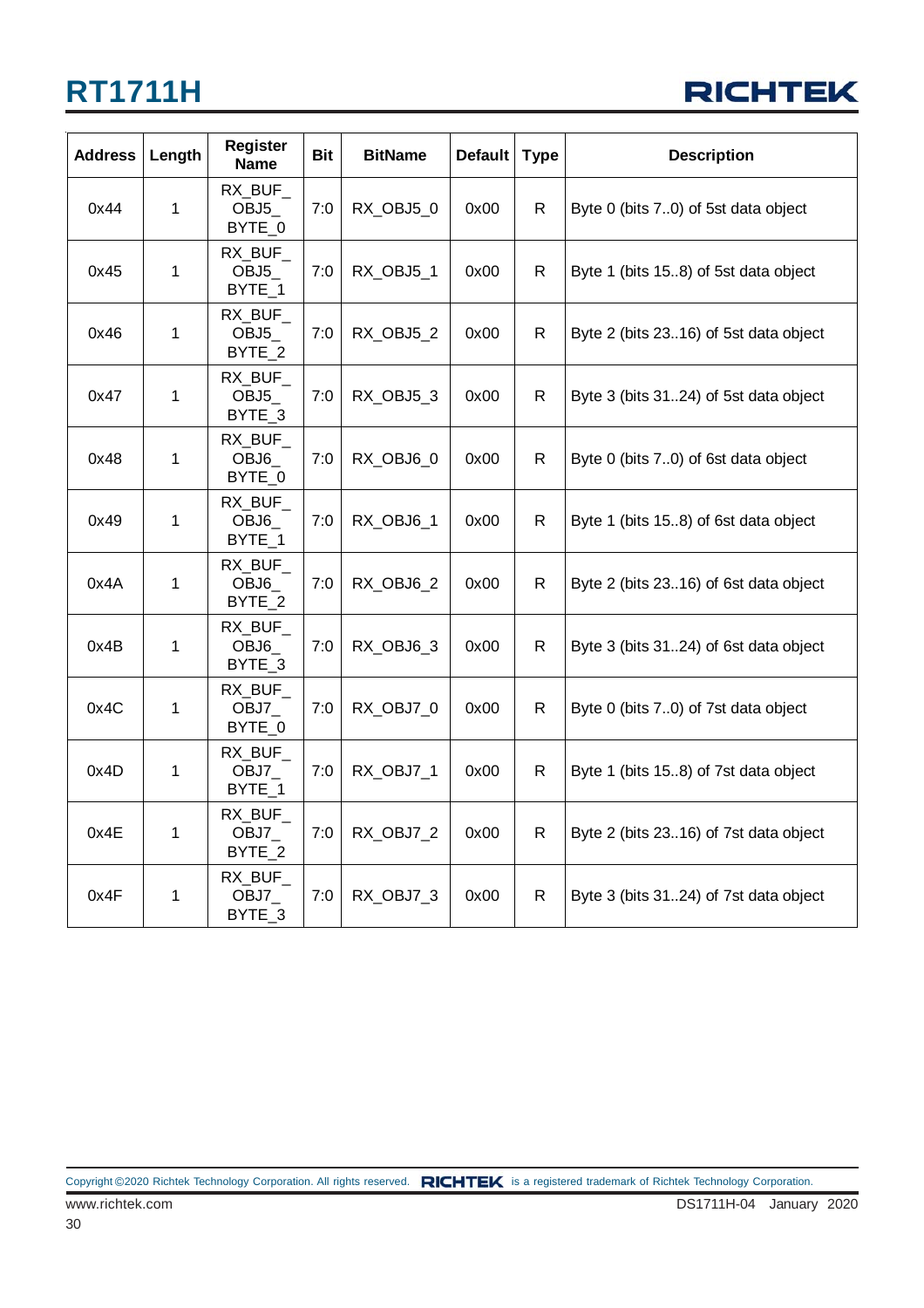

| <b>Address</b> | Length  | <b>Register</b><br><b>Name</b> | <b>Bit</b>              | <b>BitName</b>           | Default     | <b>Type</b>                                                                                                                                                                                                                        | <b>Description</b>                                                                                                                                                                                                                                                                                      |
|----------------|---------|--------------------------------|-------------------------|--------------------------|-------------|------------------------------------------------------------------------------------------------------------------------------------------------------------------------------------------------------------------------------------|---------------------------------------------------------------------------------------------------------------------------------------------------------------------------------------------------------------------------------------------------------------------------------------------------------|
|                |         |                                | 7:6                     | Reserved                 | $00\,$      | $\mathsf{R}$                                                                                                                                                                                                                       | Reserved                                                                                                                                                                                                                                                                                                |
|                | TX_BUF_ | 5:4                            | TX_RETRY_<br><b>CNT</b> | 00                       | <b>RW</b>   | 00b : No message retry is required<br>(default)<br>01b: Automatically retry message<br>transmission once<br>10b: Automatically retry message<br>transmission twice<br>11b: Automatically retry message<br>transmission three times |                                                                                                                                                                                                                                                                                                         |
| 0x50           | 1       | FRAME_                         | 3                       | Reserved                 | $\mathbf 0$ | $\mathsf{R}$                                                                                                                                                                                                                       | Reserved                                                                                                                                                                                                                                                                                                |
|                |         | <b>TYPE</b>                    | 2:0                     | TX_FRAME_<br><b>TYPE</b> | 000         | <b>RW</b>                                                                                                                                                                                                                          | 000b: Transmit SOP (default)<br>001b: Transmit SOP'<br>010b: Transmit SOP"<br>011b: Transmit SOP_DBG'<br>100b: Transmit SOP_DBG"<br>101b: Transmit Hard Reset<br>110b: Transmit Cable Reset<br>111b: Transmit BIST Carrier Mode 2<br>(TCPC shall exit the BIST mode no later<br>than tBISTContMode max) |
| 0x51           | 1       | TX_BYTE_<br><b>COUNT</b>       | 7:0                     | TX_BYTE_<br><b>COUNT</b> | 0x00        | <b>RW</b>                                                                                                                                                                                                                          | The number of bytes the TCPM will write                                                                                                                                                                                                                                                                 |
| 0x52           | 1       | TX_BUF_<br>HEADER_<br>BYTE_0   | 7:0                     | TX_HEAD_0                | 0x00        | <b>RW</b>                                                                                                                                                                                                                          | Byte 0 (bits 70) of message header                                                                                                                                                                                                                                                                      |
| 0x53           | 1       | TX_BUF_<br>HEADER_<br>BYTE_1   | 7:0                     | TX_HEAD_1                | 0x00        | <b>RW</b>                                                                                                                                                                                                                          | Byte 1 (bits 15.8) of message header                                                                                                                                                                                                                                                                    |
| 0x54           | 1       | TX_BUF_<br>OBJ1<br>BYTE_0      | 7:0                     | TX_OBJ1_0                | 0x00        | <b>RW</b>                                                                                                                                                                                                                          | Byte 0 (bits 70) of 1st data object                                                                                                                                                                                                                                                                     |
| 0x55           | 1       | TX_BUF_<br>OBJ1<br>BYTE_1      | 7:0                     | TX_OBJ1_1                | 0x00        | <b>RW</b>                                                                                                                                                                                                                          | Byte 1 (bits 15.8) of 1st data object                                                                                                                                                                                                                                                                   |
| 0x56           | 1       | TX_BUF_<br>OBJ1<br>BYTE_2      | 7:0                     | <b>TX_OBJ1_2</b>         | 0x00        | <b>RW</b>                                                                                                                                                                                                                          | Byte 2 (bits 2316) of 1st data object                                                                                                                                                                                                                                                                   |
| 0x57           | 1       | TX_BUF_<br>OBJ1<br>BYTE_3      | 7:0                     | TX_OBJ1_3                | 0x00        | <b>RW</b>                                                                                                                                                                                                                          | Byte 3 (bits 3124) of 1st data object                                                                                                                                                                                                                                                                   |
| 0x58           | 1       | TX_BUF_<br>OBJ2_<br>BYTE_0     | 7:0                     | TX_OBJ2_0                | 0x00        | <b>RW</b>                                                                                                                                                                                                                          | Byte 0 (bits 70) of 2st data object                                                                                                                                                                                                                                                                     |
| 0x59           | 1       | TX_BUF_<br>OBJ2_<br>BYTE_1     | 7:0                     | TX_OBJ2_1                | 0x00        | <b>RW</b>                                                                                                                                                                                                                          | Byte 1 (bits 15.8) of 2st data object                                                                                                                                                                                                                                                                   |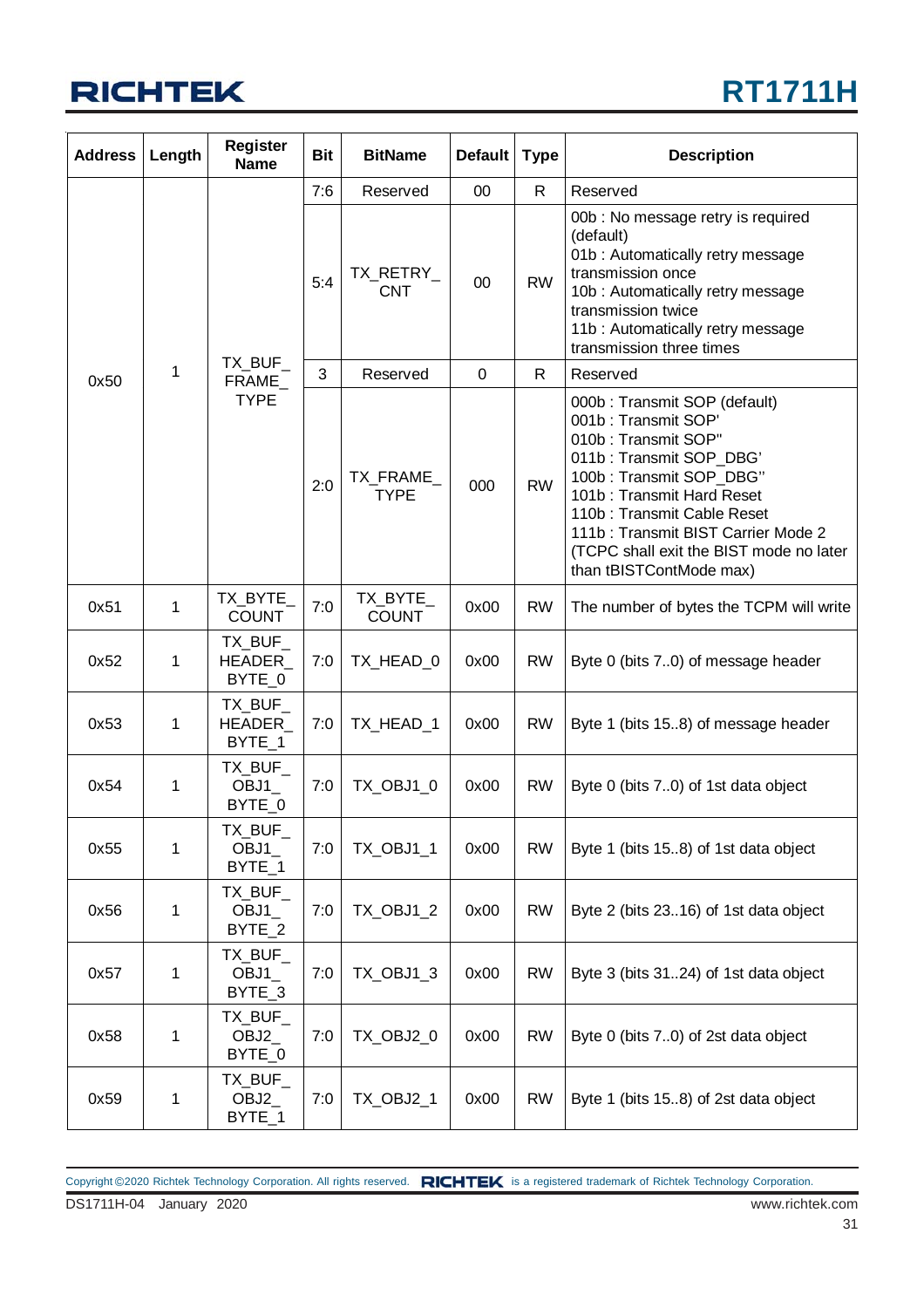

| <b>Address</b> | Length | <b>Register</b><br><b>Name</b>        | <b>Bit</b> | <b>BitName</b>   | <b>Default</b> | <b>Type</b> | <b>Description</b>                    |
|----------------|--------|---------------------------------------|------------|------------------|----------------|-------------|---------------------------------------|
| 0x5A           | 1      | TX_BUF_<br>OBJ2<br>BYTE_2             | 7:0        | <b>TX_OBJ2_2</b> | 0x00           | <b>RW</b>   | Byte 2 (bits 2316) of 2st data object |
| 0x5B           | 1      | TX_BUF_<br>OBJ2<br>BYTE_3             | 7:0        | TX_OBJ2_3        | 0x00           | <b>RW</b>   | Byte 3 (bits 3124) of 2st data object |
| 0x5C           | 1      | TX BUF<br>OBJ3<br>BYTE_0              | 7:0        | TX_OBJ3_0        | 0x00           | <b>RW</b>   | Byte 0 (bits 7.0) of 3st data object  |
| 0x5D           | 1      | TX_BUF_<br>OBJ3<br>BYTE_1             | 7:0        | TX_OBJ3_1        | 0x00           | <b>RW</b>   | Byte 1 (bits 15.8) of 3st data object |
| 0x5E           | 1      | TX_BUF_<br>OBJ3<br>BYTE_2             | 7:0        | <b>TX_OBJ3_2</b> | 0x00           | <b>RW</b>   | Byte 2 (bits 2316) of 3st data object |
| 0x5F           | 1      | TX_BUF_<br>OBJ3<br>BYTE_3             | 7:0        | TX_OBJ3_3        | 0x00           | <b>RW</b>   | Byte 3 (bits 3124) of 3st data object |
| 0x60           | 1      | TX_BUF_<br>OBJ4<br>BYTE_0             | 7:0        | TX_OBJ4_0        | 0x00           | <b>RW</b>   | Byte 0 (bits 7.0) of 4st data object  |
| 0x61           | 1      | TX BUF<br>OBJ4<br>BYTE_1              | 7:0        | TX_OBJ4_1        | 0x00           | <b>RW</b>   | Byte 1 (bits 15.8) of 4st data object |
| 0x62           | 1      | TX_BUF_<br>OBJ4_<br>BYTE_2            | 7:0        | TX_OBJ4_2        | 0x00           | <b>RW</b>   | Byte 2 (bits 2316) of 4st data object |
| 0x63           | 1      | TX_BUF_<br>OBJ4<br>BYTE_3             | 7:0        | TX_OBJ4_3        | 0x00           | <b>RW</b>   | Byte 3 (bits 3124) of 4st data object |
| 0x64           | 1      | TX_BUF_<br>OBJ <sub>5</sub><br>BYTE_0 | 7:0        | TX_OBJ5_0        | 0x00           | <b>RW</b>   | Byte 0 (bits 70) of 5st data object   |
| 0x65           | 1      | TX_BUF_<br>OBJ <sub>5</sub><br>BYTE_1 | 7:0        | TX_OBJ5_1        | 0x00           | <b>RW</b>   | Byte 1 (bits 15.8) of 5st data object |
| 0x66           | 1      | TX_BUF_<br>OBJ <sub>5</sub><br>BYTE_2 | 7:0        | <b>TX_OBJ5_2</b> | 0x00           | <b>RW</b>   | Byte 2 (bits 2316) of 5st data object |
| 0x67           | 1      | TX_BUF_OB<br>J5_BYTE_3                | 7:0        | TX_OBJ5_3        | 0x00           | <b>RW</b>   | Byte 3 (bits 3124) of 5st data object |
| 0x68           | 1      | TX_BUF_OB<br>J6_BYTE_0                | 7:0        | TX_OBJ6_0        | 0x00           | <b>RW</b>   | Byte 0 (bits 70) of 6st data object   |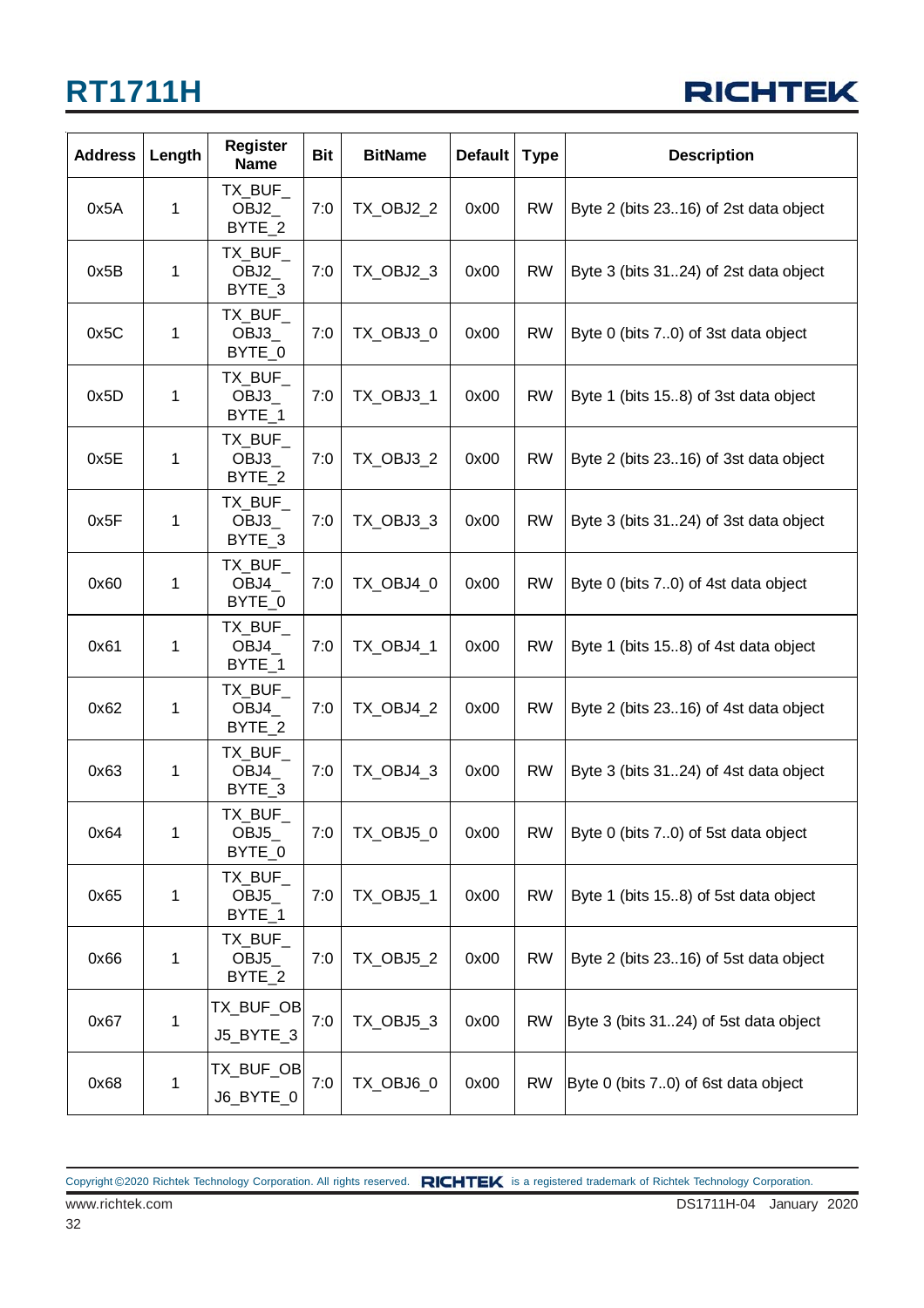## **RT1711H**

| <b>Address</b> | Length      | <b>Register</b><br><b>Name</b> | <b>Bit</b>     | <b>BitName</b>                             | <b>Default</b>   | <b>Type</b> | <b>Description</b>                                                                                                                                                                 |  |  |  |  |  |              |                |                 |              |           |                                                                                                                                 |
|----------------|-------------|--------------------------------|----------------|--------------------------------------------|------------------|-------------|------------------------------------------------------------------------------------------------------------------------------------------------------------------------------------|--|--|--|--|--|--------------|----------------|-----------------|--------------|-----------|---------------------------------------------------------------------------------------------------------------------------------|
| 0x69           | 1           | TX BUF<br>OBJ6<br>BYTE_1       | 7:0            | TX_OBJ6_1                                  | 0x00             | <b>RW</b>   | Byte 1 (bits 15.8) of 6st data object                                                                                                                                              |  |  |  |  |  |              |                |                 |              |           |                                                                                                                                 |
| 0x6A           | $\mathbf 1$ | TX_BUF_<br>OBJ6<br>BYTE_2      | 7:0            | <b>TX_OBJ6_2</b>                           | 0x00             | <b>RW</b>   | Byte 2 (bits 2316) of 6st data object                                                                                                                                              |  |  |  |  |  |              |                |                 |              |           |                                                                                                                                 |
| 0x6B           | 1           | TX_BUF_<br>OBJ6<br>BYTE_3      | 7:0            | <b>TX_OBJ6_3</b>                           | 0x00             | <b>RW</b>   | Byte 3 (bits 3124) of 6st data object                                                                                                                                              |  |  |  |  |  |              |                |                 |              |           |                                                                                                                                 |
| 0x6C           | 1           | TX_BUF_<br>OBJ7<br>BYTE_0      | 7:0            | TX_OBJ7_0                                  | 0x00             | <b>RW</b>   | Byte 0 (bits 7.0) of 7st data object                                                                                                                                               |  |  |  |  |  |              |                |                 |              |           |                                                                                                                                 |
| 0x6D           | $\mathbf 1$ | TX_BUF_<br>OBJ7_<br>BYTE_1     | 7:0            | TX_OBJ7_1                                  | 0x00             | <b>RW</b>   | Byte 1 (bits 15.8) of 7st data object                                                                                                                                              |  |  |  |  |  |              |                |                 |              |           |                                                                                                                                 |
| 0x6E           | 1           | TX_BUF_<br>OBJ7<br>BYTE_2      | 7:0            | <b>TX_OBJ7_2</b>                           | 0x00             | <b>RW</b>   | Byte 2 (bits 2316) of 7st data object                                                                                                                                              |  |  |  |  |  |              |                |                 |              |           |                                                                                                                                 |
| 0x6F           | 1           | TX BUF<br>OBJ7_<br>BYTE_3      | 7:0            | TX OBJ7 3                                  | 0x00             | <b>RW</b>   | Byte 3 (bits 3124) of 7st data object                                                                                                                                              |  |  |  |  |  |              |                |                 |              |           |                                                                                                                                 |
|                |             |                                | 7              | Reserved                                   | $\pmb{0}$        | R           | Reserved                                                                                                                                                                           |  |  |  |  |  |              |                |                 |              |           |                                                                                                                                 |
|                |             |                                | 6              | Reserved                                   | $\mathbf 0$      | <b>RW</b>   | Reserved                                                                                                                                                                           |  |  |  |  |  |              |                |                 |              |           |                                                                                                                                 |
|                |             |                                | 5              | <b>VCONN</b><br><b>DISCHARGE</b><br>$\_EN$ | $\boldsymbol{0}$ | <b>RW</b>   | VCONN OVP occurs and discharge path<br>turn-on<br>0b: No discharge (default)<br>1b: Discharge                                                                                      |  |  |  |  |  |              |                |                 |              |           |                                                                                                                                 |
|                |             |                                | $\overline{4}$ | <b>BMCIO_LPR</b><br><b>PRD</b>             | $\boldsymbol{0}$ | <b>RW</b>   | Low power mode enable<br>0b : Low power mode RD (default)<br>1b : Low power mode RP                                                                                                |  |  |  |  |  |              |                |                 |              |           |                                                                                                                                 |
|                |             |                                | 3              | <b>BMCIO_LPE</b><br>N                      | $\mathbf 0$      | <b>RW</b>   | Low power mode enable<br>0b: Standby mode (default)<br>1b: Low power                                                                                                               |  |  |  |  |  |              |                |                 |              |           |                                                                                                                                 |
| 0x90           |             |                                |                |                                            |                  |             |                                                                                                                                                                                    |  |  |  |  |  | $\mathbf{1}$ | $\overline{2}$ | BMCIO_BG_<br>EN | $\mathbf{1}$ | <b>RW</b> | <b>BMCIO BandGap enable</b><br>0b: BandGap off<br>CC pin function disable<br>1b: BandGap on (default)<br>CC pin function enable |
|                |             |                                | $\mathbf{1}$   | VBUS_DETE<br>N                             | 1                | <b>RW</b>   | <b>VBUS detection enable</b><br>0b: Measure off<br>1b : Operation (default)                                                                                                        |  |  |  |  |  |              |                |                 |              |           |                                                                                                                                 |
|                |             |                                | $\mathbf 0$    | BMCIO_OSC<br>$\_EN$                        | $\mathbf{1}$     | <b>RW</b>   | 24M oscillator for BMC communication<br>0b: Disable 24M oscillator<br>1b: Enable 24M oscillator (default)<br>Note: 24M oscillator will be enabled<br>automatically when INT occur. |  |  |  |  |  |              |                |                 |              |           |                                                                                                                                 |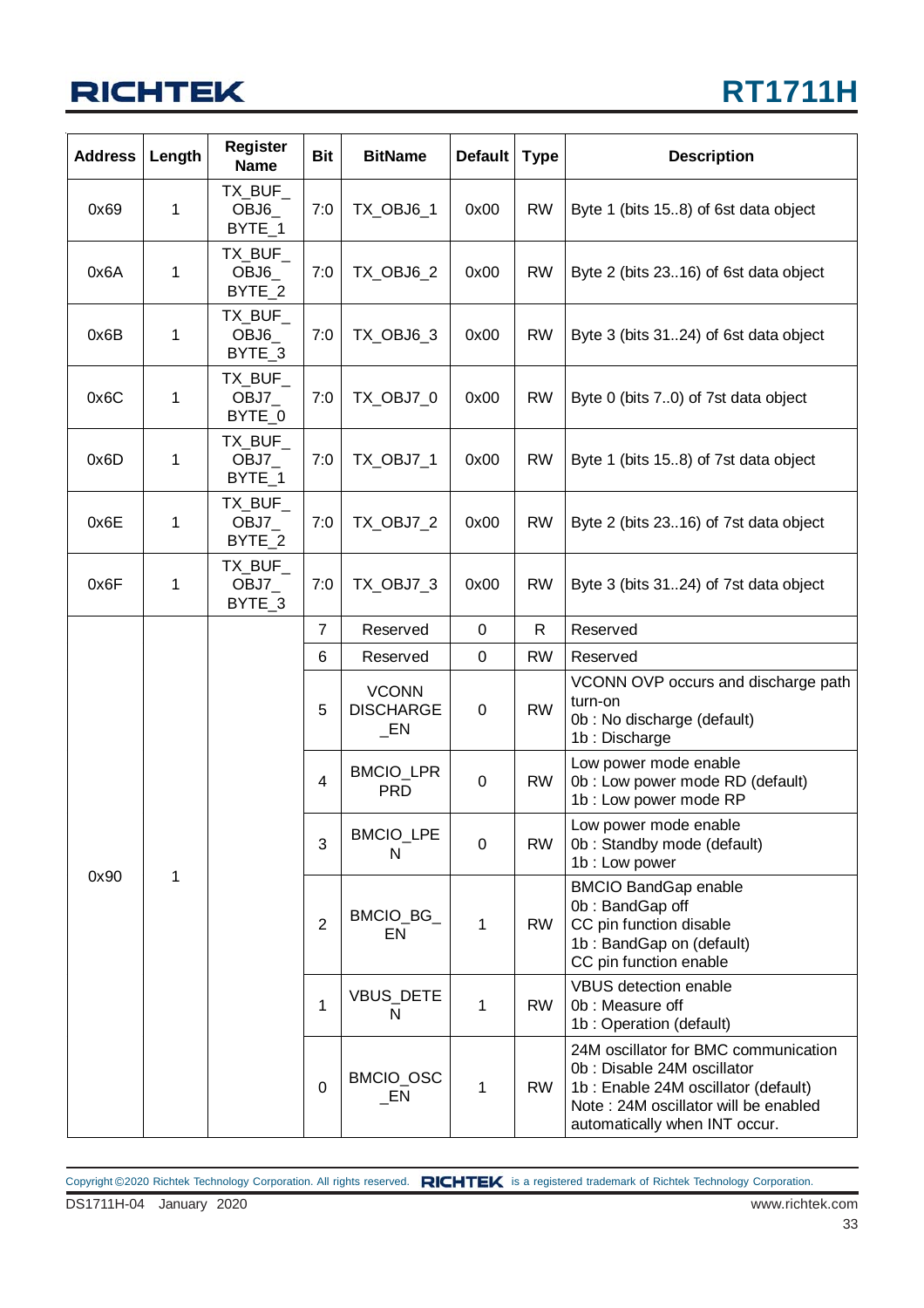

| <b>Address</b> | Length       | <b>Register</b><br><b>Name</b> | <b>Bit</b>     | <b>BitName</b>                | <b>Default</b> | <b>Type</b>  | <b>Description</b>                                                                                                                                                                                                                                                                                       |  |
|----------------|--------------|--------------------------------|----------------|-------------------------------|----------------|--------------|----------------------------------------------------------------------------------------------------------------------------------------------------------------------------------------------------------------------------------------------------------------------------------------------------------|--|
| 0x93           | 1            |                                | 7:5            | BMCIO_VCO<br><b>NOCP[2:0]</b> | 100            | <b>RW</b>    | VCONN over-current control selection<br>000b: Current level = 200mA<br>001b: Current level = 300mA<br>010b: Current level = 400mA<br>011b: Current level = 500mA<br>100b: Current level = 600mA<br>(default)<br>101 to 111b: Reserved<br>If VCONN OCP trigger, the switch<br>turn off timing under 55µs. |  |
|                |              |                                | 4:1            | Reserved                      | 0000           | R.           | Reserved                                                                                                                                                                                                                                                                                                 |  |
|                |              |                                | 0              | Reserved                      | 1              | <b>RW</b>    | Reserved                                                                                                                                                                                                                                                                                                 |  |
| 0x97           | 1            | RT_ST                          | 7:2            | Reserved                      | 000000         | R            | Reserved                                                                                                                                                                                                                                                                                                 |  |
|                |              |                                | 1              | <b>VBUS_80</b>                | 0              | $\mathsf{R}$ | 0b: VBUS over 0.8V (default)<br>1b: VBUS under 0.8V                                                                                                                                                                                                                                                      |  |
|                |              |                                | $\mathbf 0$    | Reserved                      | $\mathbf 0$    | $\mathsf{R}$ | Reserved                                                                                                                                                                                                                                                                                                 |  |
| 0x98           | 1            | RT_INT                         | 7:6            | Reserved                      | 00             | $\mathsf{R}$ | Reserved                                                                                                                                                                                                                                                                                                 |  |
|                |              |                                | 5              | INT_RA_DET<br><b>ACH</b>      | $\pmb{0}$      | <b>RW</b>    | 0b: Cleared (default)<br>1b: Ra detach                                                                                                                                                                                                                                                                   |  |
|                |              |                                | 4:2            | Reserved                      | 000            | <b>RW</b>    | Reserved                                                                                                                                                                                                                                                                                                 |  |
|                |              |                                | 1              | INT_VBUS_<br>80               | 0              | <b>RW</b>    | 0b: VBUS without under 0.8V<br>(default)<br>1b: VBUS under 0.8V                                                                                                                                                                                                                                          |  |
|                |              |                                | 0              | INT_WAKEUP                    | 0              | <b>RW</b>    | 0b: Cleared (default)<br>1b : Low power mode exited                                                                                                                                                                                                                                                      |  |
|                | 1            | RT_MASK                        | 7:6            | Reserved                      | 00             | $\mathsf{R}$ | Reserved                                                                                                                                                                                                                                                                                                 |  |
| 0x99           |              |                                | 5              | M_RA_DETA<br><b>CH</b>        | 0              | <b>RW</b>    | 0b : Interrupt masked (default)<br>1b : Interrupt unmasked                                                                                                                                                                                                                                               |  |
|                |              |                                | 4:2            | Reserved                      | 000            | <b>RW</b>    | Reserved                                                                                                                                                                                                                                                                                                 |  |
|                |              |                                | 1              | M_VBUS_80                     | $\mathbf 0$    | <b>RW</b>    | 0b : Interrupt masked (default)<br>1b : Interrupt unmasked                                                                                                                                                                                                                                               |  |
|                |              |                                | 0              | M WAKEUP                      | 0              | <b>RW</b>    | 0b: Interrupt masked (default)<br>1b : Interrupt unmasked                                                                                                                                                                                                                                                |  |
| 0x9F           | $\mathbf{1}$ |                                | $\overline{7}$ | WAKEUP_<br>EN                 | 1              | <b>RW</b>    | 0 : Wakeup function disable<br>1 : Wakeup function enable (default)                                                                                                                                                                                                                                      |  |
|                |              |                                | 6:4            | Reserved                      | 000            | R            | Reserved                                                                                                                                                                                                                                                                                                 |  |
|                |              |                                | 3:0            | Reserved                      | 0000           | <b>RW</b>    | Reserved                                                                                                                                                                                                                                                                                                 |  |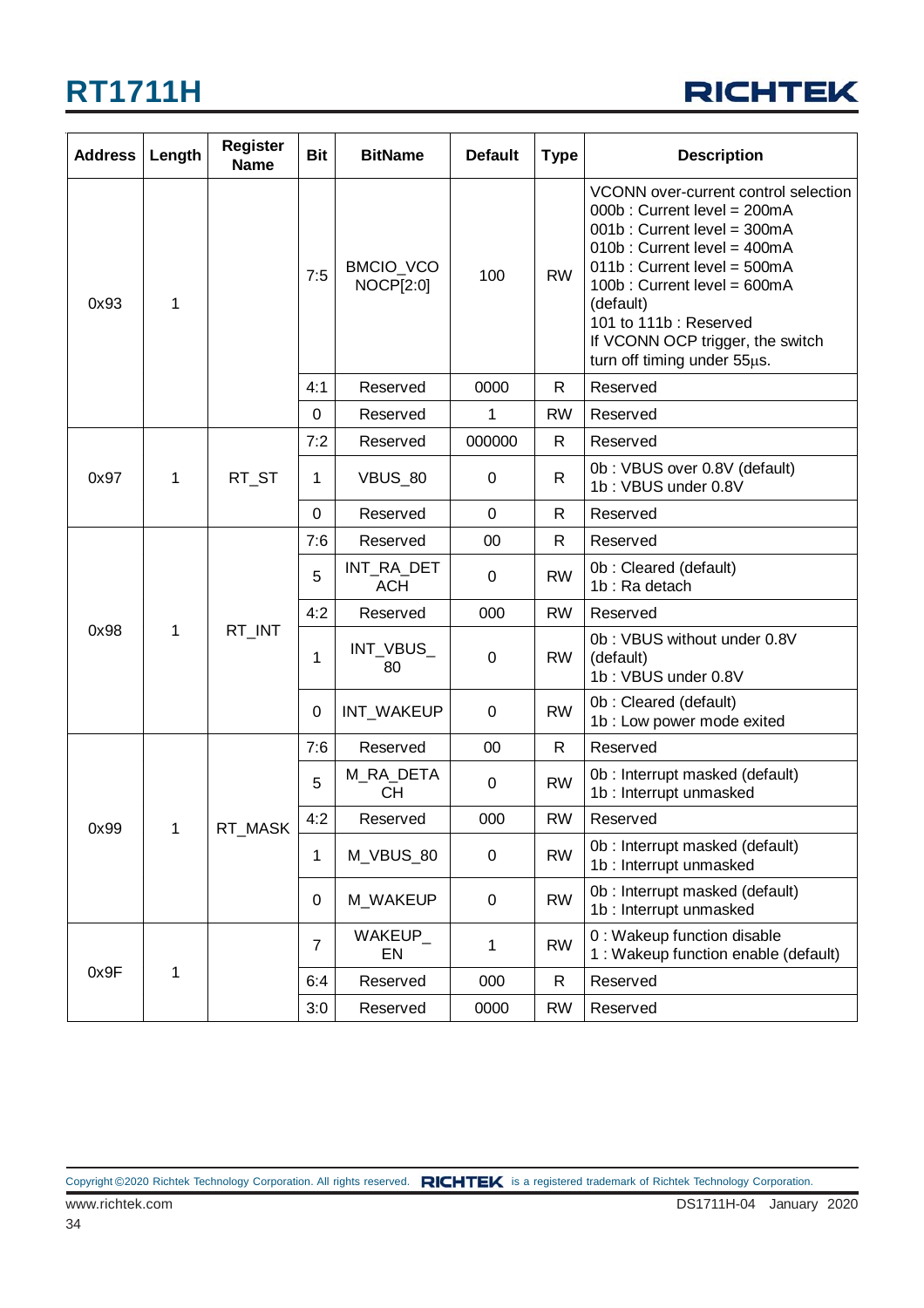

| <b>Address</b> | Length | <b>Register</b><br><b>Name</b> | <b>Bit</b> | <b>BitName</b>                 | <b>Default</b> | <b>Type</b>                        | <b>Description</b>                                                                                                                                                                                                                                                                 |  |
|----------------|--------|--------------------------------|------------|--------------------------------|----------------|------------------------------------|------------------------------------------------------------------------------------------------------------------------------------------------------------------------------------------------------------------------------------------------------------------------------------|--|
| 0xA0           | 1      |                                | 7:1        | Reserved                       | 0000000        | R                                  | Reserved                                                                                                                                                                                                                                                                           |  |
|                |        |                                | $\pmb{0}$  | SOFT_RESET<br>$\mathbf 0$<br>W |                | Write 1 to trigger software reset. |                                                                                                                                                                                                                                                                                    |  |
|                |        |                                | 7:4        | Reserved                       | 0000           | R                                  |                                                                                                                                                                                                                                                                                    |  |
| 0xA2           | 1      |                                | 3:0        | <b>TDRP</b>                    | 0011           | <b>RW</b>                          | The period a DRP will complete a<br>Source to Sink and back<br>advertisement. (Period = TDRP * 6.4<br>$+ 51.2ms)$<br>0000:51.2ms<br>0001:57.6ms<br>0010:64ms<br>0011: 70.4ms (default)<br>1110:140.8ms<br>1111:147.2ms                                                             |  |
| 0xA3           | 1      |                                | 7:0        | <b>DCSRCDRP</b><br>[7:0]       | 01000111       | <b>RW</b>                          | The percent of time that a DRP will<br>advertise Source during tDRP.<br>$(DUTY = (DCSRCDRP[9:0] + 1) /$<br>1024)<br>0000000000: 1/1024<br>0000000001: 2/1024<br>0101000111 : 328/1024 (default)<br>1111111110: 1023/1024<br>1111111111 : 1024/1024<br>Note: Setting with 0xA4[9:8] |  |
|                |        |                                | 7:2        | Reserved                       | 000000         | $\mathsf{R}$                       |                                                                                                                                                                                                                                                                                    |  |
| 0xA4           | 1      |                                | 1:0        | <b>DCSRCDRP</b><br>[9:8]       | 01             | <b>RW</b>                          | The percent of time that a DRP will<br>advertise Source during tDRP.<br>$(DUTY = (DCSRCDRP[9:0] + 1)$<br>1024)<br>0000000000: 1/1024<br>0000000001: 2/1024<br>0101000111: 328/1024 (default)<br>1111111110: 1023/1024<br>1111111111 : 1024/1024<br>Note: Setting with 0xA4[9:8]    |  |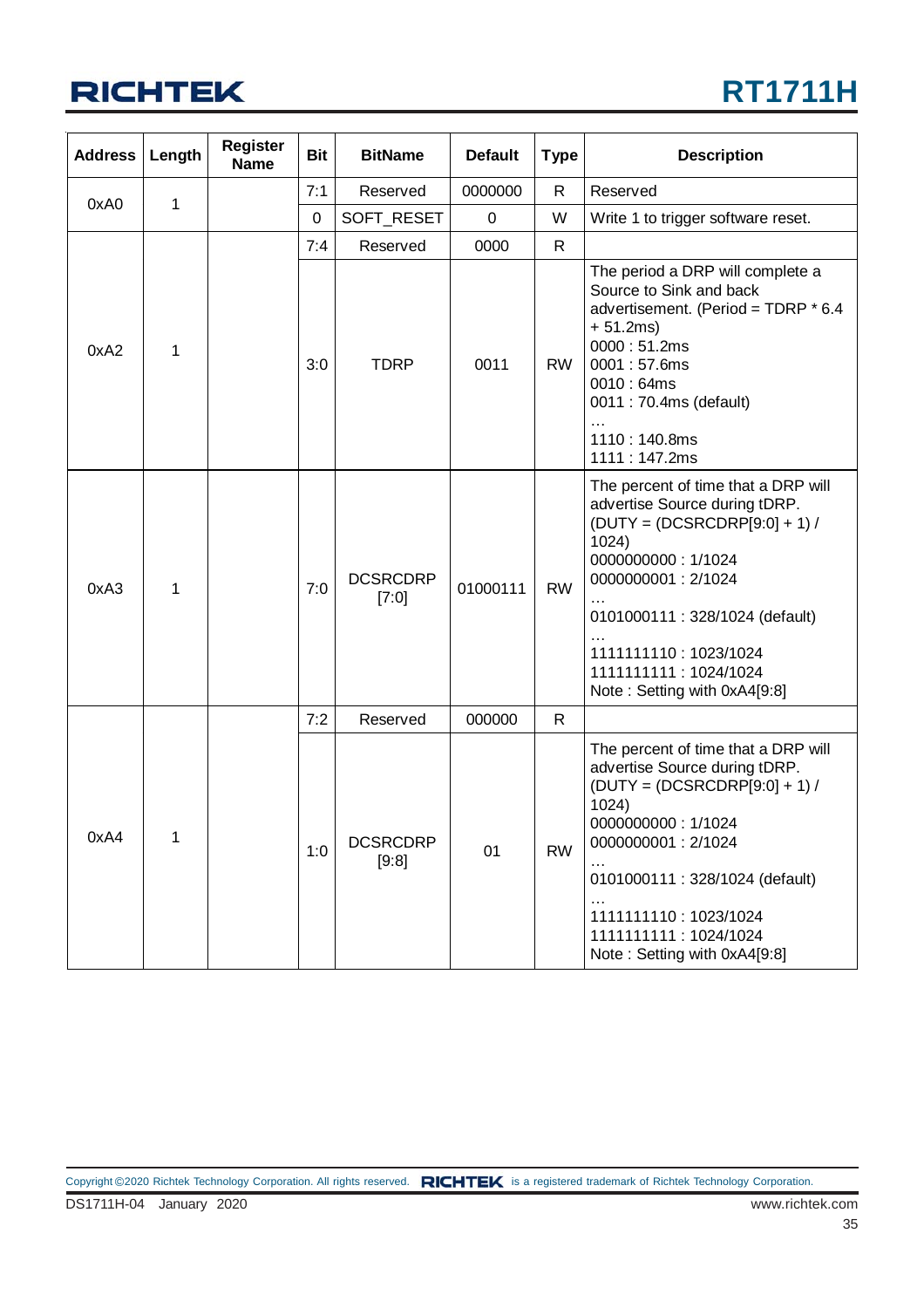#### **Thermal Considerations**

The junction temperature should never exceed the absolute maximum junction temperature  $T_{J(MAX)}$ , listed under Absolute Maximum Ratings, to avoid permanent damage to the device. The maximum allowable power dissipation depends on the thermal resistance of the IC package, the PCB layout, the rate of surrounding airflow, and the difference between the junction and ambient temperatures. The maximum power dissipation can be calculated using the following formula :

 $P_{D(MAX)} = (T_{J(MAX)} - T_A)/\theta_{JA}$ 

where  $T_{J(MAX)}$  is the maximum junction temperature,  $T_A$  is the ambient temperature, and  $\theta_{JA}$  is the junction-to-ambient thermal resistance.

For continuous operation, the maximum operating junction temperature indicated under Recommended Operating Conditions is 125°C. The junction-to-ambient thermal resistance,  $θ_{JA}$ , is highly package dependent. For a WL-CSP-9B 1.38x1.34 (BSC) package, the thermal resistance,  $\theta_{JA}$ , is 81.5°C/W on a standard JEDEC 51-7 high effective-thermal-conductivity four-layer test board. The maximum power dissipation at  $T_A = 25^{\circ}$ C can be calculated as below :

 $P_{D(MAX)} = (125^{\circ}C - 25^{\circ}C) / (81.5^{\circ}C/W) = 1.22W$  for a WL-CSP-9B 1.38x1.34 (BSC) package.

The maximum power dissipation depends on the operating ambient temperature for the fixed  $T_{J(MAX)}$  and the thermal resistance,  $\theta_{JA}$ . The derating curves in Figure 7 allows the designer to see the effect of rising ambient temperature on the maximum power dissipation.



RICHTEI

Figure 7. Derating Curve of Maximum Power Dissipation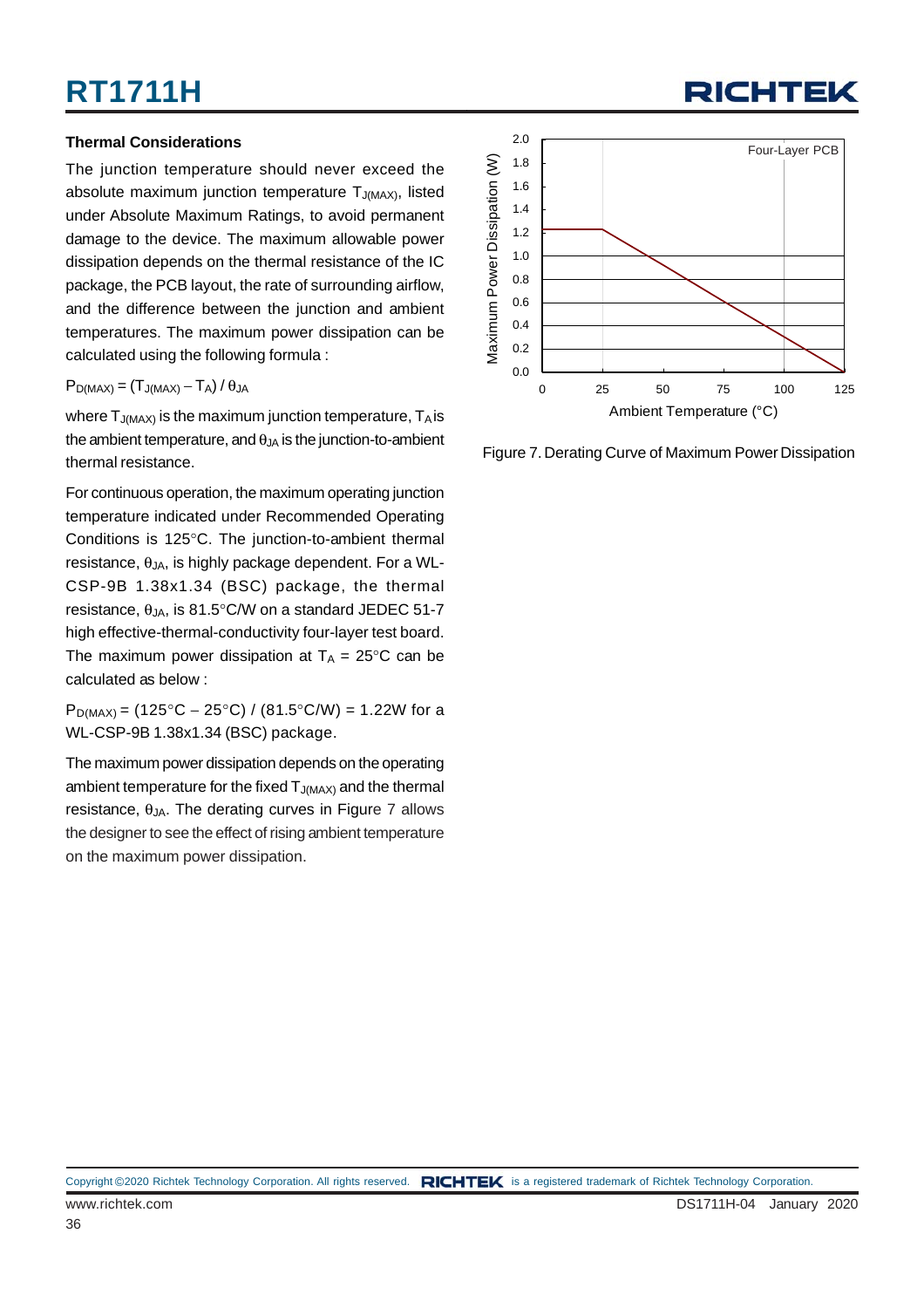

### **Outline Dimension**



| Symbol         |       | <b>Dimensions In Millimeters</b> | <b>Dimensions In Inches</b> |       |  |  |
|----------------|-------|----------------------------------|-----------------------------|-------|--|--|
|                | Min   | Max                              | Min                         | Max.  |  |  |
| A              | 0.500 | 0.600                            | 0.020                       | 0.024 |  |  |
| A <sub>1</sub> | 0.170 | 0.230                            | 0.007                       | 0.009 |  |  |
| b              | 0.240 | 0.300                            | 0.009                       | 0.012 |  |  |
| D              | 1.300 | 1.380                            | 0.051                       | 0.054 |  |  |
| D <sub>1</sub> | 0.800 |                                  | 0.031                       |       |  |  |
| E              | 1.340 | 1.420                            | 0.053                       | 0.056 |  |  |
| E <sub>1</sub> | 0.800 |                                  | 0.031                       |       |  |  |
| e              | 0.400 |                                  | 0.016                       |       |  |  |

**9B WL-CSP 1.38x1.34 Package (BSC)**